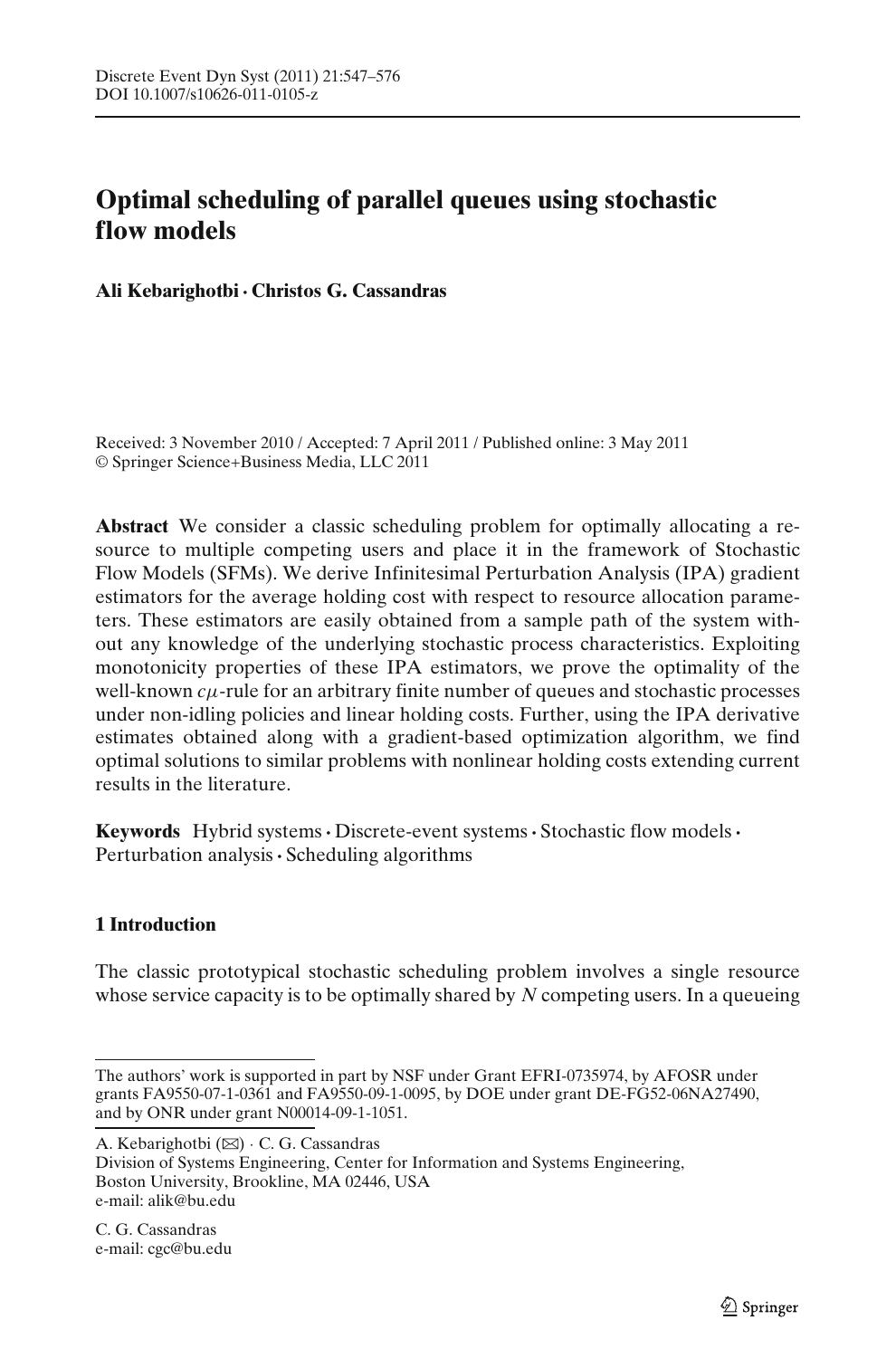theory framework, this problem is modeled as a system of *N* parallel queues, each with its own arrival process, connected to a single server. The server processes tasks from the *n*th queue with rate  $\mu_n$ ,  $n = 1, \ldots, N$ , and uses a policy to select the next queue to serve from. Each task requires a random amount of time to be processed. The server may preempt a task by interrupting its processing to serve a new task from some other queue. This model applies to a large group of applications in communication networks, manufacturing, and computer processing.

The usual objective in this scheduling problem is to minimize the overall average holding cost of the tasks in the system with  $c_n$  denoting the cost per unit waiting time in the *n*th queue. When the holding cost is a linear combination of the number of tasks in the competing queues, the well-known  $c\mu$ -rule has been shown, under certain conditions, to give the optimal allocation sequence. Following this rule, the queues are ordered according to the value of the product  $c_n\mu_n$ , from largest to smallest, and the server always selects a task from the first non-empty queue with the largest  $c_n\mu_n$  value. The  $c\mu$ -rule is very attractive in that it is essentially static, except for the knowledge of whether a queue is empty or not. Thus, establishing its optimality in the most general possible setting is a goal that has been actively pursued through many years. T[h](#page-28-0)e optimality of the  $c\mu$ -rule seems to have been first suggested in Smith [\(1956](#page-28-0)) under a deterministic and static setting, i.e., all tasks are present at time 0 wit[h](#page-28-0) fixed service times. Relaxing these assumptions, Cox and Smith [\(1961](#page-28-0)) later proved the optimality of the  $c\mu$ -rule for a multi-class  $M/G/1$  system. Using classical queueing models in a discrete time setting, the  $c<sub>\mu</sub>$ -rule was shown to be optimal for general arrival processes and geometrically distributed service times in Baras et al[.](#page-27-0) [\(1985](#page-27-0)) and Buyukkoc et al[.](#page-27-0) [\(1985\)](#page-27-0). There have since been various attempts to extend these results. For example, it is shown in Hirayama et al[.](#page-28-0) [\(1989](#page-28-0)) that for a discrete time *G*/*G*/1 model with a non-idling and non-preemptive server with decreasing failure rate the *c*μ-rule is still optimal. Along a different direction, the scheduling problem above has been studied using a fluid flow abstraction in both a deterministic context (Avram et al[.](#page-27-0) [1995](#page-27-0); Chen and Ya[o](#page-28-0) [1993\)](#page-28-0) and a stochastic setting where the optimality of the  $c\mu$ -rule can be obtained using the heavy traffic (fluid limit) arguments (Kingma[n](#page-28-0) [1961](#page-28-0); Whit[t](#page-28-0) [1968](#page-28-0); Harriso[n](#page-28-0) [1986\)](#page-28-0). A "generalized" *c*μ-rule can then be shown to be asymptotically optimal (Mieghe[m](#page-28-0) [1995\)](#page-28-0) not only for the linear but also for convex cost objectives.

In Kebarighotbi and Cassandra[s](#page-28-0) [\(2009\)](#page-28-0), we studied the basic stochastic scheduling problem above using a *Stochastic Fluid* (or *Flow*) *Model* (SFM). Using this model, it was shown that the  $c\mu$ -rule is optimal in the two-queue case, extending previous results in the literature to a broader class of stochastic processes and without any heavy traffic conditions. Further, when the cost is nonlinear in the queue contents, it was shown that the  $c\mu$ -rule may no longer be optimal. Nevertheless, the techniques used were based on easily obtainable gradient estimators that can be used to find an optimal allocation policy.

Unlike a deterministic fluid model or a stochastic model that makes use of heavy traffic assumptions, an SFM treats the arrival and service *rates* as stochastic processes of arbitrary generality (except for mild technical conditions), even under light traffic. The value of SFMs (introduced in Cassandras et al[.](#page-28-0) [\(2002\)](#page-28-0)) lies not in deriving approximations of performance measures of the underlying discrete event system, but rather in studying sample paths from which one can derive structural properties and optimal policies by making use of *Inf initesimal Perturbation Analysis*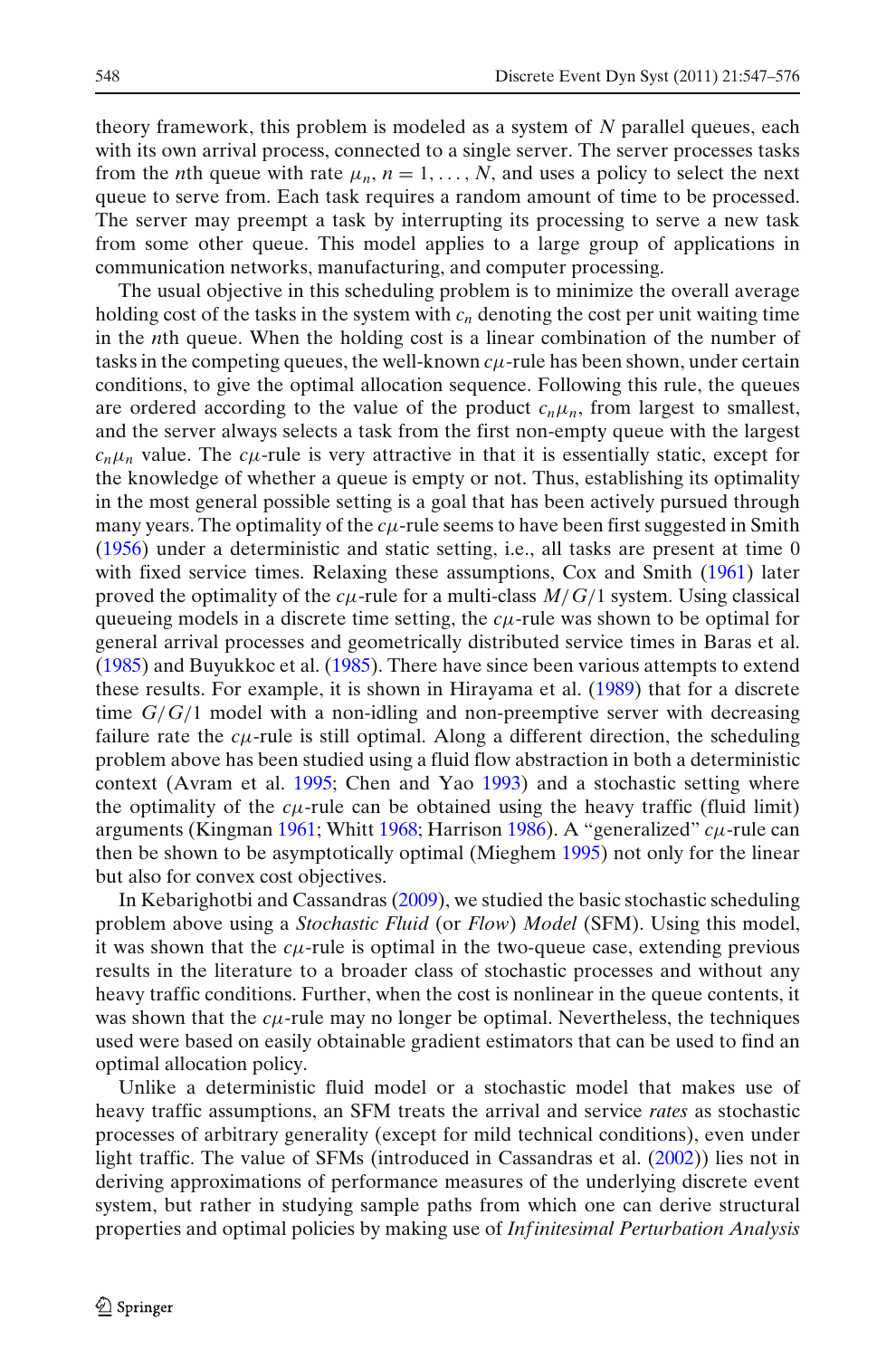<span id="page-2-0"></span>(IPA). IPA provides derivative estimates of performance measures (e.g., workload, loss) with respect to controllable parameters. These estimates are independent of the probability laws of the stochastic rate processes, therefore the actual values of these processes never enter the estimators, except (on occasion) for instantaneous rates at certain observable event times. Moreover, they require minimal information from the observed sample path. These properties, including the unbiasedness of the estimators, were established in Cassandras et al[.](#page-28-0) [\(2002\)](#page-28-0) for queueing systems with finite capacity and extended to serial networks (Sun et al[.](#page-28-0) [2004](#page-28-0)), systems with feedback control mechani[s](#page-28-0)ms (Yu and Cassandras [2006\)](#page-28-0), and some multi-class models (Sun et al[.](#page-28-0) [2004](#page-28-0); Cassandras et al[.](#page-28-0) [2003](#page-28-0); Panayioto[u](#page-28-0) [2004](#page-28-0)).

This paper starts by extending the results in Kebarighotbi and Cassandra[s](#page-28-0) [\(2009\)](#page-28-0) to establish the optimality of the  $c\mu$ -rule to  $N > 2$  queues (which has proved to be a somewhat surprising challenge.) Its contributions include the following. First, because our results are independent of the stochastic nature of the arrival and service rate processes, they provide evidence of the generality of the  $c\mu$ -rule as an optimal policy. In fact, our analysis is based on an arbitrary sample path of the system, confirming prior conjectures that the optimality of the *c*μ-rule is a property relying on the system and cost structure, not its stochastic characteristics. We should point out, however, that our analysis relies on showing that perturbing away from the *c*μrule policy increases the average linear holding cost, thus, it is possible that there exist other optimal policies. This is not surprising and it arises in other proofs of the  $c\mu$ -rule as well (intuitively, one can see that more elaborate scheduling policies can indeed reproduce the cost accumulated under the *c*μ-rule whose main appeal is its simplicity). Second, the analysis is based on explicit sample state and event time derivatives which can, therefore, be used to determine optimal schedules for different cost structures and be extended to more complex scheduling problems (e.g., systems with loss due to finite capacities or problems with nonlinear costs) where the  $c\mu$ -rule no longer applies. In fact, we have used IPA derivative estimates to find an optimal solution for a nonlinear cost metric which substantially outperforms the solution obtained through the *c*μ-rule.

In Section 2, the basic scheduling problem is formulated in a SFM setting. In Section [3,](#page-5-0) using IPA we first prove the optimality of the  $c\mu$ -rule for two queues using a different approach than that of Kebarighotbi and Cassandra[s](#page-28-0) [\(2009\)](#page-28-0) which subsequently allows the generalization to  $N > 2$  queues by using this result as a base case for an induction argument. In Section [4](#page-18-0) we provide the general IPA scheme for estimating cost gradients. We then use it in simulation examples to show how we can recover the  $c\mu$ -rule in the case of linear holding costs and, for nonlinear costs, to obtain scheduling policies that are optimal within the class of policies that allocate fractions of the service capacity to each queue.

## **2 Problem formulation**

Consider a SFM comprised of *N* queues competing for a shared resource as shown in Fig. [1.](#page-3-0) We will be studying this system over a finite time interval [0, *T*]. User requests from different classes  $n = 1, \ldots, N$  are abstracted into uncontrollable *inflows*  $\{\alpha_n(t)\}$ capturing the instantaneous *rate* of arriving tasks and treated as random processes. The associated fluid content random processes are denoted by  $\{x_n(t)\}\$ with  $x_n(t) \geq 0$ .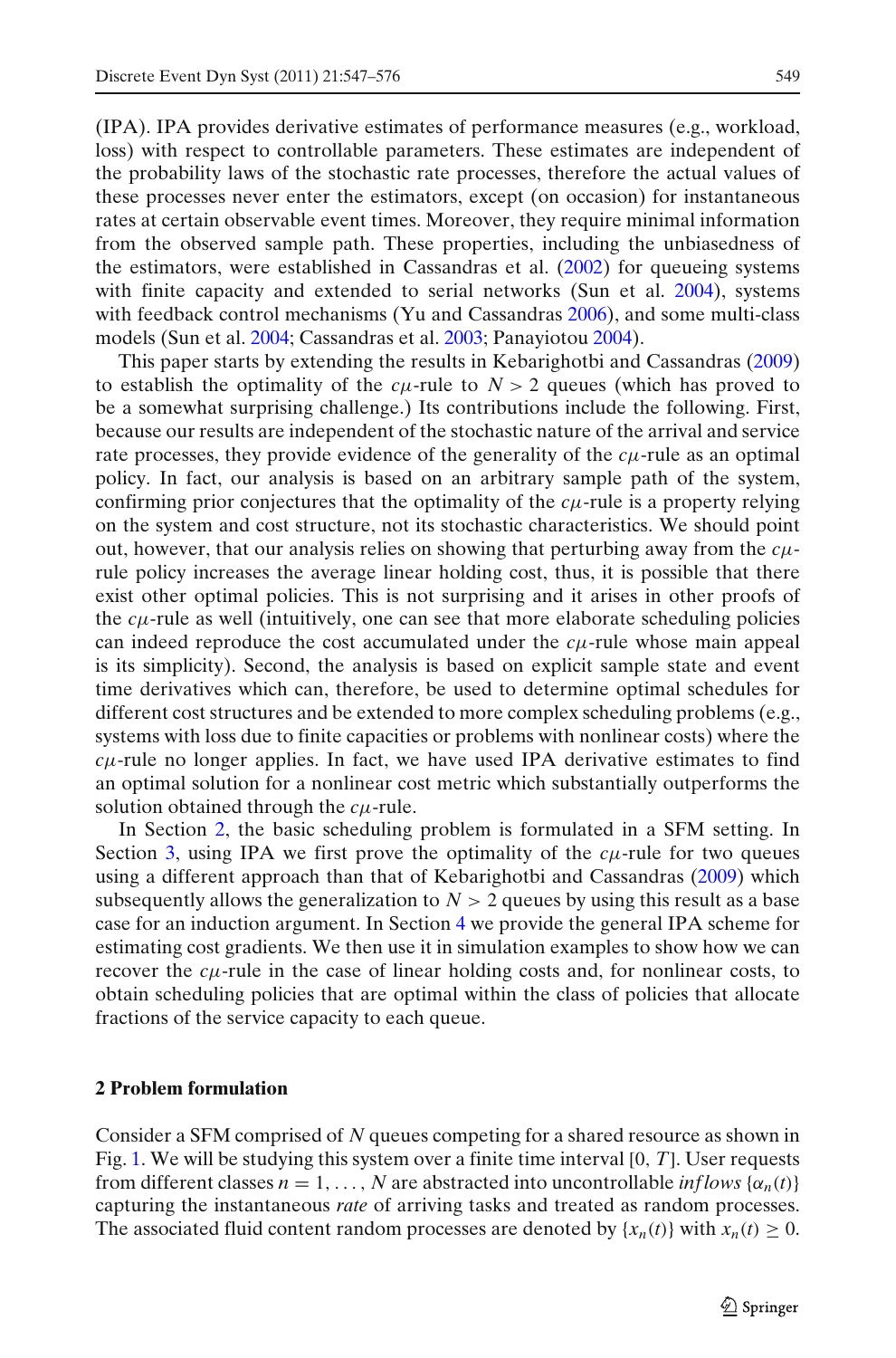<span id="page-3-0"></span>

At each time *t*, the rate at which the resource is processing the fluid from the queue *n* is denoted by  $u_n(t) \in [0, \mu_n]$ . Here,  $\mu_n > 0$  denotes the maximum processing rate for queue *n*. The processing rates are subject to the capacity constraint

$$
\sum_{n=1}^{N} \frac{u_n(t)}{\mu_n} \le 1, \quad \forall \ t \in [0, T]. \tag{1}
$$

The *outflow* rate from the resource is denoted by  $\{\beta(t)\}$  and is defined as  $\beta(t) = \sum_{n=1}^{N} \mu_n(t)$  for all t. All random processes in the SEM are defined on a common  $\sum_{n=1}^{N} u_n(t)$  for all *t*. All random processes in the SFM are defined on a common probability space  $(\Omega, \mathcal{F}, P)$ . We define control functions  $\theta_n(t) \in [0, 1]$  to represent the maximum fraction of  $\mu_n$  at which the resource processes the fluid from the *n*th queue. Therefore, we have  $u_n(t) \leq \mu_n \theta_n(t)$  for all *t*.

Viewed as a stochastic hybrid system, each queue can only be in one of two discrete states: either  $x_n(t) = 0$  over some *Empty Period* (EP) or  $x_n(t) > 0$  over some *Non-Empty Period* (NEP). We assume that all the EPs and NEPs are close-left and open-right intervals. Given a sample path over [0, *T*], we define  $\Sigma_n$  to be the set of all NEP start times and  $\Gamma_n$  to be the set of all NEP end times for queue  $n = 1, \ldots, N$ . Regarding the controllability of event times in the SFM, they can be divided into two categories: (1) *Exogenous events* which are due to an uncontrollable discontinuity in some inflow rate and are assumed locally independent of  $\theta_n(t)$ , and (2) *Endogenous events* whose occurrence times can be controlled by  $\theta_n(t)$  for some *n*. There are two further cases possible for an exogenous event: (a) an event that changes the discrete state of queue *n* by initiating a NEP*n* and (b) one due to a possible discontinuity in  $\alpha_n(t)$  which leaves the discrete state intact. We denote the set of all event times in category (b) by  $\Lambda_n$ . Also, there are two possibilities for an endogenous event: (a) one that ends a NEP at some queue *n* and (b) one that starts a NEP at some time *t* but is not caused by any uncontrolled discontinuity in the inflow rates. We make the following mild technical assumptions.

**Assumption 1** With probability 1, no two events can occur at the same time unless the occurrence of one causes that of the other.

**Assumption 2** The inflow processes  $\{\alpha_n(t)\}\$ are piecewise continuous in [0, *T*], with a finite number of discontinuities.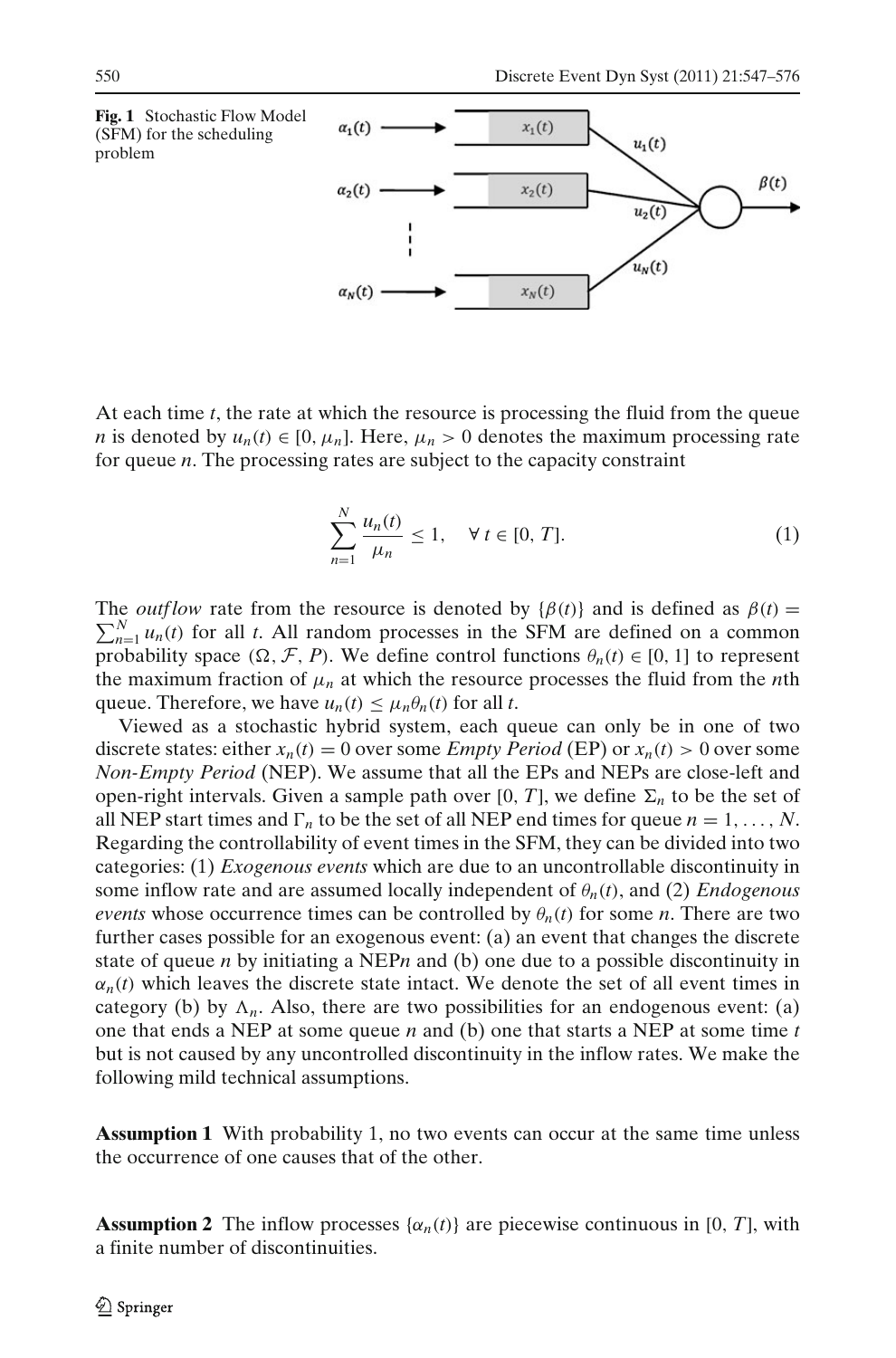<span id="page-4-0"></span>The queue contents  $x_n(t; \theta_n(t))$ ,  $n = 1, \ldots, N$  evolve according to the one-sided differential equations

$$
\frac{dx_n(t; \theta_n(t))}{dt^+} = f_n(t; \theta_n(t)) = \alpha_n(t) - u_n(t; \theta_n(t))
$$
\n(2)

where, according to the definition of the rate processes, we can write for any  $n =$ 1, ..., *N* and  $t \in [0, T]$ :

$$
u_n(t; \theta_n(t)) = \begin{cases} \alpha_n(t) & \text{if } x_n(t; \theta_n(t)) = 0\\ \text{and } \alpha_n(t) \le \mu_n \theta_n(t) \\ \mu_n \theta_n(t) & \text{otherwise} \end{cases}
$$
(3)

In what follows, we drop  $\theta_n(t)$  from the arguments of the functions  $u_n(t; \theta_n(t))$ ,  $x_n(t; \theta_n(t))$  and  $f_n(t; \theta_n(t))$  to keep the notation manageable. Notice that by Eqs. 2 and 3, we can write

$$
f_n(t) = \begin{cases} 0 & \text{if } x_n(t; \theta_n(t)) = 0\\ \text{and } \alpha_n(t) \le \mu_n \theta_n(t) \end{cases}
$$
(4)

Let us consider a sample path  $\omega \in \Omega$  generated under some fixed functions  $\theta_n(t)$ ,  $n = 1, \ldots, N$ . We define  $0 = t_0 < t_1 < \ldots < t_M = T$  to be the occurrence times of all events that either start or end NEPs over all queues in the interval (0, *T*) with the addition of the points 0 and *T*. Notice that *M* generally depends on the functions  $\theta_n(t)$ . We further define:

$$
\theta_{n,m}(t) = \theta_n(t), \quad t \in [t_m, t_{m+1}), \ m = 0, \dots, M-1 \tag{5}
$$

to be the control used over each interval  $[t_m, t_{m+1})$  between any two successive events that start/end some NEP.

The cost objective for any sample path  $\omega \in \Omega$  is the *total holding cost* and takes the following general nonlinear form:

$$
Q(\theta,\omega) = \int_0^T \sum_{n=1}^N c_n g_n(x_n(t,\theta(t),\omega)) dt
$$
 (6)

where  $c_n > 0$  is a cost rate associated with the queue *n* and  $g_n(\cdot)$  is a differentiable and generally nonlinear function in  $x_n(t)$  over its domain. For any  $n = 1, ..., N$ we assume that  $g_n(0) = 0$  and  $g_n(x_n(t)) > 0$  whenever  $x_n(t) > 0$ . Notice that when  $g_n(x_n(t)) = x_n(t)$  for all  $t \in [0, T]$ , the objective becomes a linear total holding cost for which, as discussed in Section [1,](#page-0-0) it is shown that the  $c\mu$ -rule determines the optimal allocation policy under many settings. Regardless of the cost objective being linear or nonlinear, we let the queues be indexed according to their  $c\mu$  products in descending order, i.e.,

$$
c_1\mu_1 > c_2\mu_2 > \ldots > c_N\mu_N. \tag{7}
$$

Motivated by the fact that our goal is the minimization of the total holding cost, we assume that all the resource capacity is used if at least one queue is non-empty. Thus,

$$
\sum_{n=1}^{N} \theta_{n,m}(t) = 1, \ t \in [t_m, t_{m+1}) \quad \text{if } \exists n : x_n(t) > 0. \tag{8}
$$

 $\mathcal{D}$  Springer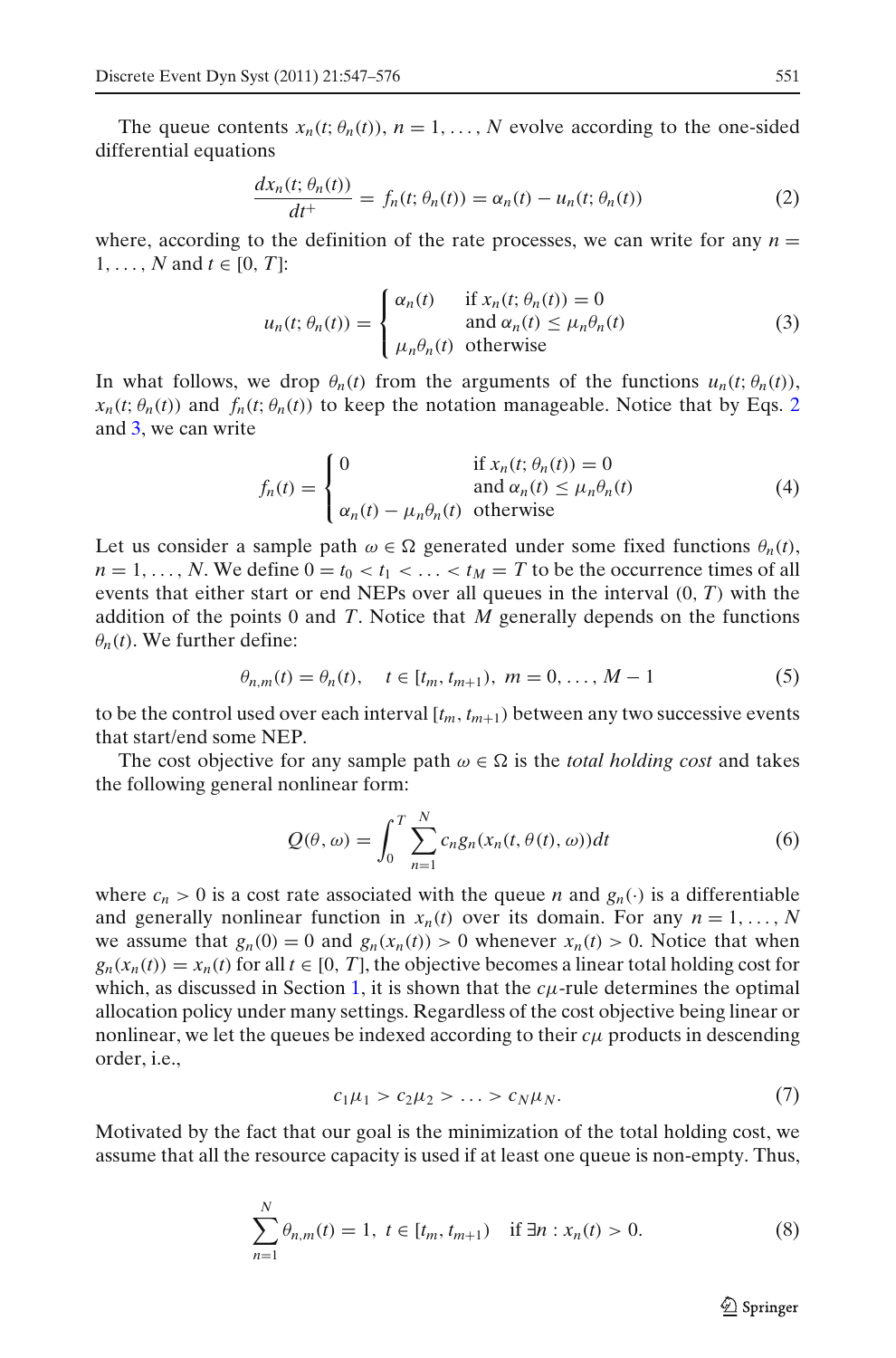<span id="page-5-0"></span>In this case we can write  $\theta_{N,m}(t) = 1 - \sum_{n=1}^{N-1} \theta_{n,m}(t)$  and define the controllable vector:

$$
\theta(t) = [v_0(t), \ldots, v_{M-1}(t)]
$$

with  $v_m(t) = [\theta_{1,m}(t), \ldots, \theta_{N-1,m}(t)].$ 

Henceforth, we omit  $\omega$  from the arguments of all processes with the understanding that our full analysis is carried out over some arbitrary but fixed sample path associated with it.

#### **3 Infinitesimal perturbation analysis (IPA)**

Let us rewrite Eq. [6](#page-4-0) as

$$
Q(\theta) = \sum_{k=0}^{M-1} \int_{t_k}^{t_{k+1}} \sum_{n=1}^{N} c_n g_n(x_n(t)) dt.
$$

Differentiating with respect to  $\theta_{i,m}(t)$  for any pair of indices  $i = 1, \ldots, N - 1$  and  $m = 0, \ldots, M - 1$  gives

$$
\frac{\partial Q(\theta)}{\partial \theta_{i,m}} = \sum_{k=0}^{M-1} \int_{t_k}^{t_{k+1}} \sum_{n=1}^{N} c_n \frac{\partial g_n(x_n(t))}{\partial x_n} \frac{\partial x_n(t)}{\partial \theta_{i,m}} dt.
$$
 (9)

where  $\frac{\partial g_n(x_n(t))}{\partial x_n}$  is a known function. By Eqs. [4](#page-4-0) and [5](#page-4-0) the control  $\theta_{i,m}(t)$  can only affect the queue content evolutions for  $t \geq t_m$ , so we conclude that

$$
\frac{\partial x_n(t)}{\partial \theta_{i,m}} = 0 \quad \forall t < t_m. \tag{10}
$$

However, the IPA derivative (Eq. 9) still requires evaluating the derivatives  $\frac{\partial x_n(t)}{\partial \theta_{i,m}}$ ,  $n = 1, \ldots, N$  for  $t \ge t_m$ . Integrating Eq. [4](#page-4-0) for any *n* and  $t \in [t_k, t_{k+1})$  with  $k \ge m$ yields

$$
x_n(t) = x_n(t_k) + \int_{t_k}^t f_n(\tau) d\tau.
$$
 (11)

Note that within  $(t_k, t_{k+1})$  a number of events corresponding to discontinuities in arrival rate processes may occur. Thus, let  $\tau_{k,1}, \ldots, \tau_{k,R_k}$ , with  $\tau_{k,l} \in \bigcup_{n=1}^{N} \Lambda_n$ , be the associated event times and set  $\tau_{k,0} = t_k$  and  $\tau_{k,R_k+1} = t_{k+1}$  for convenience. Suppose *t* ∈  $[\tau_{k,l^*}, \tau_{k,l^*+1})$  for some  $l^* \in \{0, ..., R_k\}$ , so that

$$
x_n(t) = x_n(t_k) + \sum_{l=0}^{l^* - 1} \int_{\tau_{k,l}}^{\tau_{k,l+1}} f_n(\tau) d\tau + \int_{\tau_{k,l^*}}^t f_n(\tau) d\tau.
$$

Next, define, for any function  $h(t)$ , the limits  $h(t^+) = \lim_{\tau \downarrow t} h(\tau)$  and  $h(t^-) = \lim_{\tau \uparrow t} h(\tau)$  $h(\tau)$ . Differentiating the term above with respect to  $\theta_{i,m}(t)$  gives

$$
\frac{\partial x_n(t)}{\partial \theta_{i,m}} = \frac{\partial x_n(t_k^-)}{\partial \theta_{i,m}} + \sum_{l=0}^{l^*} \frac{\partial \tau_{k,l}}{\partial \theta_{i,m}} \left[ f_n\left(\tau_{k,l}^-\right) - f_n\left(\tau_{k,l}^+\right) \right] + \int_{\tau_{k,l^*}}^t \frac{\partial f_n(\tau)}{\partial \theta_{i,m}} d\tau.
$$

 $\mathcal{D}$  Springer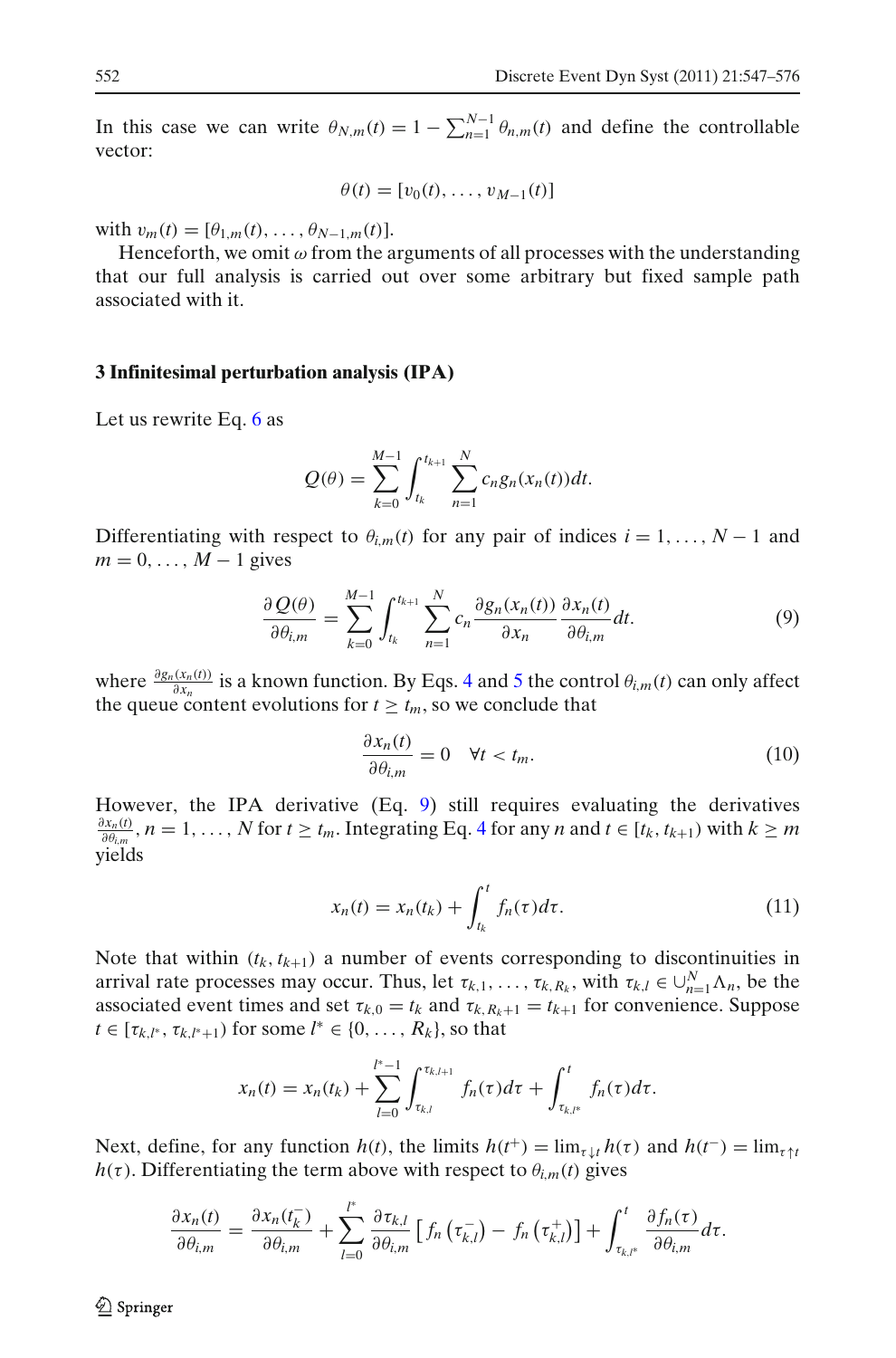<span id="page-6-0"></span>All events occurring at  $\tau_{k,l}$ ,  $l = 1, ..., l^*$  are exogenous and independent of  $\theta_{i,m}(t)$ , hence  $\frac{\partial \tau_{k,l}}{\partial \theta_{i,m}} = 0$ , leaving only the term corresponding to  $\tau_{k,0} = t_k$ . Thus, we find

$$
\frac{\partial x_n(t)}{\partial \theta_{i,m}} = \frac{\partial x_n(t_k^-)}{\partial \theta_{i,m}} + \frac{\partial t_k}{\partial \theta_{i,m}} \left[ f_n\left(t_k^-\right) - f_n\left(t_k^+\right) \right] + \int_{t_k}^t \frac{\partial f_n(\tau)}{\partial \theta_{i,m}} d\tau. \tag{12}
$$

Observe that in Eq. 12 the integrands  $\frac{\partial f_n(\tau)}{\partial \theta_{i,m}}$  are readily obtained from Eq. [4](#page-4-0) depending on information about  $x_n(\tau)$  for  $\tau \in [t_k, t)$ . To use Eq. 12, we also need to evaluate the event time derivatives  $\frac{\partial t_k}{\partial \theta_{i,m}}$ . Whenever at  $t_k$  the associated event is exogenous, we have:

$$
\frac{\partial t_k}{\partial \theta_{i,m}} = 0 \quad \text{if } t_k \text{ is exogenous.} \tag{13}
$$

However, if  $t_k \in \Gamma_n$  for some *n*, we have  $x_n(t_k) = 0$ . Differentiating both sides with respect to  $\theta_{i,m}(t)$ , we get

$$
\frac{\partial x_n(t_k^-)}{\partial \theta_{i,m}} + \frac{\partial x_n(t)}{\partial t} \frac{\partial t}{\partial \theta_{i,m}}|_{t=t_k^-} = 0
$$

which results in

$$
\frac{\partial t_k}{\partial \theta_{i,m}} = -\frac{\partial x_n(t_k^-)}{f_n(t_k^-)} \quad \text{if } t_k \in \Gamma_n. \tag{14}
$$

If, on the other hand,  $t_k \in \Sigma_n$ , the following result shows  $t_k$  does not affect the derivative (Eq. 12).

**Lemma 1** *Let t<sub>k</sub> be the start of a NEP for some queue n. Then,*  $\frac{\partial t_k}{\partial \theta_{i,m}}[f_l(t_k^-) - f_l(t_k^+)] = 0$ *for all pairs*  $(i, m)$  *and*  $l = 1, 2, \ldots, N$ .

## *Proof* See [Appendix.](#page-23-0)

In the next two sections we assume  $g_n(x_n(t)) = x_n(t)$  for all  $n = 1, \ldots, N$ , thus limiting ourselves to the linear holding cost

$$
Q(\theta) = \sum_{k=0}^{M-1} \int_{t_k}^{t_{k+1}} \sum_{n=1}^{N} c_n x_n(t) dt.
$$
 (15)

Accordingly, we investigate the optimality of the  $c\mu$ -rule using the SFM and IPA framework extending the available results in the literature.

In this section, we will first limit ourselves to a SFM with two queues. This was analyzed by Kebarighotbi and Cassandra[s](#page-28-0) [\(2009\)](#page-28-0) where the sample performance function  $Q(\theta)$  was expressed in terms of a single parameter  $\theta$ , defined as the fraction of resource capacity allocated to queue 1. An explicit IPA derivative *dQ*/*d*θ was derived and it was shown that if  $c_1\mu_1 > c_2\mu_2$  then  $dQ/d\theta < 0$ . This result applies to any sample path, leading to the conclusion that  $\theta^* = 1$  and the *c*<sub>μ</sub>-rule is therefore optimal. In order to extend this result to an arbitrary number of queues, we use the setting proposed in the previous section, slightly different from the one in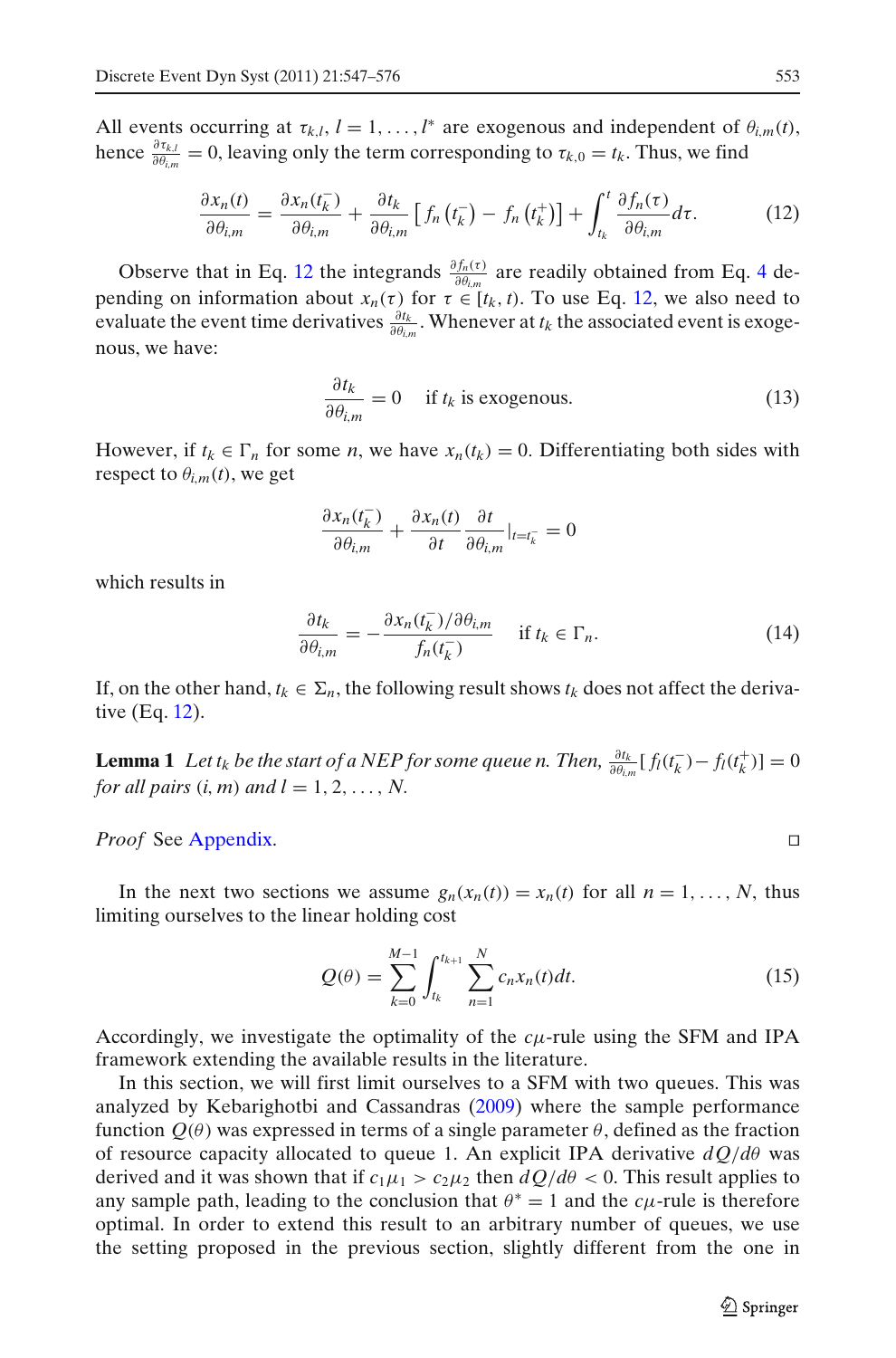<span id="page-7-0"></span>Kebarighotbi and Cassandra[s](#page-28-0) [\(2009\)](#page-28-0), which allows us to re-derive the IPA derivative and the optimality of the *c*μ-rule in a simpler way. Our result will then be used in the following section as a base step for an inductive argument generalizing the optimality of the  $c\mu$ -rule to any  $N > 2$  queues while also providing explicit IPA derivatives as performance gradient estimators in other problems where the *c*μ-rule is no longer optimal. We prove the *c*μ-rule based on a backward recursion in time in the spirit of a dynamic programming argument. Let us define

$$
q(t) = \sum_{n=1}^{N} c_n x_n(t), \quad \forall t \in [0, T]
$$

and introduce the following recursion for the cost in Eq. [15:](#page-6-0)

$$
Q_M = 0 \tag{16a}
$$

$$
Q_m = h_{m+1}(v_0, \dots, v_m) + Q_{m+1}, \tag{16b}
$$

where

$$
h_{m+1}(v_0,\ldots,v_m)=\int_{t_m}^{t_{m+1}}q(t,\theta(t))dt,
$$
  

$$
Q_0=Q(\theta).
$$

where, for any  $m \in \{0, \ldots, M-1\}$ , the function  $h_{m+1}(\cdot)$  is dependent on the past controls  $v_0, \ldots, v_m$ . Additionally, the recursion defined by Eqs. 16a and 16b implies that the functions  $Q_m(\cdot)$  are generally dependent on  $v_0, \ldots, v_{M-1}$ . In the sequel, we omit the control vectors from the arguments of the functions  $h_m(\cdot), Q_m(\cdot)$  and  $Q(\cdot)$ for brevity. Noting that the control vector v*<sup>m</sup>* can only affect the queue contents in the interval  $[t_m, T)$ , we can use Eqs. 16a and 16b to minimize  $Q(\cdot)$  through the following (dynamic programming) recursion:

$$
Q_M^* = 0 \tag{17a}
$$

$$
Q_m^* = \min_{v_m} \{ h_{m+1} + Q_{m+1}^* \}, \ m = 1, \dots, M-1 \tag{17b}
$$

where  $Q_0^* = \min_{v_1,\dots,v_{M-1}} Q(v_0,\dots,v_{M-1})$ . In simple terms, minimization of  $Q(\cdot)$  boils down to recursively finding the optimal controls v*m*+1,...,v*M*−<sup>1</sup> for the interval  $[t_{m+1}, T]$  and the best  $v_m$  for the interval  $[t_m, t_{m+1}]$  assuming that the optimal controls for the interval  $[t_{m+1}, T)$  have already been implemented. Notice that when  $N = 2$ ,  $v_m(t) = \theta_{1,m}(t)$  for any  $m = 0, ..., M - 1$ .

3.1 IPA for two-queue system and the *c*μ-rule

For any interval  $[t_m, t_{m+1})$  let  $N_m$  be the number of non-empty queues in it. Using IPA, we establish the optimality of the  $c\mu$ -rule for two queues through the following theorem.

**Theorem 1** *The c*μ*-rule minimizes the cost (Eq.* [15](#page-6-0)*) for a two-queue system with dynamics (Eq.* [4](#page-4-0)*), controls (Eq.* [5](#page-4-0)*) and constraint* [8](#page-4-0)*.*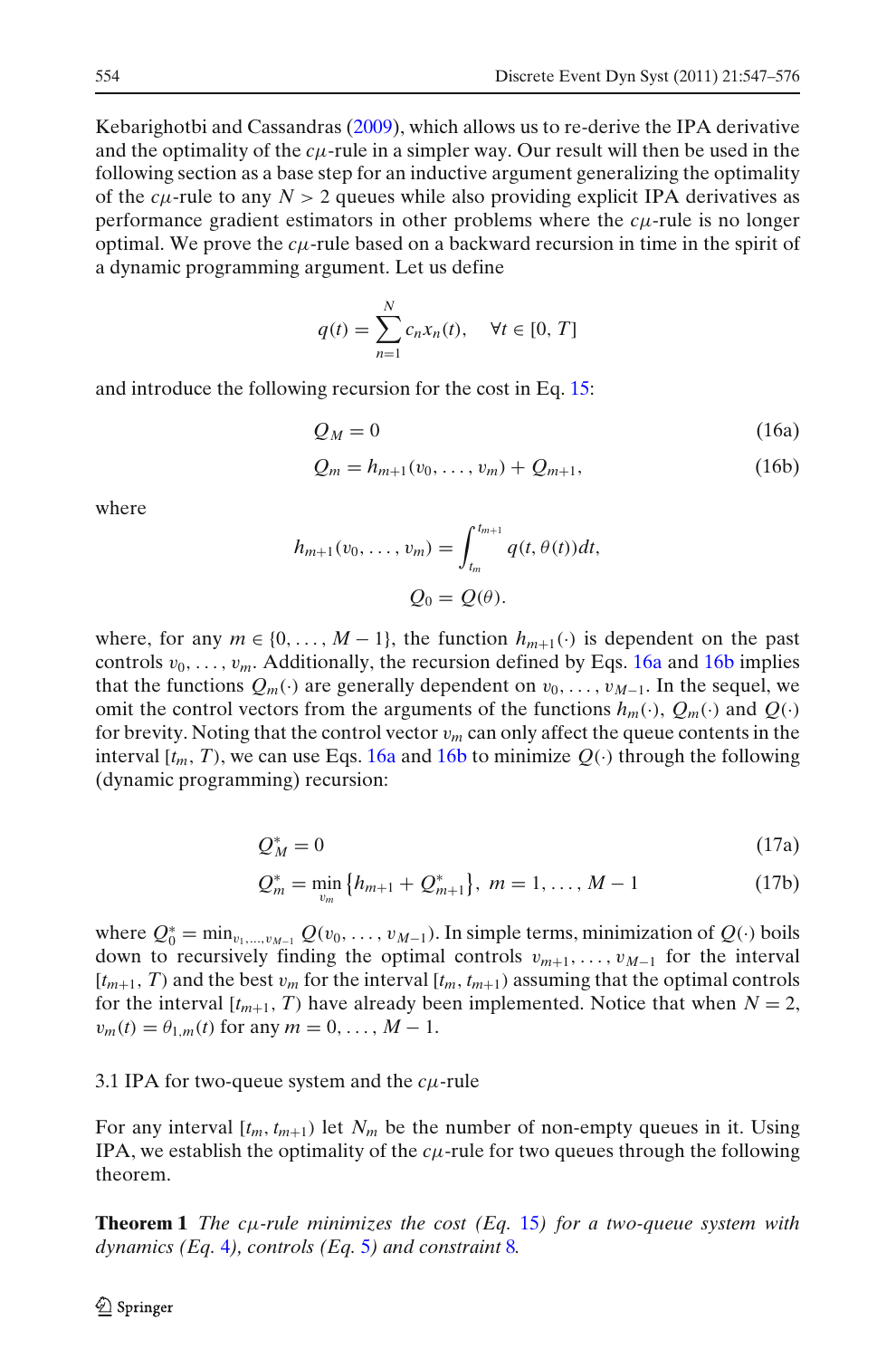*Proof* We start with the last interval  $[t_{M-1}, t_M)$ . We then use the recursions [17a](#page-7-0) and [17b](#page-7-0) to extend the optimality of the *c*μ-rule to the whole sample path. Considering the interval  $[t_{M-1}, t_M)$ , the following four cases are possible:

*Case 1* If  $N_{M-1} = 0$  by Eq. [3,](#page-4-0) it is trivially concluded that any pair  $(\theta_{1,M-1}(t), \theta_{2,M-1}(t))$  keeping the queue contents at zero is optimal. In other words, if  $\theta_{1,M-1}(t) \ge$  $\theta_{2,M-1}(t)$  keeping the queue contents at zero is optimal. In other words, if  $\theta_{1,M-1}(t) \ge \frac{\alpha_1(t)}{\mu_1}$  and  $\theta_{2,M-1}(t) \ge \frac{\alpha_2(t)}{\mu_2}$ , the allocation parameters  $\theta_{1,M-1}(t)$  and  $\theta_{2,M-1}(t)$  are optimal for any  $t \in [t_{M-1}, t_M)$ . The pair

$$
\theta_{1,M-1}^*(t) = \frac{\alpha_1(t)}{\mu_1}, \quad \theta_{2,M-1}^*(t) = \frac{\alpha_2(t)}{\mu_2}
$$

for any  $t \in [t_{M-1}, t_M)$  is a special case in this set of solutions. This is consistent with the  $c\mu$ -rule.

*Case 2* If  $N_{M-1} = 1$  and  $x_1(t) > 0$  for all  $t \in [t_{M-1}, t_M)$ , by Eq. [8,](#page-4-0) we have a onedimensional problem with control  $\theta_{1,M-1}(t)$ . Note that, by Eq. [10](#page-5-0) with  $i = 1$  and  $m =$  $M-1$ ,  $\frac{\partial x_n(t_{M-1}^-)}{\partial \theta_{1,M-1}} = 0$  for  $n = 1, 2$ . Moreover, at  $t_{M-1}$  only two events are possible: (*i*) If *t<sub>M−1</sub>* ∈ Σ<sub>1</sub>, by Lemma 1 we have  $\frac{\partial t_{M-1}}{\partial \theta_{1,M-1}} [f_n(t_{M-1}^-) - f_n(t_{M-1}^+)] = 0$  for *n* = 1, 2, and (*ii*) If  $t_{M-1} \in \Gamma_2$ , since  $\frac{\partial x_n(t_{M-1}^-)}{\partial \theta_{1,M-1}} = 0$  for  $n = 2$ , it follows from Eq. [14](#page-6-0) that  $\frac{\partial t_{M-1}}{\partial \theta_{1,M-1}} = 0$ . Also, from Eq. [4,](#page-4-0) we get  $f_2(\tau) = 0$  for all  $\tau \in [t_{M-1}, t_M)$  which gives  $\frac{\partial f_2(\tau)}{\partial \theta_{1,M-1}} = 0$ . On the other hand,  $f_1(\tau) = \alpha_1(\tau) - \mu_1 \theta_{1,M-1}(\tau)$ , yielding  $\frac{\partial f_1(\tau)}{\partial \theta_{1,M-1}} = -\mu_1$ . Inserting these results into Eq. [12](#page-6-0) for any  $t \in [t_{M-1}, t_M)$  yields  $\frac{\partial x_1(t)}{\partial \theta_{1,M-1}} = -\mu_1(t - t_{M-1})$  and  $\frac{\partial x_2(t)}{\partial \theta_{1,M-1}} = 0$ . It then follows from the derivative (Eq. [9\)](#page-5-0) with  $g_n(x_n(t)) = x_n(t)$  that

$$
\frac{\partial Q(\theta)}{\partial \theta_{1,M-1}} = -c_1 \mu_1 \frac{(t_M - t_{M-1})^2}{2} < 0
$$

thus, increasing  $\theta_{1,M-1}(t)$  has a decreasing effect on the linear holding cost.

*Case 3* If  $N_{M-1} = 1$  but  $x_2(t) > 0$  for all  $t \in [t_{M-1}, t_M)$ , using Eq. [4](#page-4-0) for any  $\tau \in$  $[t_{M-1}, t)$  we find  $f_1(\tau) = 0$  and  $f_2(\tau) = \alpha_2(\tau) - \mu_2(1 - \theta_{1,M-1}(\tau))$ , giving  $\frac{\partial f_1(\tau)}{\partial \theta_{1,M-1}} = 0$ and  $\frac{\partial f_2(\tau)}{\partial \theta_{1,M-1}} = \mu_1$ . Similar to the previous case, we also find that  $\frac{\partial f_{M-1}}{\partial \theta_{1,M-1}}[f_n(t_{M-1})$  $f(t_{M-1}^+)$ ] = 0. Using these results in Eq. [12](#page-6-0) for any  $t \in [t_{M-1}, t_M)$  gives  $\frac{\partial x_1(t)}{\partial \theta_{1,M-1}} = 0$  and  $\frac{\partial x_2(t)}{\partial \theta_{1,M-1}} = \mu_2(t - t_{M-1})$ . Application of Eq. [9](#page-5-0) gives the final result:

$$
\frac{\partial Q(\theta)}{\partial \theta_{1,M-1}} = c_2 \mu_2 \frac{(t_M - t_{M-1})^2}{2} > 0,
$$

hence, decreasing  $\theta_{1,M-1}(t)$  has a decreasing effect on the holding cost.

*Case [4](#page-4-0)* If  $N_{M-1} = 2$  (both queues nonempty), then using Eqs. [3,](#page-4-0) 4 and [8](#page-4-0) we find that  $f_1(\tau) = \alpha_1(\tau) - \mu_1 \theta_{1,M-1}(\tau)$  and  $f_2(\tau) = \alpha_2(\tau) - \mu_2(1 - \theta_{1,M-1}(\tau))$  for any  $\tau \in [t_{M-1}, t_M)$ . Therefore,  $\frac{\partial f_1(\tau)}{\partial \theta_{1,M-1}} = -\mu_1$  and  $\frac{\partial f_2(\tau)}{\partial \theta_{1,M-1}} = \mu_2$ . Moreover, if  $N_{M-1} = 2$ we must have  $t_{M-1} \in \Sigma_1$  or  $\Sigma_2$  which, using Lemma 1, in either case implies that  $\frac{\partial t_{M-1}}{\partial \theta_{1,M-1}} [f_n(t_{M-1}^-) - f_n(t_{M-1}^+)] = 0$  for  $n = 1, 2$ . Furthermore, by Eq. [10](#page-5-0) with  $i = 1$  and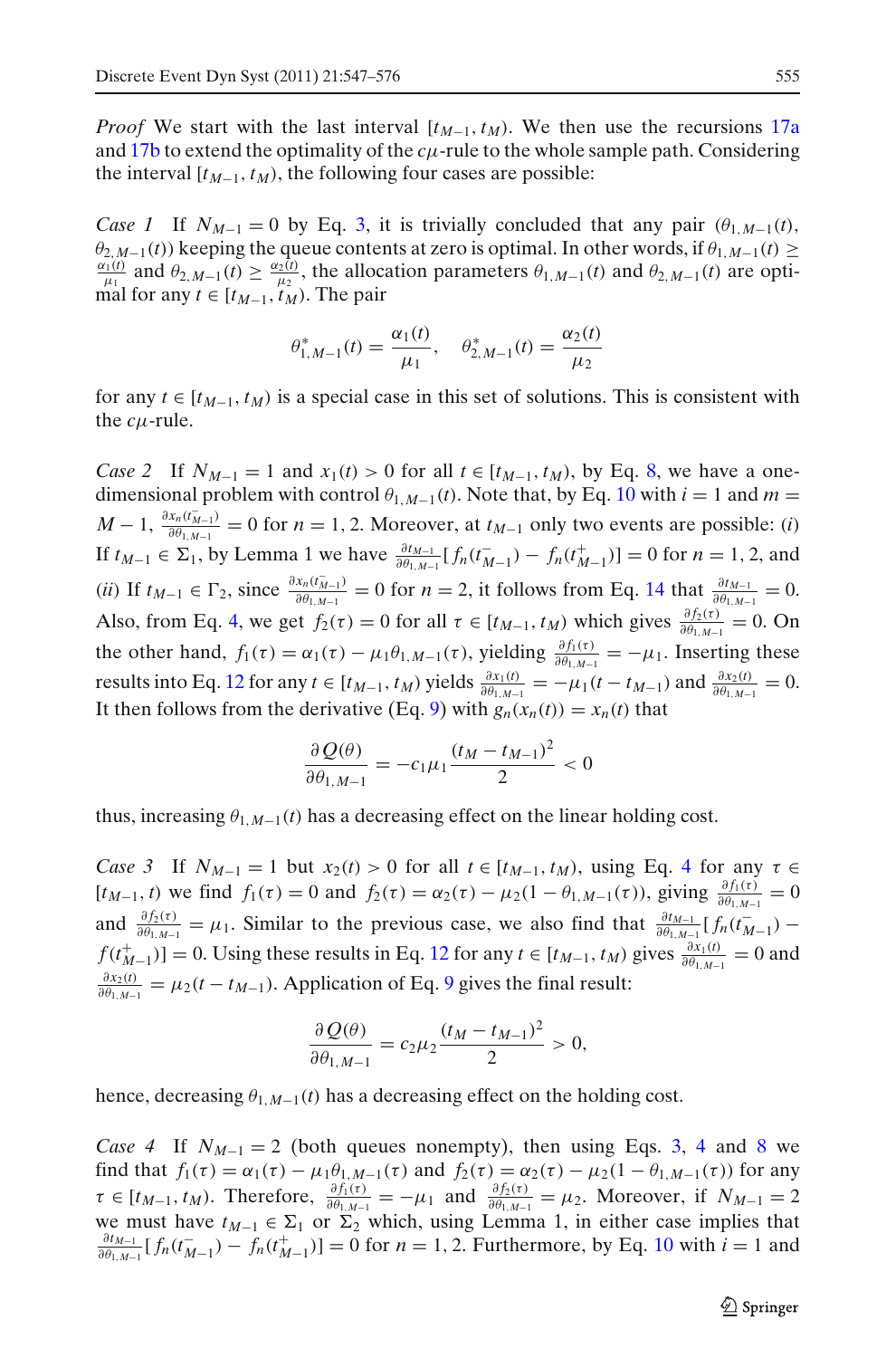$m = M - 1$ , we get  $\frac{\partial x_n(t_{M-1})}{\partial \theta_{1,M-1}} = 0$ . Combining these results in Eq. [12](#page-6-0) gives  $\frac{\partial x_1(t)}{\partial \theta_{1,M-1}} = -\mu_1$  $(T - t_{M-1})$  and  $\frac{\partial x_2(t)}{\partial \theta_{1,M-1}} = \mu_2(t - t_{M-1})$ . It follows from Eq. [9](#page-5-0) for  $m = M - 1$  that

$$
\frac{\partial Q(\theta)}{\partial \theta_{1,M-1}} = -(c_1\mu_1 - c_2\mu_2) \frac{(t_M - t_{M-1})^2}{2} < 0
$$

hence, increasing  $\theta_{1,M-1}(t)$  has a decreasing effect on the cost.

Collecting all above results for all four cases, we obtain the following optimal allocation policy, proving the *c*<sub>μ</sub>-rule for  $t \in [t_{M-1}, T)$ :

$$
\theta_{1,M-1}^*(t) = \begin{cases} \frac{\alpha_1(t)}{\mu_1} & \text{if } x_1(t) = 0\\ 1 & \text{otherwise} \end{cases}
$$

$$
\theta_{2,M-1}^*(t) = 1 - \theta_{1,M-1}^*(t)
$$

Next, we show that if the  $c\mu$ -rule is optimal and is applied to the interval  $[t_{m+1}, T)$ , it is also optimal for the interval  $[t_m, T)$ . The case of  $N_m = 0$  is trivial and excluded. When  $N_m = 1$  and  $x_1(t) > 0$ , applying the same analysis as we did for  $t_{M-1}$  results in  $\frac{\partial x_1(t)}{\partial \theta_{1,m}} = -\mu_1(t - t_m) < 0$  and  $\frac{\partial x_2(t)}{\partial \theta_{1,m}} = 0$  for any  $t \in [t_m, t_{m+1})$ . At  $t_{m+1}$  the following two events are possible:

First,  $t_{m+1} \in \Gamma_1$ , i.e., the end of a NEP1. In this case  $f_n(\tau) = 0$  for all  $\tau \in [t_{m+1},$  $(t_{m+2})$  yielding  $\frac{\partial f_n(\tau)}{\partial \theta_{1,m}} = 0$ . Using Eqs. [14](#page-6-0) and [12](#page-6-0) for  $t \in [t_{m+1}, t_{m+2})$  gives

$$
\frac{\partial x_1(t)}{\partial \theta_{1,m}} = \frac{\partial x_1(t_{m+1})}{\partial \theta_{1,m}} + \frac{\frac{-\partial x_1(t_{m+1})}{\partial \theta_{1,m}}}{f_1(t_{m+1})} \left[ f_1(t_{m+1}) - 0 \right] = 0
$$
  

$$
\frac{\partial x_2(t)}{\partial \theta_{1,m}} = \frac{\partial x_2(t_{m+1})}{\partial \theta_{1,m}} + \frac{\partial t_{m+1}}{\partial \theta_{1,m}} [0 - 0] = 0
$$

Using Eq. [9,](#page-5-0) we conclude that  $\frac{\partial Q(\theta)}{\partial \theta_{1,m}} = -c_1 \mu_1 \frac{(t_{m+1}-t_m)^2}{2} < 0.$ 

Second, if  $t_{m+1} \in \Sigma_2$  (start of a NEP2) by Lemma 1 we get  $\frac{\partial t_{m+1}}{\partial \theta_{1,m}} [f_n(t_{m+1})$  $f_n(t_{m+1}^+)$ ] = 0 for *n* = 1, 2. Moreover, noticing that  $\theta_{1,m}(t)$  only affects the dynamics inside  $[t_m, t_{m+1})$ , we have  $\frac{\partial f_n(\tau)}{\partial \theta_{1,m}} = 0$  for  $\tau > t_{m+1}$ . Using these results in Eq. [12](#page-6-0) gives  $\frac{\partial x_1(t)}{\partial \theta_{1,m}} = \frac{\partial x_1(t_{m+1}^-)}{\partial \theta_{1,m}} = -\mu_1(t_{m+1} - t_m)$  and  $\frac{\partial x_2(t)}{\partial \theta_{1,m}} = \frac{\partial x_2(t_{m+1}^-)}{\partial \theta_{1,m}} = 0$  for any  $t \in [t_{m+1}, t_{m+2})$ . Next, if  $t_{m+2} \in \Gamma_2$ , we get  $x_2(t) = 0$  for  $t \in [t_{m+2}, t_{m+3})$  which yields  $\frac{\partial x_2(t)}{\partial \theta_{1,m}} = 0$  on the same interval. Since we have shown  $\frac{\partial x_2(t)}{\partial \theta_{1,m}} = 0$  in  $[t_{m+1}, t_{m+2})$ , we conclude  $\frac{\partial x_2(t_{m+2})}{\partial \theta_{1,m}} = 0$ . Using this in Eq. [14](#page-6-0) gives  $\frac{\partial t_{m+2}}{\partial \theta_{1,m}} = 0$ . Also, because  $f_1(\tau)$  is independent of  $\theta_{1,m}(\tau)$ for  $\tau > t_{m+1}$ , we get  $\frac{\partial f_1(\tau)}{\partial \theta_{1,m}} = 0$ . Using these in Eq. [12](#page-6-0) with  $t_k = t_{m+2}$  gives  $\frac{\partial x_1(t)}{\partial \theta_{1,m}} =$  $-\mu_1(t_{m+1} - t_m)$  for any  $t \in [t_{m+2}, t_{m+3})$ . If, on the other hand, we have  $t_{m+2} \in \Gamma_1$  (end of a NEP1), we get into a state where both queues are empty. In this case simple calculations reveal  $\frac{\partial x_n(t)}{\partial \theta_{1,m}} = 0$  for  $t \in [t_{m+2}, t_{m+3})$  and  $n = 1, 2$ . Since  $\frac{\partial f_n(\tau)}{\partial \theta_{i,m}} = 0$ , for the rest of the sample path no perturbation can be generated with respect to  $\theta_{n,m}$ . Thus, repeating the same analysis on all subsequent intervals, i.e. considering the possible events at  $t_{m+i}$ , for  $i > 2$  reveals that  $\frac{\partial x_2(t)}{\partial \theta_{1,m}}$  remains zero for the rest of the sample path and  $\frac{\partial x_1(t)}{\partial \theta_{1,m}}$  remains constant until the first time queue 1 becomes empty at some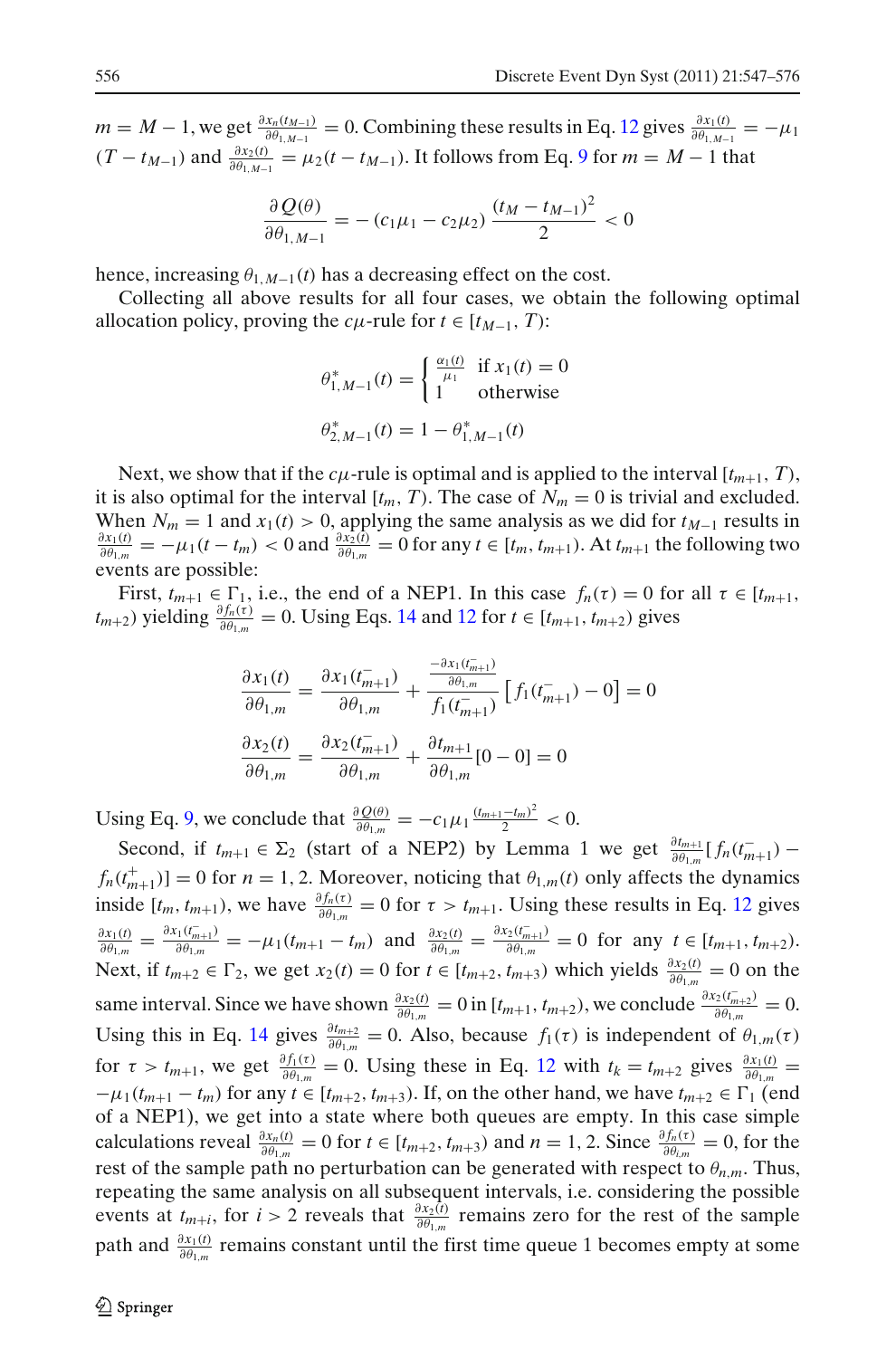point *t* < *T* and remains zero afterwards. If queue 1 never becomes empty  $\frac{\partial x_1(t)}{\partial \theta_{1,m}}$  stays constant for all  $t \in [t_{m+1}, T)$ . Hence, after applying Eq. [9,](#page-5-0) we get

$$
\frac{\partial Q(\theta)}{\partial \theta_{1,m}} = -c_1 \mu_1 \left[ \frac{(t_{m+1} - t_m)^2}{2} + (t_{m+1} - t_m)(\eta - t_{m+1}) \right] < 0
$$

where  $\eta$  is either the first time queue 1 goes empty after  $t_{m+1}$  or  $\eta = T$  if it never happens. The derivative found is negative, so we get  $\theta_{1,m}^*(t) = 1$ , obeying the *c*<sub>H</sub>-rule.

If  $N_m = 1$  and  $x_2(t) > 0$ , following the same procedure as in the interval [ $t_{M-1}, t_M$ ] we find that  $\frac{\partial x_1(t)}{\partial \theta_{1,m}} = 0$  and  $\frac{\partial x_2(t)}{\partial \theta_{1,m}} = \mu_2(t - t_m)$  for any  $t \in [t_m, t_{m+1})$ . At  $t_{m+1}$  either  $t_{m+1}$  ∈  $\Gamma_2$  (NEP2 ends) or  $t_{m+1}$  ∈  $\Sigma_1$  (NEP1 starts). In the former case, proceeding exactly as in the previous case, we get  $\frac{\partial x_n(t)}{\partial \theta_{1,m}} = 0$  for any  $t \in [t_{m+1}, T)$  which, after applying Eq. [9,](#page-5-0) gives  $\frac{\partial Q(\theta)}{\partial \theta_{1,m}} = c_2 \mu_2 \frac{(t_{m+1}-t_m)^2}{2}$ . Then, with the same analysis as in interval  $[t_{M-1}, t_M]$ , we find that  $a_1(t) = \frac{a_1(t)}{\mu_1}$  is an attractive upper bound for  $\theta_{2,m}(t)$ . If  $t_{m+1}$  ∈  $\Sigma_1$ , with exactly the same procedure in the case with  $N_m = 1$  and  $x_1(t) > 0$ , we get  $\frac{\partial x_n(t)}{\partial \theta_{1,m}} = \frac{\partial x_n(t_{m+1})}{\partial \theta_{1,m}} = \mu_2(t_{m+1} - t_m)$  for any  $t \in [t_{m+1}, t_{m+2})$ . Following the same procedure as in the previous case we get

$$
\frac{\partial Q(\theta)}{\partial \theta_{1,m}} = c_2 \mu_2 \left[ \frac{(t_{m+1} - t_m)^2}{2} + (t_{m+1} - t_m)(\eta - t_{m+1}) \right] > 0
$$

where  $\eta$  is either the first time queue 2 becomes empty or  $\eta = T$  if it never happens. This is a positive term, hence  $\theta_{1,m}^*(t) = \frac{\alpha_1(t)}{\mu_1}$  and  $\theta_{2,m}^*(t) = 1 - \theta_{1,m}^*(t)$  for all  $t \in [t_m, t_{m+1})$  which obeys the *c*<sub>μ</sub>-rule.

Finally, if  $N_m = 2$ , we find  $f_1(\tau) = \alpha_1(\tau) - \mu_1 \theta_{1,m}(\tau)$  and  $f_2(\tau) = \alpha_2(\tau) - \mu_2(1 - \tau)$  $\theta_{1,m}(\tau)$  for any  $\tau \in [t_m, t_{m+1})$ . Therefore,  $\frac{\partial f_1(\tau)}{\partial \theta_{1,m}} = -\mu_1$  and  $\frac{\partial f_2(\tau)}{\partial \theta_{2,m}} = \mu_2$ . Since  $N_m =$ 2, the event at  $t_m$  is such that  $t_m \in \Sigma_1$  or  $\Sigma_2$  and application of Lemma 1 implies  $\frac{\partial t_m}{\partial \theta_{1,m}}[f_n(t_m^-) - f_n(t_m^+)] = 0$  for  $n = 1, 2...$  Moreover, by Eq. [10](#page-5-0) with  $i = 1$  we get  $\frac{\partial x_n(t_m^-)}{\partial \theta_{1,m}} = 0$ . Using these results in Eq. [12](#page-6-0) for  $t \in [t_m, t_{m+1})$ , we obtain  $\frac{\partial x_1(t)}{\partial \theta_{1,m}} =$  $-\mu_1(t - t_m)$  and  $\frac{\partial x_2(t)}{\partial \theta_{1,m}} = \mu_2(t - t_m)$  for any  $t \in [t_m, t_{m+1})$ . At  $t_{m+1}$ , we either have  $t_{m+1} \in \Gamma_1$  or  $\Gamma_2$ . In the former case, applying Eq. [12](#page-6-0) for  $[t_{m+1}, t_{m+2})$  gives  $\frac{\partial x_1(t)}{\partial \theta_{1,m}} =$ 0. Regarding  $x_2(t)$ , application of Eq. [4](#page-4-0) at  $t_{m+1}^-$  results in  $f_2(t_{m+1}^-) = \alpha_2(t_{m+1}^-)$  $\mu_2(1 - \theta_{1,m}(t_{m+1}^-))$ . After  $t_{m+1}$  the *c*<sub>µ</sub>-rule applies (by the induction hypothesis) and we have  $f_2(t_{m+1}^+) = \alpha_2(t_{m+1}^+) - \mu_2(1 - \frac{\alpha_1(t_{m+1}^+)}{\mu_1})$ . Therefore,  $f_2(t_{m+1}^-) - f_2(t_{m+1}^+) =$  $-\frac{\mu_2}{\mu_1}[\alpha_1(t_{m+1}^+) - \theta_{1,m}(t_{m+1}^+) \mu_1]$ . Since, by Assumption 1,  $\alpha_1(t)$  is continuous at  $t_{m+1}$ , we get  $f_2(t_{m+1}^-) - f_2(t_{m+1}^+) = -\frac{\mu_2}{\mu_1} f_1(t_{m+1}^-)$ . Moreover, by the definition of  $\theta_{1,m}(\tau)$ , we also have  $\frac{\partial f_n(\tau)}{\partial \theta_{1,m}} = 0$  for all  $\tau \in [t_{m+1}, t_{m+2}), n = 1, 2$ . Using these results in Eqs. [14](#page-6-0) and [12](#page-6-0) for  $n = 2$  and  $t \in [t_{m+1}, t_{m+2})$ , we get

$$
\frac{\partial x_2(t)}{\partial \theta_{1,m}} = \frac{\partial x_2(t_{m+1}^-)}{\partial \theta_{1,m}} + \frac{-\frac{\partial x_1(t_{m+1}^-)}{\partial \theta_{1,m}}}{f_1(t_{m+1}^-)} \left(-\frac{\mu_2}{\mu_1} f_1(t_{m+1}^-)\right).
$$

If we insert the derivatives  $\frac{\partial x_1(t_{m+1})}{\partial \theta_{1,m}} = -\mu_1(t_{m+1} - t_m)$  and  $\frac{\partial x_2(t_{m+1})}{\partial \theta_{1,m}} = \mu_2(t_{m+1} - t_m)$  in the above equation, we find  $\frac{\partial x_2(t)}{\partial \theta_{1,m}} = 0$  for all  $t \in [t_{m+1}, t_{m+2})$ . Using the same analysis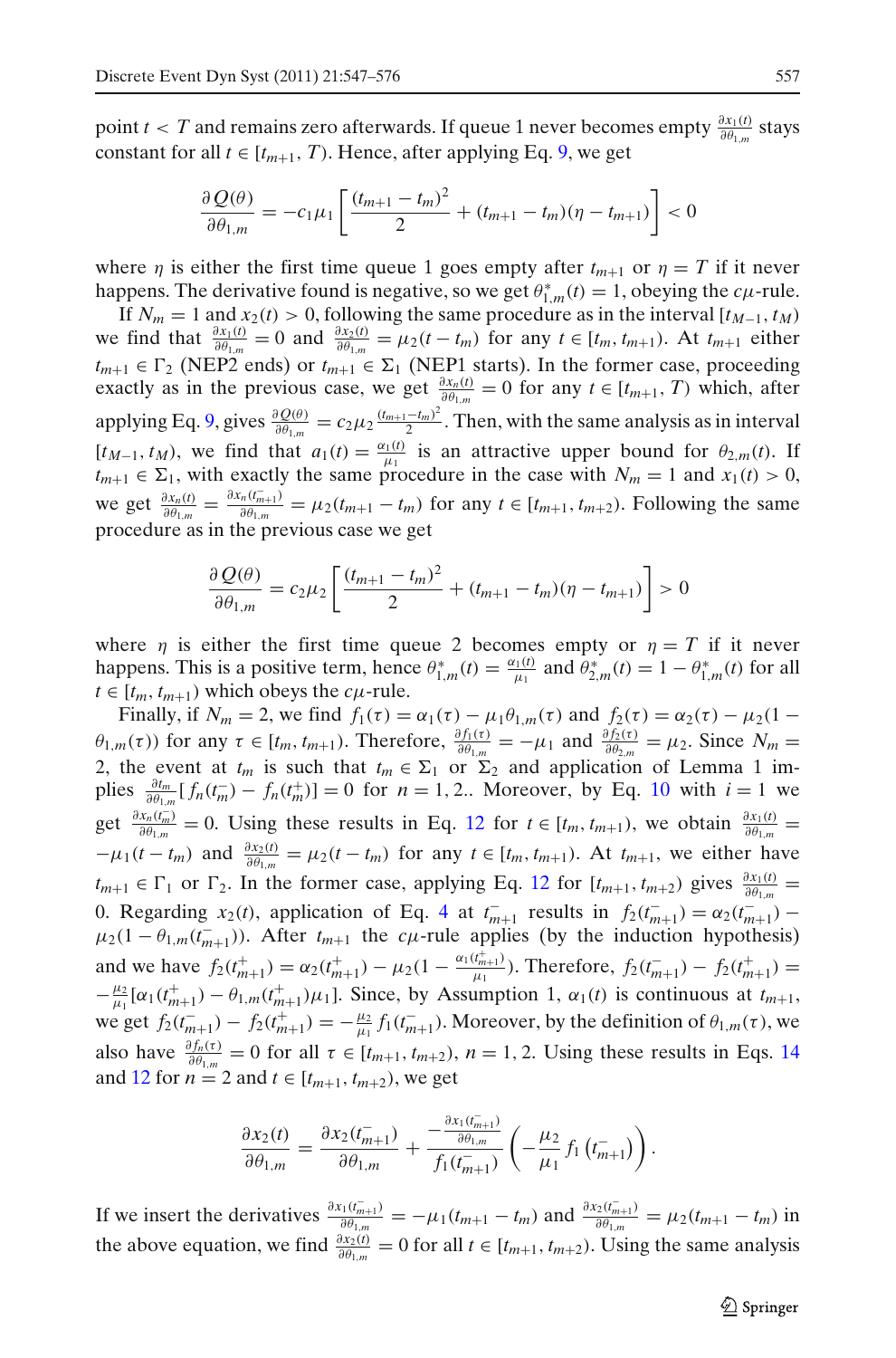<span id="page-11-0"></span>in all subsequent intervals reveals that the derivatives obtained remain zero for the rest of the sample path. Therefore, application of Eq. [9](#page-5-0) gives

$$
\frac{\partial Q(\theta)}{\partial \theta_{1,m}} = -(c_1\mu_1 - c_2\mu_2) \frac{(t_{m+1} - t_m)^2}{2} < 0.
$$

The last case pertaining to  $t_{m+1} \in \Gamma_2$  is similar and the analysis results in the same expression for  $\frac{\partial Q(\theta)}{\partial \theta_{1,m}}$ , so it is omitted. Therefore, when  $N_m = 2$  we conclude that  $\theta_{1,m}^*(t) = 1$  and  $\theta_{2,m}^*(t) = 0$ . Gathering all the results, one can summarize the optimal allocations in the following equations for all  $t \in [0, T]$ :

$$
\theta_1^*(t) = \begin{cases} 1 & \text{if } x_1(t) > 0 \\ \frac{\alpha_1(t)}{\mu_1} & \text{otherwise} \end{cases}, \quad \theta_2^*(t) = \begin{cases} 0 & \text{if } x_1(t) > 0 \\ 1 - \frac{\alpha_1(t)}{\mu_1} & \text{if } x_1(t) = 0, x_2(t) > 0 \\ \frac{\alpha_2(t)}{\mu_2} & \text{otherwise} \end{cases}
$$
(18)

This is precisely the  $c\mu$ -rule, so the proof is complete.

3.2 IPA for  $N > 2$  queues and the  $c\mu$ -rule

*Outline of the analysis* Considering the result of Theorem 1 ( $N = 2$ ) as the base step, we set up the induction hypothesis by assuming that the  $c<sub>\mu</sub>$ -rule is optimal for arbitrary  $K = 2, \ldots, N - 1$  queues. In the inductive step, we combine Eqs. [17a](#page-7-0) and [17b](#page-7-0) with the induction hypothesis to show that when *N* queues are present and the  $c\mu$ -rule is optimal and is implemented in the interval  $[t_{m+1}, T)$ , it is also optimal for the interval  $[t_m, T)$ . We do this by showing that deviating from the  $c\mu$ -rule in the interval  $[t_m, t_{m+1})$  increases the cost  $Q(u_0, \ldots, u_{M-1})$ . Specifically, we perturb  $\theta_{1,m}(t)$  away from its value under the *c*<sub>μ</sub>-rule by  $\delta_{1,m}(t) > 0$  and  $\theta_{n,m}(t)$  by  $\delta_{n,m}(t) \ge 0$ for  $n > 1$  such that no event order change results at and after  $t_{m+1}$ . Moreover, this perturbation is such that Eq. [8](#page-4-0) is preserved. Notice that under the  $c\mu$ -rule no two queues can end their NEPs at the same time, thus, we can always find such arbitrary perturbations  $\delta_{n,m}(t)$ . Next, stepping backwards in time, the induction hypothesis applies to all intervals with fewer than *N* non-empty queues. Thus, we need only examine those intervals where all *N* queues are non-empty. To this end, let us consider an interval  $[t_m, t_{m+1})$  with  $N_m = N$  and let  $\eta_{n,m}$  be the first time at which the *n*th queue becomes empty after  $t_m$ . We assume that the newly added queue has the lowest  $c\mu$  product, that is,  $c_N\mu_N < c_n\mu_n$  for any  $n \neq N$ . This is simply for convenience and does not restrict generality because, knowing the products  $c_n\mu_n$  of all the queues, one can do this after sorting them out instead of randomly adding a queue.

To apply the above mentioned idea, we will introduce a series of lemmas all of which apply to the following setting: Consider an interval  $[t_m, t_{m+1})$  with  $N_m =$ *N*. Also, assume that the *c*<sub>μ</sub>-rule is applied for  $t \geq t_{m+1}$ . Moreover, let  $\theta_{1,m}(t)$  be perturbed as explained above. Thus, as shown in Fig. 2, queues are served according to their  $c\mu$  value highest to lowest and NEPs end at  $\eta_{1,m}, \eta_{2,m}, \ldots, \eta_{N,m}$  such that

$$
t_{m+1} = \eta_{1,m} < \eta_{2,m} < \ldots < \eta_{N,m}.\tag{19}
$$

**Fig. 2** Time line of events in  
and after the interval 
$$
[t_m, t_{m+1})
$$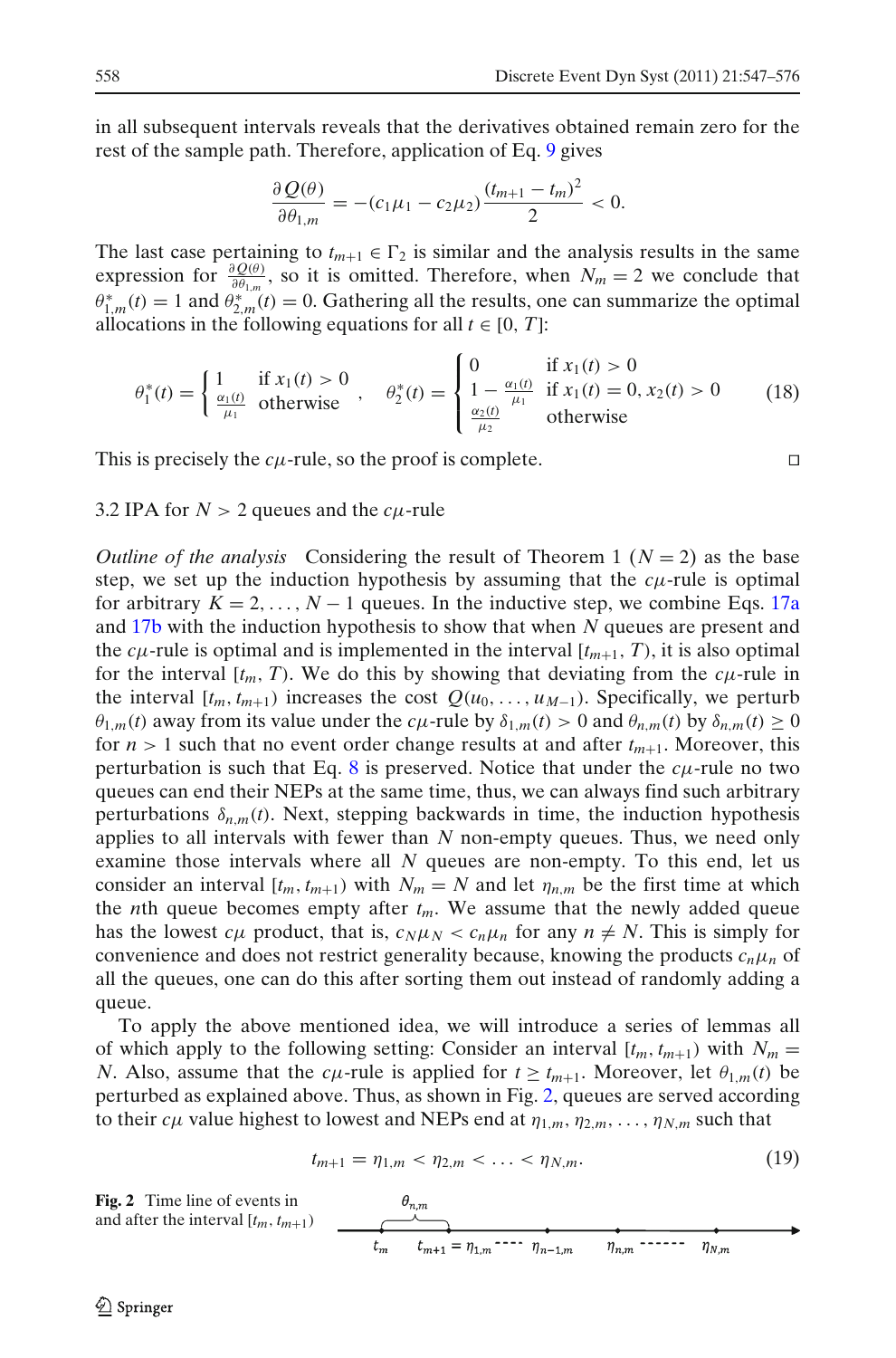<span id="page-12-0"></span>Now let us define for any event time  $t_k$ ,  $k = 1, \ldots, M - 1$ :

$$
\Delta \theta_n(t_k) = \theta_n \left(t_k^+\right) - \theta_n \left(t_k^-\right) = \theta_{n,k} \left(t_k^+\right) - \theta_{n,k-1} \left(t_k^-\right). \tag{20}
$$

representing the amount by which a control changes when this event occurs and affecting the queue content derivatives in Eq. [12.](#page-6-0) The first lemma gives explicit expressions for this quantity at the event times  $\eta_{1,m}, \ldots, \eta_{N,m}$ .

## **Lemma 2**

(a)

$$
\Delta \theta_n(\eta_{1,m}) = \begin{cases} \frac{\alpha_1(\eta_{1,m})}{\mu_1} - \theta_1(\eta_{1,m}^-) & \text{if } n = 1\\ 1 - \frac{\alpha_1(\eta_{1,m})}{\mu_1} - \theta_2(\eta_{1,m}^-) & \text{if } n = 2\\ -\theta_n(\eta_{1,m}^-) & \text{if } n > 2. \end{cases}
$$

(b) For 
$$
n = 3, ..., N
$$
,  $\Delta \theta_n(\eta_{n,m}) = -(1 - \sum_{k=1}^n \frac{\alpha_k(\eta_{n,m})}{\mu_k}), \quad \Delta \theta_n(\eta_{n-1,m}) = 1 - \sum_{k=1}^{n-1} \frac{\alpha_k(\eta_{n,m})}{\mu_k}$  and  $\Delta \theta_n(\eta_{k,m}) = 0$  for all  $k \neq n, n-1$ .

*Proof* See [Appendix.](#page-23-0) □

In the next three lemmas we derive convenient expressions for the queue content derivatives with respect to a parameter  $\theta_{i,m}$  inside the intervals  $[t_m, \eta_{1,m})$ ,  $[\eta_{1,m}, \eta_{N,m})$ and  $[\eta_{N,m}, T)$ , respectively.

**Lemma 3** *For all t*  $\in$   $[t_m, \eta_{1,m})$  *with*  $N_m = N$ ,

$$
\frac{\partial x_n(t)}{\partial \theta_{i,m}} = \begin{cases}\n-\mu_i(t - t_m) & \text{if } n = i \\
\mu_N(t - t_m) & \text{if } n = N \\
0 & \text{otherwise}\n\end{cases}
$$
\n(21)

*for any n* = 1, ..., *N*, *i* = 1, ..., *N* − 1.

*Proof* See [Appendix.](#page-23-0) □

An immediate corollary of Lemma 3 which will be used in the sequel is that for  $i = 1, \ldots, N - 1$  and  $t \in [t_m, \eta_{1,m})$ :

$$
\frac{\partial x_i(t)}{\partial \theta_{i,m}} = \frac{\mu_i}{\mu_1} \frac{\partial x_1(t)}{\partial \theta_{1,m}}
$$
(22)

$$
\frac{\partial x_N(t)}{\partial \theta_{i,m}} = -\frac{\mu_N}{\mu_1} \frac{\partial x_1(t)}{\partial \theta_{1,m}}
$$
(23)

**Lemma 4** *For any t*  $\in$  [ $\eta_{j,m}, \eta_{j+1,m}$ )*,*  $j = 1, ..., N - 1$ *,* 

$$
\frac{\partial x_n(t)}{\partial \theta_{i,m}} = \frac{\partial x_n(\eta_{1,m}^-)}{\partial \theta_{i,m}} + \sum_{k=1}^j \frac{\partial \eta_{k,m}}{\partial \theta_{i,m}} \mu_n \Delta \theta_n(\eta_{k,m})
$$
(24)

*for any n* = 1, ..., *N*, *i* = 1, ..., *N* − 1*.*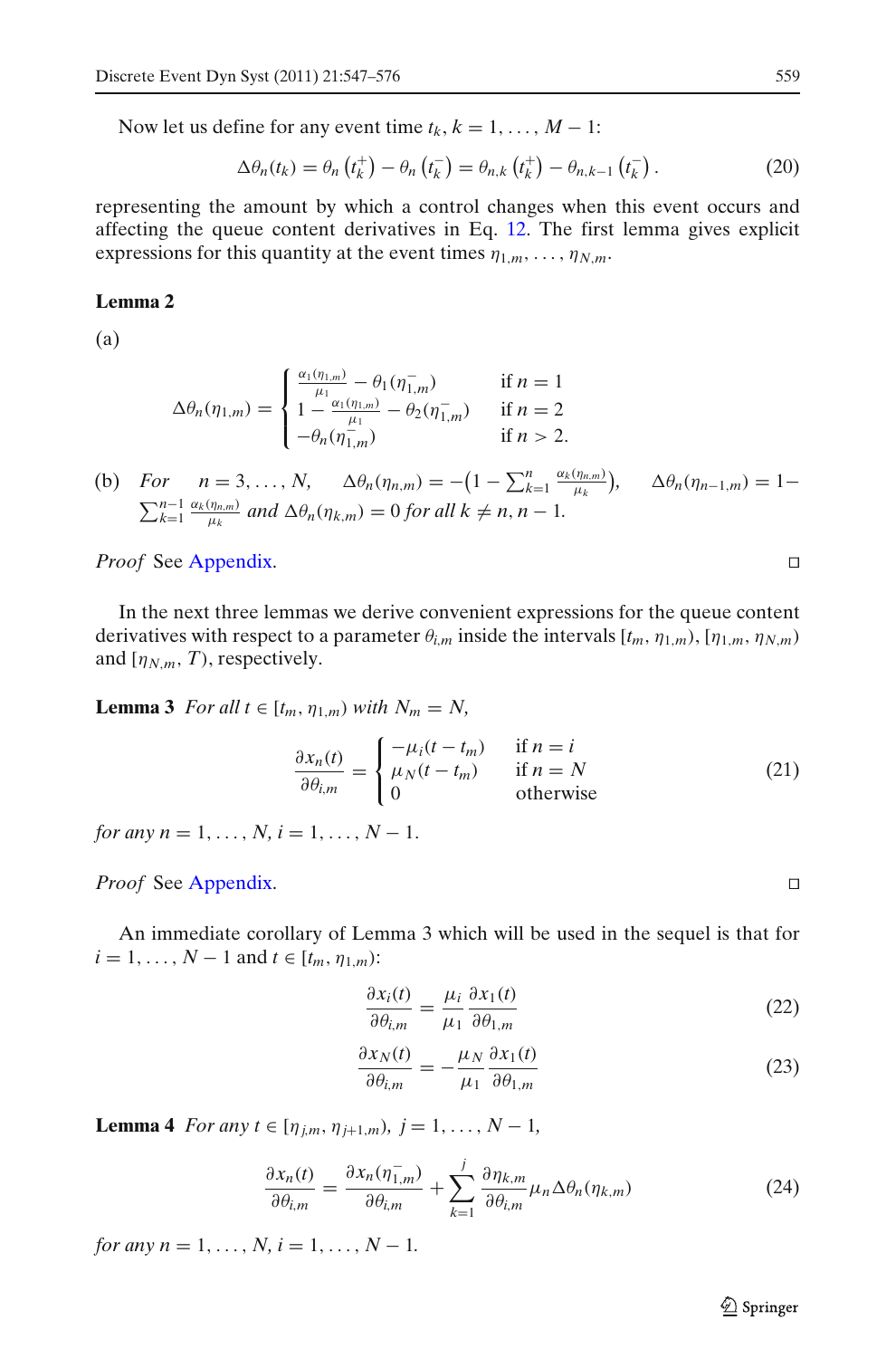<span id="page-13-0"></span>*Proof* See [Appendix.](#page-23-0) □

**Lemma 5** *For any t* ∈ [ $\eta_{N,m}$ , *T*)*, we have*  $\frac{\partial x_n(t)}{\partial \theta_{i,m}} = 0$ *, n* = 1*,...*, *N, i* = 1*,...*, *N* − 1*.* 

*Proof* See [Appendix.](#page-23-0) □

Observe that the evaluation of Eq. [24](#page-12-0) involves some event time derivatives. Lemmas 6 and 7 allow us to evaluate derivatives of the form  $\frac{\partial \eta_{n,m}}{\partial \theta_{i,m}}$  depending on whether  $n < i$  or  $n \ge i$ .

**Lemma 6** *For any*  $i = 2, ..., N - 1$ ,

$$
\frac{\partial \eta_{n,m}}{\partial \theta_{i,m}} = 0, \quad n < i \tag{25}
$$

*Proof* See [Appendix.](#page-23-0) 

In what follows, we will make use of the following definition for any *k* and *m*,

$$
r_{k,m} = \frac{-\mu_k}{f_k(\eta_{k,m}^-)} > 0
$$
\n(26)

where the inequality is due to the fact that at  $t = \eta_{k,m}$  queue *k* becomes empty, therefore, recalling Eqs. [2](#page-4-0) and [3,](#page-4-0)  $f_k(\eta_{k,m}^-) = \alpha_k(\eta_{k,m}^-) - \mu_k \theta_{k,m}(\eta_{k,m}^-) < 0$ .

The following lemma gives necessary tools to determine  $\frac{\partial \eta_{n,m}}{\partial \theta_{i,m}}$  when  $n \geq i$ .

**Lemma 7** *For n* = 1, ...,  $N - 1$  *and*  $i \le n$ ,

$$
\frac{\partial \eta_{n,m}}{\partial \theta_{i,m}} = \frac{r_{i,m}}{\mu_1} \frac{\partial x_1(\eta_{1,m}^-)}{\partial \theta_{1,m}} \prod_{k=i+1}^n r_{k,m} \Delta \theta_k(\eta_{k-1,m}),\tag{27}
$$

*where by convention, when*  $n = i$  *we define the product term in the above equation as* 1*.*

*Proof* See [Appendix.](#page-23-0) 

We are now in the position to prove the main theorem of this section.

**Theorem 2** *The c*μ*-rule minimizes the cost (Eq.* [15](#page-6-0)*) for a system of N parallel queues with dynamics (Eq.* [4](#page-4-0)*), control parameters (Eq.* [5](#page-4-0)*) and the constraint* [8](#page-4-0)*.*

*Proof* As mentioned in the outline of the analysis, we use an induction argument along with a backward recursion in time through Eqs. [17a](#page-7-0) and [17b](#page-7-0) to prove the theorem. We first consider the last interval.

*Last interval*  $[t_{M-1}, t_M)$ : If  $N_{M-1} < N$ , by the induction hypothesis the  $c\mu$ -rule is already optimal. If  $N_m = N$ , we have

$$
\frac{\partial q(t)}{\partial \theta_{i,M-1}} = \sum_{n=1}^{N} c_n \frac{\partial x_n(t)}{\partial \theta_{i,M-1}}, i = 1, \dots, N-1.
$$

$$
\Box
$$

$$
\Box
$$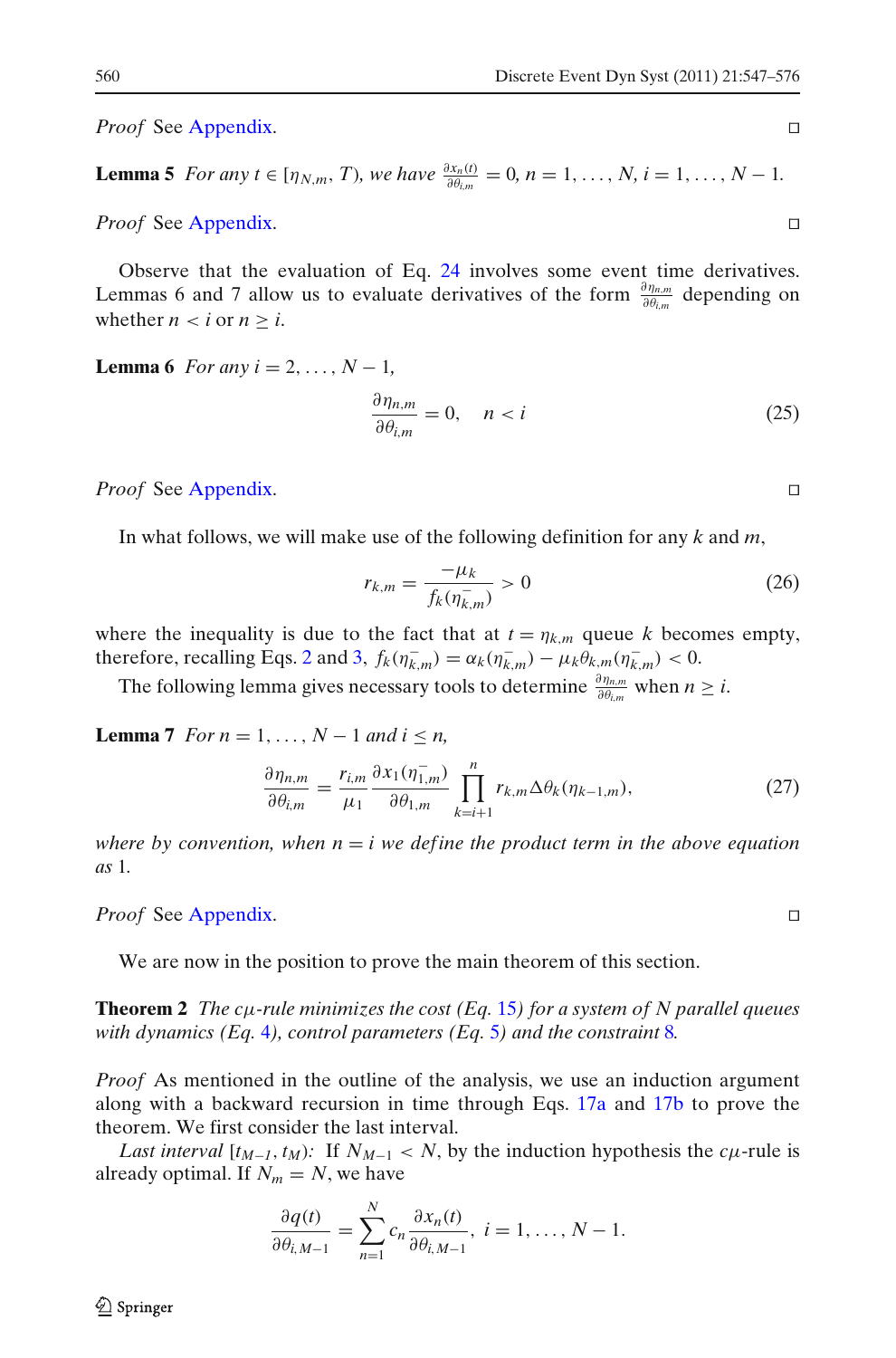<span id="page-14-0"></span>Using Lemma 3 for each  $i = 1, \ldots, N - 1$  we get

$$
\frac{\partial q(t)}{\partial \theta_{i,M-1}} = -(c_i \mu_i - c_N \mu_N)(t - t_{M-1})
$$

Since  $c_i \mu_i > c_N \mu_N$  for all  $i = 1, ..., N - 1$ , we conclude that

$$
\frac{\partial q(t)}{\partial \theta_{i,M-1}} < 0, \text{ if } t \in [t_{M-1}, t_M), \ i = 1, \dots, N-1. \tag{28}
$$

Moreover, according to the  $c\mu$  order in Eq. [7,](#page-4-0) we can write  $(c_i\mu_i - c_N\mu_j) > (c_i\mu_j - c_N\mu_j)$  $c_N \mu_N$ ,  $1 \le i \le j \le N-1$ . Hence, for  $t \in [t_{M-1}, t_M)$  we have

$$
\frac{\partial q(t)}{\partial \theta_{i,M-1}} < \frac{\partial q(t)}{\partial \theta_{j,M-1}}, \quad \text{if } 1 \le i < j \le N-1. \tag{29}
$$

Since,  $\frac{\partial Q_{M-1}}{\partial \theta_{i,M-1}} = \int_{t_{M-1}}^{t_M} \frac{\partial q(t)}{\partial \theta_{j,M-1}} dt$ , the inequalities 28 and 29 pertaining to  $q(t)$  are inherited by  $Q_{M-1}(\theta)$  and we get  $\frac{\partial Q_{M-1}(\theta)}{\partial \theta_{1,M-1}} < \frac{\partial Q_{M-1}(\theta)}{\partial \theta_{i,M-1}} < 0$  for  $i = 2, ..., N-1$ . Therefore, increasing  $\theta_{1,m}$  has the greatest minimizing effect on  $Q(\theta)$ , i.e.,  $v_{M-1}^*(t) =$  $[1, 0, \ldots, 0], t \in [t_{M-1}, T).$ 

*Arbitrary interval*  $[t_m, t_{m+1}), m \leq M - 2$ : Suppose the *c*<sub>μ</sub>-rule is optimal and already applied to the interval  $[t_{m+1}, t_M)$ . We will show that it is also optimal in the interval  $[t_m, t_M)$  for any  $m \leq M - 2$ . If  $N_m < N$  we can apply the induction hypothesis to the interval  $[t_m, t_{m+1})$  and prove the optimality of the  $c\mu$ -rule over  $[t_m, T)$ . If  $N_m = N$ , we prove the theorem by first following the same procedure as for  $[t_{M-1}, t_M)$  and apply Lemma 3 to show for any  $t \in [t_m, t_{m+1})$ 

$$
\frac{\partial q(t)}{\partial \theta_{i,m}} < \frac{\partial q(t)}{\partial \theta_{l,m}} < 0, \text{ if } 1 \le i < l \le N - 1.
$$

Next, we show that for any  $t \in [\eta_{im}, \eta_{i+1,m})$ 

$$
\frac{\partial q(t)}{\partial \theta_{1,m}} \le \frac{\partial q(t)}{\partial \theta_{2,m}} = \dots = \frac{\partial q(t)}{\partial \theta_{j+1,m}} < \dots < \frac{\partial q(t)}{\partial \theta_{N-1,m}} < 0 \tag{30}
$$

with  $j = 1, ..., N - 2$ . This relation covers the interval  $[\eta_{1,m}, \eta_{N,m})$ . Note that by Eq. [10](#page-5-0) and Lemma 5, we need not consider the rest of the sample path. Using these relations in Eq. [9](#page-5-0) establisehs that  $\frac{\partial Q(\theta)}{\partial \theta_{1,m}} < \frac{\partial Q(\theta)}{\partial \theta_{i,m}} < 0$  for any  $i = 2, ..., N - 1$ and proves the theorem. We omit the analysis for the interval  $[t_m, \eta_{1,m})$  due to its similarity to the one for  $[t_{M-1}, t_M)$  and focus on the interval  $[\eta_{1,m}, \eta_{N,m})$ .

Let us obtain an expression for  $\frac{\partial q(t)}{\partial \theta_{i,m}}$  over the interval  $[\eta_{j,m}, \eta_{j+1,m})$  where  $j \in$  $\{1, \ldots, N-1\}$  is fixed. If  $x_n(t) = 0$  for all  $n \leq j$  and  $t \in [\eta_{j,m}, \eta_{j+1,m})$ , we see that  $\frac{\partial x_n(t)}{\partial \theta_{i,m}} = 0$  which gives

$$
\frac{\partial q(t)}{\partial \theta_{i,m}} = \sum_{n=j+1}^{N} c_n \frac{\partial x_n(t)}{\partial \theta_{i,m}}, \quad t \in [\eta_{j,m}, \eta_{j+1,m}).
$$
\n(31)

If there is an interval  $[t_{l^*}, t_l) \subset [\eta_{j,m}, \eta_{j+1,m})$  over which  $x_n(t) > 0$  with  $n \leq j$ , we show that  $\frac{\partial x_n(t)}{\partial \theta_{i,m}} = 0$  and Eq. 31 is still valid. This is the case where a queue *n* depleted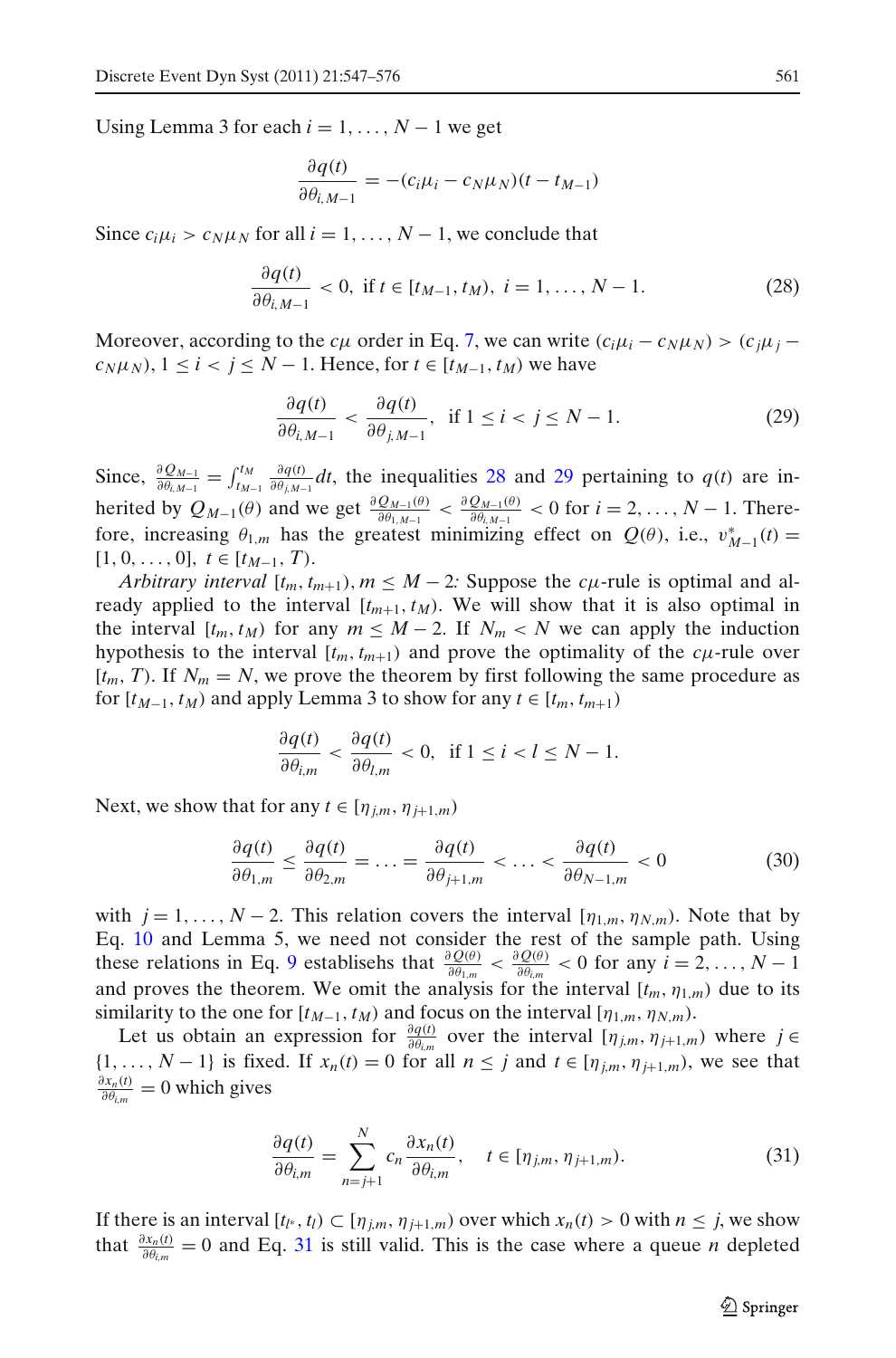<span id="page-15-0"></span>

by or at  $\eta_{n,m}$  with  $n \leq j$  has become non-empty again (as illustrated in Fig. 3). We only consider one such interval, thereby having  $t_{l^*} = t_{l-1}$ , since the extension to multiple intervals is straightforward. By the  $c\mu$ -rule, this queue should make full use of the resource at  $t_{l-1}$  and return it to the  $(j+1)$ th queue after it becomes empty again at *t<sub>l</sub>*. It suffices to show that  $\frac{\partial x_n(t)}{\partial \theta_{i,m}} = 0$  over  $[t_{l-1}, t_l)$  because  $x_n(t) = 0$ right before and after this interval. Since *tl*<sup>−</sup><sup>1</sup> is the start of a NEP*n*, Lemma 1 gives  $\frac{\partial t_{l-1}}{\partial \theta_{l,m}}[f_n(t_{l-1}^-) - f_n(t_{l-1}^+)] = 0$ . Moreover,  $x_n(t) = 0$  for  $t \in [\eta_{j,m}, t_{l-1}]$  and  $\frac{\partial x_n(t_{l-1}^-)}{\partial \theta_{l,m}} = 0$ . In addition, because  $t_l \geq \eta_{1,m}$ , by Eqs. [4](#page-4-0) and [5,](#page-4-0)  $f_n(\tau)$  is not a function of  $\theta_{i,m}$  for any  $\tau \in [t_{l-1}, t_l)$ . Therefore,  $\frac{\partial f_n(\tau)}{\partial \theta_{l,m}} = 0$ . Using these results in Eq. [12](#page-6-0) with  $t_k = t_{l-1}$  and  $t = t_l$  we find that when  $n \le j$ ,  $\frac{\partial x_n(t)}{\partial \theta_{i,m}} = 0$  for any  $t \in [t_{l-1}, t_l)$ , hence,  $t \in [\eta_{j,m}, \eta_{j+1,m})$ and Eq. [31](#page-14-0) still holds.

By Lemma 6 we have  $\frac{\partial \eta_{k,m}}{\partial \theta_{i,m}} = 0$  for  $k \le i$ . Using this in Lemma 4, i.e., Eq. [24,](#page-12-0) and inserting the result in Eq. [31](#page-14-0) gives:

$$
\frac{\partial q(t)}{\partial \theta_{i,m}} = \sum_{n=j+1}^{N} c_n \left[ \frac{\partial x_n(\eta_{1,m}^-)}{\partial \theta_{i,m}} + \sum_{k=i}^{j} \frac{\partial \eta_{k,m}}{\partial \theta_{i,m}} \mu_n \Delta \theta_n(\eta_{k,m}) \right].
$$
 (32)

There are now two cases regarding the range of *i*:

 $i > j$ : In this case, the inner sum in Eq. 32 vanishes. Moreover, by Lemma 3,  $\frac{\partial x_n(\eta_{1,m}^-)}{\partial \theta_{i,m}} = 0$  unless we have either *n* = *i* or *n* = *N*. Using these facts in Eq. 32 yields:

$$
\frac{\partial q(t)}{\partial \theta_{i,m}} = c_i \frac{\partial x_i(\eta_{1,m}^-)}{\partial \theta_{i,m}} + c_N \frac{\partial x_N(\eta_{1,m}^-)}{\partial \theta_{i,m}}.
$$

Invoking Eqs. [22](#page-12-0) and [23](#page-12-0) this further reduces to

$$
\frac{\partial q(t)}{\partial \theta_{i,m}} = \frac{1}{\mu_1} \frac{\partial x_1(\eta_{1,m}^-)}{\partial \theta_{1,m}} (c_i \mu_i - c_N \mu_N).
$$
 (33)

By Lemma 3,  $\frac{\partial x_1(\eta_{1,m})}{\partial \theta_{1,m}} < 0$ . In view of Eq. [7,](#page-4-0) it follows that for  $t \in [\eta_{j,m}, \eta_{j+1,m})$ :

$$
\frac{\partial q(t)}{\partial \theta_{j+1,m}} < \frac{\partial q(t)}{\partial \theta_{j+2,m}} < \ldots < \frac{\partial q(t)}{\partial \theta_{N-1,m}} < 0. \tag{34}
$$

 $\mathcal{D}$  Springer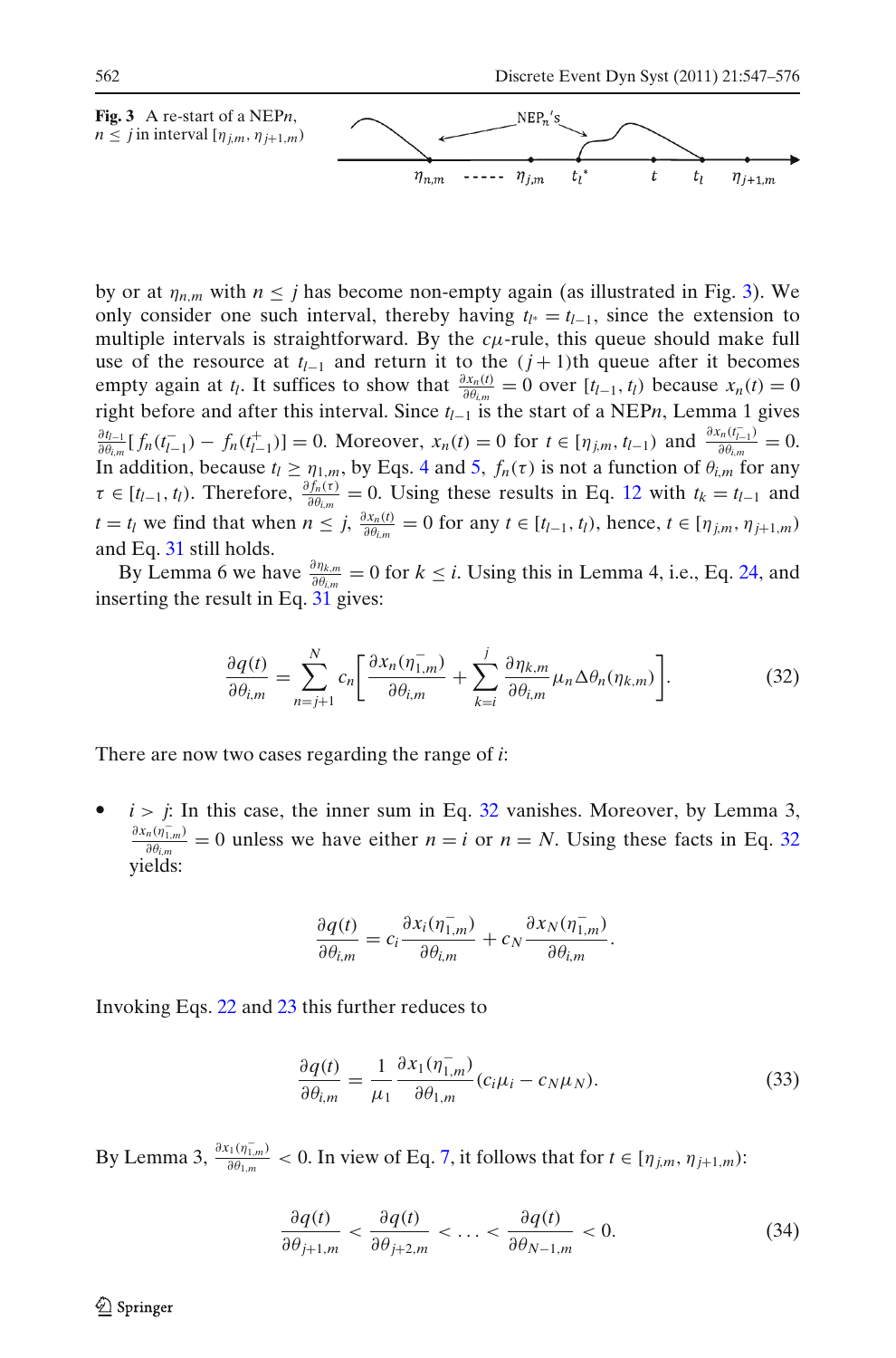- <span id="page-16-0"></span>•  $i < j$ : We consider two subcases:
	- (a)  $j \ge 2$ : In this case, since the sum in Eq. [32](#page-15-0) is such that  $n \ge j+1$ , the condition  $n = i$  cannot be true. Using Lemma 3, we find that the first sum in Eq. [32](#page-15-0) becomes

$$
\sum_{n=j+1}^{N} c_n \frac{\partial x_n(\eta_{1,m}^-)}{\partial \theta_{i,m}} = c_N \frac{\partial x_N(\eta_{1,m}^-)}{\partial \theta_{i,m}}.
$$

Concerning the inner sum in Eq. [32](#page-15-0) we can use part (b) of Lemma 2 to see that  $\Delta\theta_n(\eta_{k,m}) = 0$  except for when  $n = j + 1$  and  $k = j$  where we have  $\Delta\theta_{j+1}(\eta_{j,m}) = 1 - j$  $\sum_{k=1}^{j} \frac{\alpha_k(\eta_{j,m})}{\mu_k}$ . Using these results in Eq. [32](#page-15-0) we conclude that, for *t* ∈ [ $\eta_{j,m}, \eta_{j+1,m}$ ),

$$
\frac{\partial q(t)}{\partial \theta_{i,m}} = c_{j+1} \mu_{j+1} \frac{\partial \eta_{j,m}}{\partial \theta_{i,m}} \Delta \theta_{j+1}(\eta_{j,m}) + c_N \frac{\partial x_N(\eta_{1,m}^-)}{\partial \theta_{i,m}}.
$$
(35)

By Eq. [23,](#page-12-0) we have  $\frac{\partial x_N(\eta_{1,m}^-)}{\partial \theta_{i,m}} = -\frac{\mu_N}{\mu_1}$  $\frac{\partial x_1(\eta_{1,m}^-\)}{\partial \theta_{1,m}}$ . The derivative  $\frac{\partial \eta_{j,m}}{\partial \theta_{i,m}}$  can be calculated by Lemma 7 for  $j \geq i$ . For convenience, we also define:

$$
A_{i,j} = \prod_{k=i+1}^{j} r_{k,m} \Delta \theta_k(\eta_{k-1,m})
$$

Combining these expressions in (35) we find for any  $t \in [\eta_{j,m}, \eta_{j+1,m})$ ,

$$
\frac{\partial q(t;\theta)}{\partial \theta_{i,m}} = \frac{1}{\mu_1} \frac{\partial x_1(\eta_{1,m})}{\partial \theta_{1,m}} \left[ c_{j+1} \mu_{j+1} r_{i,m} A_{i,j} \Delta \theta_{j+1} \left( \eta_{j,m} \right) - c_N \mu_N \right]
$$
(36)

By Lemma 3 we have  $\frac{\partial x_1(\eta_{1,m}^*)}{\partial \theta_{1,m}} < 0$ . We shall next show that  $r_{i,m} A_{i,j} \Delta \theta_{j+1}(\eta_{j,m}) = 1$ for  $1 < i \leq j$  and  $r_{i,m}A_{i,j}\Delta\theta_{i+1}(\eta_{i,m}) \geq 1$  for  $1 = i \leq j$  which yields

$$
\frac{\partial q(t)}{\partial \theta_{1,m}} \le \frac{\partial q(t)}{\partial \theta_{2,m}} = \dots = \frac{\partial q(t)}{\partial \theta_{j-1,m}} = \frac{\partial q(t)}{\partial \theta_{j,m}} < 0 \tag{37}
$$

for any  $t \in [\eta_{jm}, \eta_{j+1,m}), j = 2, \ldots, N - 1$ . To accomplish this, we show that,

$$
r_{1,m}\Delta\theta_2(\eta_{1,m})\geq 1,\tag{38}
$$

$$
r_{k-1,m} \Delta \theta_k (\eta_{k-1,m}) = 1 \qquad \text{if } k = 3, ..., j. \tag{39}
$$

Using part (a) of Lemma 2 and  $(26)$  with  $k = 1$  we get

$$
\Delta \theta_2(\eta_{1,m}) r_{1,m} = \frac{-\mu_1 \left[1 - \theta_2(\eta_{1,m}^-) - \frac{\alpha_1(\eta_{1,m})}{\mu_1}\right]}{\alpha_1(\eta_{1,m}) - \mu_1 \theta_1(\eta_{1,m}^-)}
$$

and by factoring out  $-\mu_1$  in the denominator we find

$$
\Delta \theta_2(\eta_{1,m}) r_{1,m} = \frac{1 - \theta_2(\eta_{1,m}^-) - \frac{\alpha_1(\eta_{1,m})}{\mu_1}}{\theta_1(\eta_{1,m}^-) - \frac{\alpha_1(\eta_{1,m})}{\mu_1}}.
$$

As discussed in the outline of the analysis, in  $[t_m, \eta_{1,m})$  we deviate from the  $c\mu$ -rule by perturbing  $\theta_{n,m}(t)$  by  $\delta_{n,m}(t)$  while preserving Eq. [8.](#page-4-0) It follows that  $\theta_1(\eta_{1,m}^-) \leq 1 \theta_2(\eta_{1,m}^-)$ , hence, Eq. 38 is proven.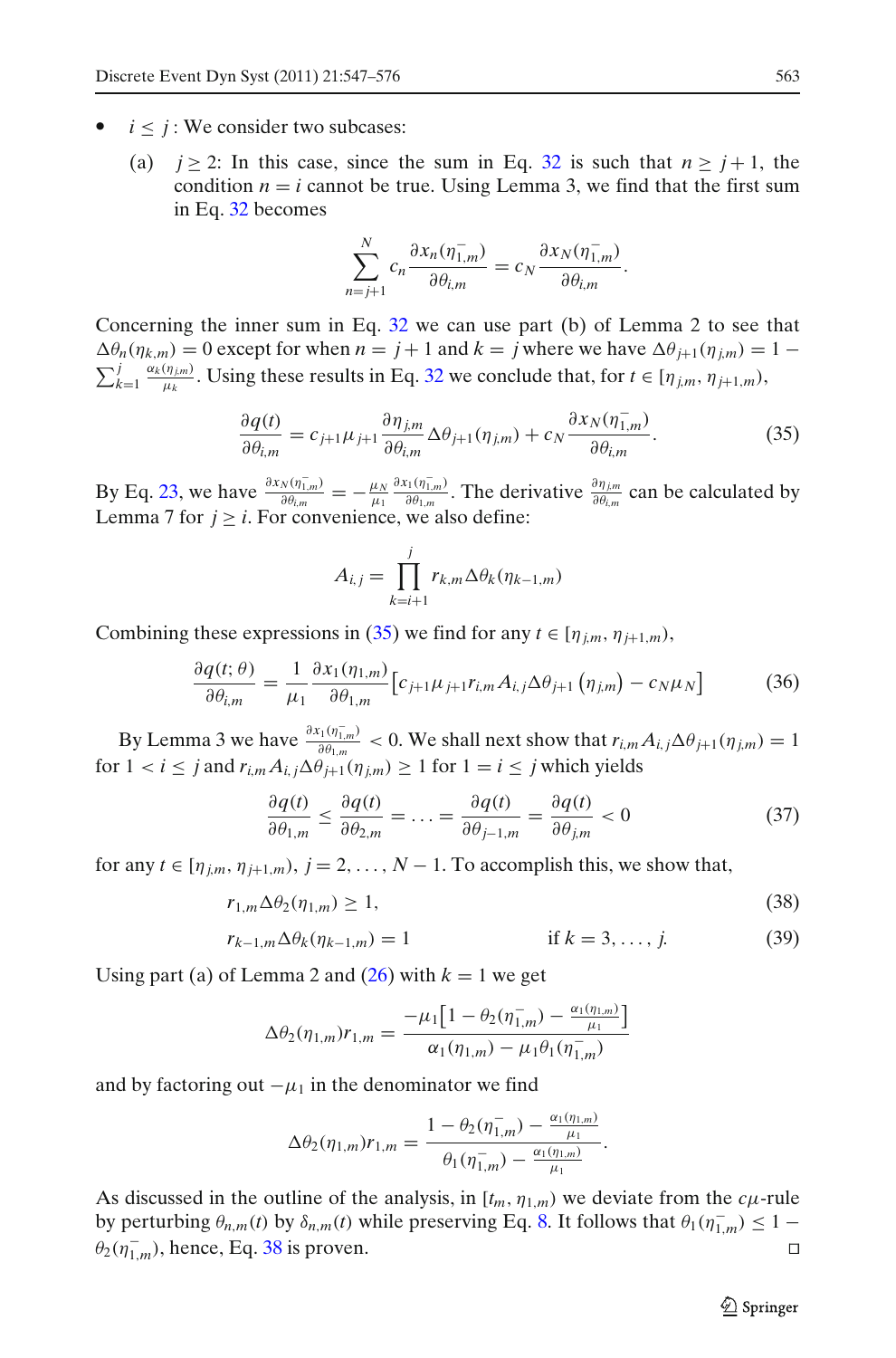<span id="page-17-0"></span>Next, recalling Eq. [4,](#page-4-0) we have

$$
f_{k-1}(\eta_{k-1,m}^-) = \alpha_{k-1}(\eta_{k-1,m}^-) - \mu_{k-1} \left[ 1 - \sum_{l=1}^{k-2} \frac{\alpha_l(\eta_{k-1,m})}{\mu_l} \right]
$$

or

$$
f_{k-1}(\eta_{k-1,m}^-) = -\mu_{k-1} \left[ 1 - \sum_{l=1}^{k-1} \frac{\alpha_l(\eta_{k-1,m})}{\mu_l} \right]
$$

By part (b) of Lemma 2, for  $k = i + 1, ..., j$  we have  $\Delta \theta_k(\eta_{k-1,m}) = 1 - \sum_{l=1}^{k-1} \frac{\alpha_l(\eta_{k-1,m})}{\mu_l}$ μ*l* and by Eq. [26,](#page-13-0) we have  $r_{k-1,m} = \frac{-\mu_{k-1}}{f_{k-1}(\eta_{k-1,m}^-)}$ . Therefore, the equation above yields

$$
r_{k-1,m}\Delta\theta_k(\eta_{k-1,m})=1
$$

which verifies Eq. [39.](#page-16-0)

Using Eq. [39](#page-16-0) when  $i > 1$  in the definition of  $A_{i,j}$ , it is easy to check that  $r_{i,m}A_{i,j} =$ *r*<sub>*i,m*</sub>. Therefore, invoking Eq. [39](#page-16-0) again, we get  $r_{i,m}A_{i,j}\Delta\theta_{j+1}(\eta_{j,m})=r_{j,m}\Delta\theta_{j+1}(\eta_{j,m})=$ 1. Applying this to Eq. [36](#page-16-0) for  $i > 1$ , gives

$$
\frac{\partial q(t)}{\partial \theta_{i,m}} = \frac{\partial x_1(\eta_{1,m})}{\mu_1 \partial \theta_{1,m}} [c_{j+1} \mu_{j+1} - c_N \mu_N], \ \forall t \in [\eta_{j,m}, \eta_{j,m+1}).
$$

which is independent of *i*. This proves the equalities in Eq. [37.](#page-16-0) In a similar way, we find that when  $i = 1$  (Eq. [38\)](#page-16-0) yields  $r_{i,m} A_{i,j} \Delta \theta_{j+1}(\eta_{j,m}) \geq 1$ . Using this in Eq. [36](#page-16-0) proves the inequality in Eq. [37.](#page-16-0) Combining Eqs. [34](#page-15-0) and [37,](#page-16-0) for any  $t \in [\eta_{j,m}, \eta_{j+1,m})$ with  $j \geq 2$  we have

$$
\frac{\partial q(t)}{\partial \theta_{1,m}} \leq \frac{\partial q(t)}{\partial \theta_{2,m}} = \ldots = \frac{\partial q(t)}{\partial \theta_{j+1,m}} < \ldots < \frac{\partial q(t)}{\partial \theta_{N-1,m}} < 0.
$$

We complete the proof by showing that the above relationship is also true for  $j = 1$ . (b)  $j = 1$ : Since we are considering a subcase of  $i \leq j$ , we have  $i = j = 1$ . Using this in Eq. [32](#page-15-0) results in

$$
\frac{\partial q(t)}{\partial \theta_{1,m}} = \sum_{n=2}^N c_n \left[ \frac{\partial x_n(\eta_{1,m}^-)}{\partial \theta_{1,m}} + \frac{\partial \eta_{1,m}}{\partial \theta_{1,m}} \mu_n \Delta \theta_n(\eta_{1,m}) \right].
$$

According to Lemma 3,  $\frac{\partial x_n(\eta_{1,m}^-)}{\partial \theta_{1,m}} \neq 0$  only when  $n = 1$  or  $n = N$ . However, since the summation in the above equation has its lower limit at  $n = 2$ , the case  $n = 1$  is not possible and it follows that

$$
\frac{\partial q(t)}{\partial \theta_{1,m}} = c_N \frac{\partial x_N(\eta_{1,m}^-)}{\partial \theta_{1,m}} + \frac{\partial \eta_{1,m}}{\partial \theta_{1,m}} \sum_{n=2}^N c_n \mu_n \Delta \theta_n(\eta_{1,m}).
$$

Applying Eq. [23](#page-12-0) with  $t = \eta_{1,m}^-$  and Eq. [14](#page-6-0) with  $t_k = \eta_{1,m}$ , this reduces to

$$
\frac{\partial q(t)}{\partial \theta_{1,m}} = \frac{1}{\mu_1} \frac{\partial x_1(\eta_{1,m}^-)}{\partial \theta_{1,m}} \left[ \frac{\sum_{n=2}^N c_n \mu_n \Delta \theta_n(\eta_{1,m})}{\theta_1(\eta_{1,m}^-) - \frac{\alpha_1(\eta_{1,m}^-)}{\mu_1}} - c_N \mu_N \right].
$$
 (40)

 $\mathcal{D}$  Springer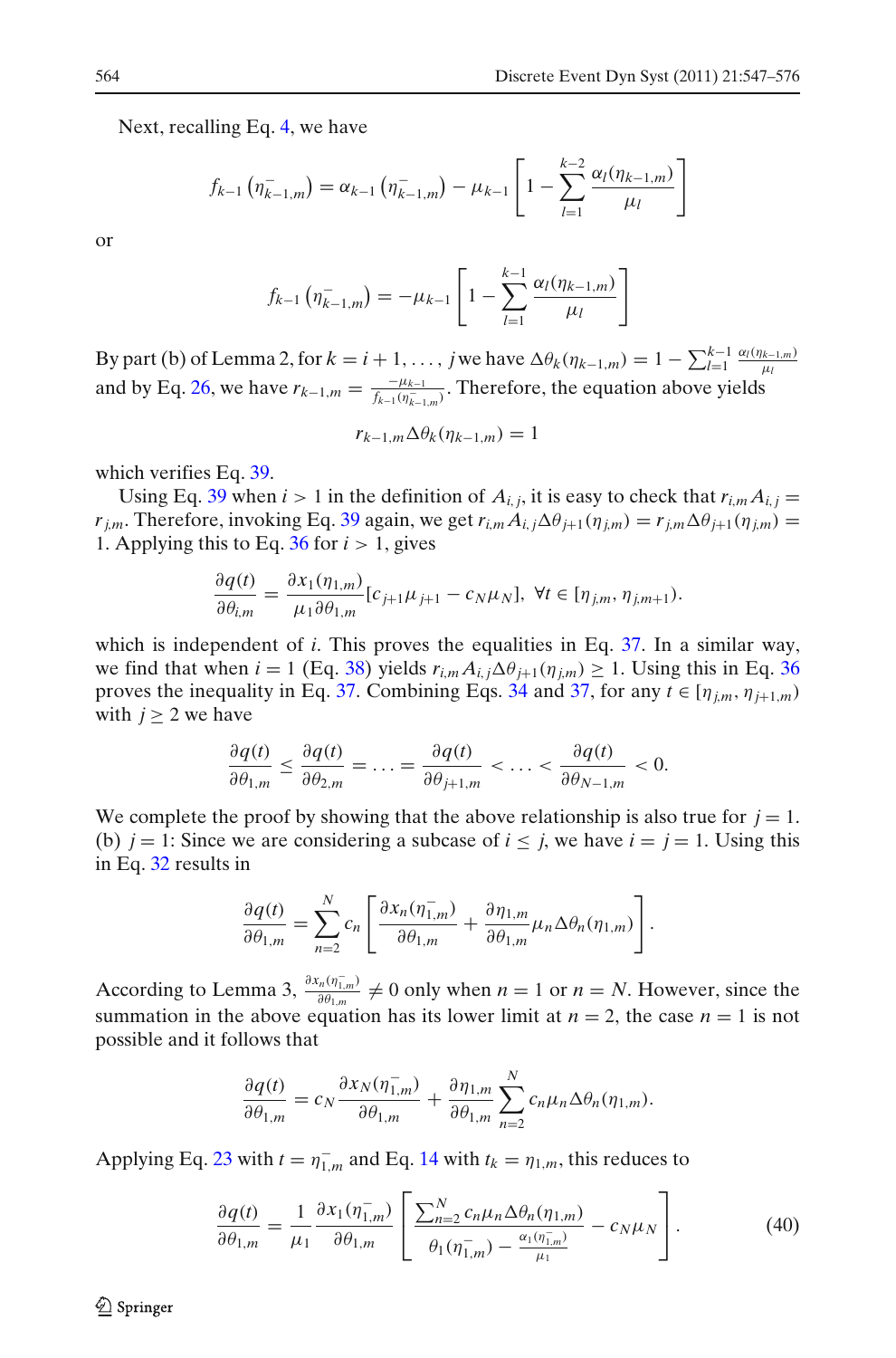<span id="page-18-0"></span>By Lemma 3,  $\frac{\partial x_1(\eta_{1,m})}{\partial \theta_{1,m}} < 0$ , therefore it remains to establish the negativity of the above derivative by showing that the bracketed term is positive. We accomplish this by finding a lower bound  $L_m < \frac{\sum_{n=2}^{N} c_n \mu_n \Delta \theta_n(\eta_{1,m})}{\alpha_1(\eta_{1,m})}$  $\theta_1(\eta_{1,m}^-) - \frac{\alpha_1(\eta_{1,m}^-)}{\mu_1}$ such that  $L_m - c_N \mu_N > 0$ . Using part (a) of Lemma 2, we have  $\Delta\theta_2(\eta_{1,m}) > 0$  and  $\Delta\theta_n(\eta_{1,m}) < 0$  for  $n > 2$ . Using the fact that  $c_2\mu_2 > c_n\mu_n$  for  $n > 2$ , we find a lower bound  $L_m = c_2\mu_2 \frac{\sum_{n=2}^{N} \Delta \theta_n(\eta_{1,m})}{\alpha_1(\eta_{1,m})}$  $\theta_1(\eta_{1,m}^-) - \frac{\alpha_1(\eta_{1,m}^-)}{\mu_1}$ . Applying part (a) of Lemma 2 to replace  $\Delta \theta_n(\eta_{1,m}), n \ge 2$ , gives:

$$
L_m = c_2 \mu_2 \frac{1 - \sum_{n=2}^{N} \theta_n(\eta_{1,m}^-) - \frac{\alpha_1(\eta_{1,m})}{\mu_1}}{\theta_1(\eta_{1,m}^-) - \frac{\alpha_1(\eta_{1,m}^-)}{\mu_1}}.
$$

According to Eq. [8](#page-4-0) we have  $\theta_1(\eta_{1,m}^-) = 1 - \sum_{n=2}^N \theta_n(\eta_{1,m}^-)$ , thus, we get  $L_m = c_2 \mu_2$ . Finally, noting that  $c_2\mu_2 > c_N\mu_N$  reveals that the bracketed term in Eq. [40](#page-17-0) is indeed positive, therefore,  $\frac{\partial q(t)}{\partial \theta_{1,m}} < 0$ . To complete the proof of this part it remains to show that  $\frac{\partial q(t)}{\partial \theta_{1,m}} < \frac{\partial q(t)}{\partial \theta_{i,m}}$  for all  $t \in [\eta_{1,m}, \eta_{2,m})$  and  $i = 2, ..., N - 1$ . Since in this case  $j = 1 <$ *i*, Eq. [34](#page-15-0) holds and it suffices to show that  $\frac{\partial q(t)}{\partial \theta_{1,m}} < \frac{\partial q(t)}{\partial \theta_{2,m}}$  over [ $\eta_{1,m}, \eta_{2,m}$ ]. Using  $j = 1$  in Eq. [33](#page-15-0) we get  $\frac{\partial q(t)}{\partial \theta_{2,m}} = \frac{\partial x_1(\eta_{1,m})}{\mu_1 \partial \theta_{1,m}} [c_2 \mu_2 - c_N \mu_N]$ . Recalling that  $L_m = c_2 \mu_2$ , it is then easy to see that  $\frac{\partial q(t)}{\partial \theta_{1,m}} < \frac{1}{\mu_1}$  $\frac{\partial x_1(\eta_{1,m}^-)}{\partial \theta_{1,m}} [L_m - c_N \mu_N] = \frac{\partial q(t)}{\partial \theta_{2,m}}.$ 

This completes the proof of Eq. [30](#page-14-0) and it follows that increasing  $\theta_{1,m}(t)$  has the most decreasing effect on the holding cost so that  $\theta_{1,m}^*(t) = 1$ . This proves the optimality of the  $c\mu$ -rule and the theorem.

## **4 IPA in a general scheduling setting**

In the previous section, our goal was to use IPA for the purpose of proving the *c*μrule when the total holding cost is a linear function of queue contents. In doing so, we took advantage of the fact that the *c*μ-rule was a given "target policy" whose optimality we established. In this section, we turn our attention to the use of IPA as a derivative estimation method which, combined with standard gradient-based optimization schemes, can lead to scheduling policies in more general settings where the holding cost is nonlinear and where no target scheduling policy is specified a priori. We proceed by redefining the control vector  $\theta_n(t)$  in a manner more suitable for this goal. Using this modified setting, we first show that the IPA derivative estimates, combined with a gradient-based algorithm, allow us to naturally recover the  $c\mu$ -rule. Next, we use the same approach to find the best set of control parameters in a general scheduling setting seeking to minimize a nonlinear holding cost metric.

The control policy we use in this section is based on a *state partition* with states being the queue contents  $x_n(t)$ ,  $n = 1, \ldots, N$  $n = 1, \ldots, N$  $n = 1, \ldots, N$ . Considering the system of Fig. 1, we view each queue as in either an *empty* or *non-empty* discrete state (or *mode*). Since we have N queues, there are  $2^N$  modes or discrete states possible for this system. We denote the mode of the system at time  $t \in [0, T]$  by  $M(t) \in \{0, \ldots, 2^N - 1\}$ . When  $x_n(t) > 0$  for some *n*, we set  $\theta_{n,M} \in [0, 1]$  to be the fraction of service received by queue *n* when the system is operating in mode *M*, i.e.  $u_n(t) = \mu_n \theta_{m,M}$ . On the other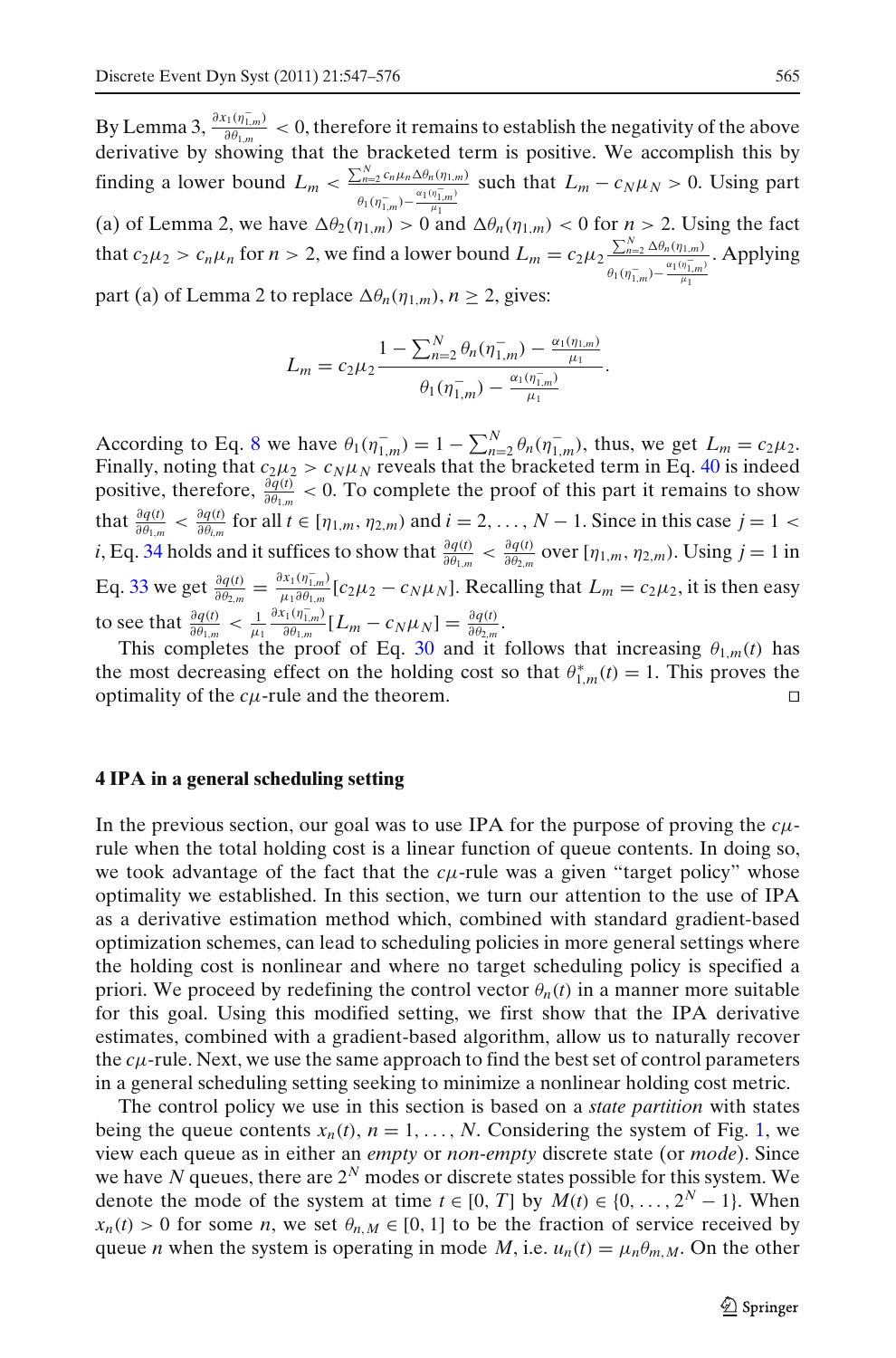<span id="page-19-0"></span>hand, when  $x_n(t) = 0$ , we let  $u_n(t) = \alpha_n(t)$  so that  $\frac{dx_n(t)}{dt^+} = 0$  is satisfied. We define the set

$$
Z_n = \{M : x_n(t) = 0 \text{ when } M(t) = M\}
$$

to be the collection of mode indices associated with the case where queue *n* is empty. Thus, the queue content dynamics in Eq. [4](#page-4-0) can be rewritten as

$$
\frac{dx_n(t)}{dt^+} = f_n(t) = \begin{cases} 0 & \text{if } M(t) \in Z_n \\ \alpha_n(t) - \mu_n \theta_{n,M(t)} & \text{otherwise} \end{cases}
$$
(41)

Observe that we choose the control parameters such that the resource capacity constraint [1](#page-3-0) is always satisfied. However, rather than imposing the maximum utility constraint [8](#page-4-0) in Section [2,](#page-2-0) we use a more general constraint set:

$$
\sum_{n=1}^{N} \theta_{n,M} = 1 \text{ only when } x_n(t) > 0, \forall n = 1, ..., N. \tag{42}
$$

and, otherwise:

$$
\sum_{\substack{n=1\\n:M \notin Z_n}}^N \theta_{n,M} + \sum_{\substack{n=1\\n:M \in Z_n}}^N \frac{\alpha_n(t)}{\mu_n} \le 1
$$
\n(43)

In this way, we make it possible to include a large class of idling policies where some of the resource capacity may remain unutilized.

Similar to the setting in Section [2,](#page-2-0) let us define events as either the starts or ends of NEPs in the queues and let  $t_k$  be the occurrence time of the  $k$ th such event. Notice that  $M(t)$  remains constant inside  $[t_k, t_{k+1})$  for any k. Similar to Eq. [9](#page-5-0) we can differentiate the cost and write

$$
\frac{\partial Q(\theta_{i,M})}{\partial \theta_{i,M}} = \sum_{k=0}^{M-1} \int_{t_k}^{t_{k+1}} \sum_{n=1}^{N} c_n \frac{\partial x_n(t)}{\partial \theta_{i,M}} \frac{\partial g_n(x_n(t))}{\partial x_n} dt, \quad \forall i = 1, ..., N \text{ and } \forall M \notin O_i.
$$
\n(44)

where the functions  $g_n(\cdot)$  are known, therefore,  $\frac{\partial g_n(x_n(t))}{\partial x_n}$  is also known for any  $x_n(t)$ . Since in the underlying DES  $x_n(t)$  is actually an integer value  $X_n(t) = 0, 1, \ldots$ , we can pre-compute the values  $\frac{\partial g_n(0)}{\partial x_n}$ ,  $\frac{\partial g_n(1)}{\partial x_n}$ ,... and use them to estimate  $\frac{\partial g_n(x_n(t))}{\partial x_n}$  in Eq. 44 for any *t* ∈ [0, *T*]. On the other hand, for any *t* ∈ [ $t_k$ ,  $t_{k+1}$ ), the state derivatives  $\frac{\partial x_n(t)}{\partial \theta_{i,M}}$ in Eq. 44 can be obtained by differentiating Eq. [11](#page-5-0) with respect to any  $\theta_{i,M}$ ,  $M \notin Z_i$ . This is done in the same manner through which Eq. [12](#page-6-0) was obtained resulting in:

$$
\frac{\partial x_n(t)}{\partial \theta_{i,M}} = \frac{\partial x_n(t_k^-)}{\partial \theta_{i,M}} + \frac{\partial t_k}{\partial \theta_{i,M}} \left[ f_n\left(t_k^- \right) - f_n\left(t_k^+ \right) \right] + \int_{t_k}^{t_{k+1}} \frac{\partial f_n(\tau)}{\partial \theta_{i,M}} d\tau \tag{45}
$$

where we assume that  $\frac{\partial x_n(0^-)}{\partial \theta_{i,M}} = 0$ , i.e., the IPA derivatives are reset at the start of each sample path. It is also easy to check that Lemma 1 is still in effect so the start of NEPs do not affect the IPA derivatives. Finally, at times when a NEP ends, similar to Eq. [14](#page-6-0) we find

$$
\frac{\partial t_k}{\partial \theta_{i,M}} = -\frac{\partial x_n(t_k^-)}{f_n(t_k^-)} \quad \text{if } t_k \in \Gamma_n. \tag{46}
$$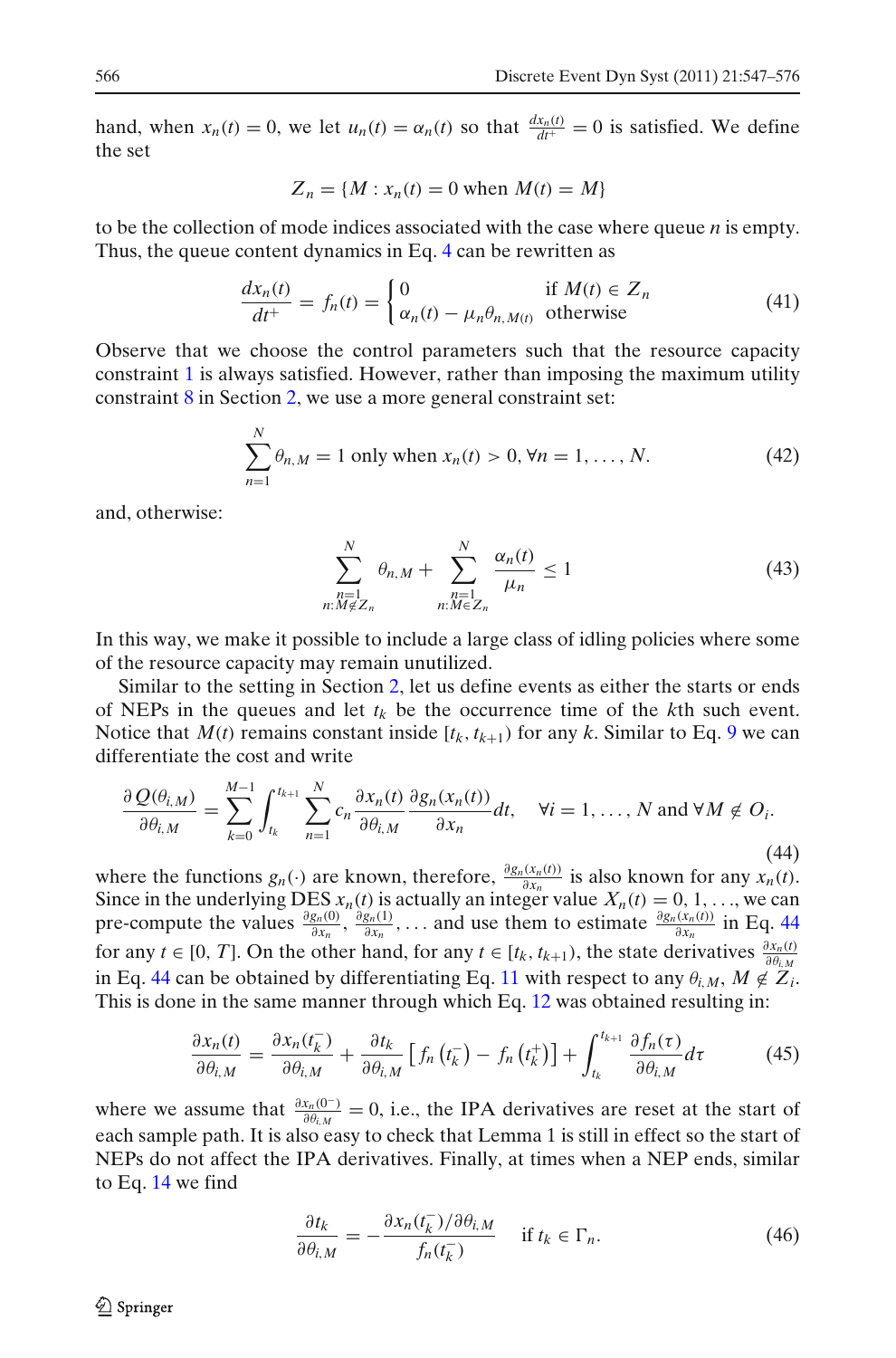It is now easy to see that Eqs. [45](#page-19-0) and [46](#page-19-0) constitute the IPA derivative estimation process. Proceeding on an event-by-event basis, these two equations allow us to recursively obtain the state derivatives required in Eq. [44](#page-19-0) to evaluate the sample cost derivatives used in a gradient-based optimization algorithm. We omit proofs that these derivatives are unbiased estimates of the derivatives of the average holding cost  $E[Q(\theta_{i,M})]$ .

#### **5 Numerical examples**

#### 5.1 IPA and online optimization for average linear holding cost

In what follows, we consider a system consisting of two queues ( $N = 2$ ; applying a similar approach to  $N > 2$  is straightforward) and provide simulation results in which IPA is used in conjunction with a simple gradient-based algorithm to minimize a linear holding cost metric:

$$
Q(\theta) = \frac{1}{T} \int_0^T [c_1 x_1(t) + c_2 x_2(t)] dt
$$
 (47)

with  $c_1 = 2$  and  $c_2 = 5$ . The stochastic service processes for the queue 1 and 2 are modeled by exponential distributions with average rates  $\mu_1 = 3$  and  $\mu_2 = 1$ , respectively, yielding the  $c\mu$  product relation  $c_1\mu_1 > c_2\mu_2$ . The arrival processes are Poisson with average rates  $\bar{\alpha_1} = 1.2$  and  $\bar{\alpha_2} = 0.4$ . Notice that since the arrival rates satisfy the capacity constraint  $\frac{\bar{a_1}}{\mu_1} + \frac{\bar{a_2}}{\mu_2} = 0.8 < 1$ , the system is deemed to be stabilizable with a proper choice of resource allocation parameters. For this system, we define the modes according to the following table:

| Mode(M) | Condition                                                                        |
|---------|----------------------------------------------------------------------------------|
|         |                                                                                  |
|         |                                                                                  |
|         | $x_1(t) = 0, x_2(t) = 0$<br>$x_1(t) > 0, x_2(t) = 0$<br>$x_1(t) = 0, x_2(t) > 0$ |
|         | $x_1(t) > 0, x_2(t) > 0$                                                         |

Associated with mode 1, we define  $\theta_{1,1}$  to be the fraction of the service received by queue 1. Since queue 2 is empty in this mode, we also get  $\frac{u_2(t)}{\mu_2} = \frac{\alpha_2(t)}{\mu_2} \le 1 - \theta_{1,1}$ . Similarly, we let  $\theta_{2,2}$  be the fraction of the service received by queue 2 when  $M(t) = 2$ and let  $\frac{u_1(t)}{t^{\mu_1}} = \frac{\alpha_1(t)}{\mu_1} \le 1 - \theta_{2,2}$ . Also, when  $M(t) = 3$ , we let  $\theta_{1,3}$  and  $\theta_{2,3} = 1 - \theta_{1,3}$  be the service fractions received by queue 1 and queue 2, respectively.

We next show that utilizing the resulting IPA derivatives evaluated through Eqs.  $45$ ,  $46$  and  $44$  in a gradient descent optimization algorithm recovers the  $c\mu$ -rule as the optimal resource allocation policy. We have averaged the estimated values over eight different intervals of length  $T = 80,000$ . As shown in Figs. [4](#page-21-0) and [5,](#page-21-0) we have put the obtained estimates to test by using them in a gradient optimization algorithm. Three initial conditions are considered for the allocation parameters: (a)  $\theta_{1,1} = \theta_{2,2} = \theta_{1,3} = 0.77$ ; (b)  $\theta_{1,1} = 0.47$ ,  $\theta_{2,2} = 0.66$  and  $\theta_{1,3} = 0.51$ ; (c)  $\theta_{1,1} = 0.23$ ,  $\theta_{2,2} = 0.36$  and  $\theta_{1,3} = 0.17$ . Notice that the system starting with the initial conditions (b) or (c) is at first unstable which incurs a very high cost not shown in Fig. [4.](#page-21-0) Moreover, in case (a)  $\theta_{1,1}$  and  $\theta_{2,2}$  evolve very close to each other making it difficult to differentiate them in the figure. One can see that, regardless of the starting point, the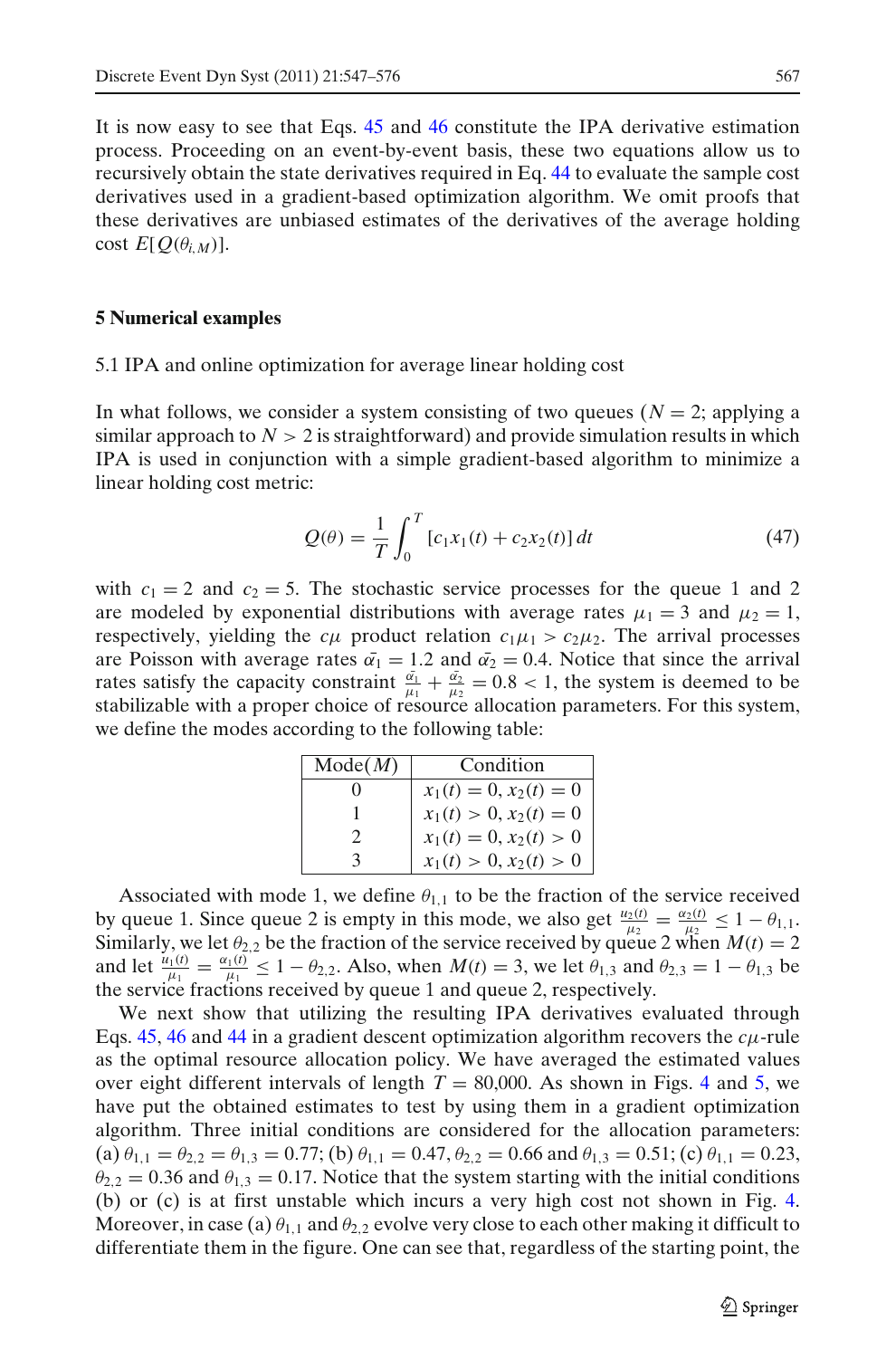<span id="page-21-0"></span>

optimization algorithm recovers the  $c\mu$ -rule. The obtained optimal solution matches that of the  $c\mu$ -rule directly applied to the underlying DES (black dash-dot line). Notice that whether the initial conditions are non-idling or not the optimal solution turns out to be non-idling.

5.2 IPA and online optimization for average non-linear holding cost

In this section, we apply the same IPA estimation approach to a nonlinear holding cost

$$
Q(\theta) = \frac{1}{T} \int_0^T \left[ c_1 x_1(t) + c_2 x_2^2(t) \right] dt
$$
 (48)

in which we have  $g_1(x_1(t)) = x_1(t)$  and  $g_2(x_2(t)) = x_2^2(t)$ , therefore,  $\frac{\partial g_2(x_2(t))}{\partial x_2} = 2x_2(t)$ for all  $t \in [0, T]$  and show that *c*<sub>μ</sub>-rule is no longer optimal. Although using IPA derivatives we can find an optimal solution to this problem, we emphasize that,



**Fig. 5** Allocation parameters vs. optimization iteration for three different initial conditions.  $(\theta_{1,1})$ : *Solid*, θ2,2: *Dash*, θ1,3: *Dot*)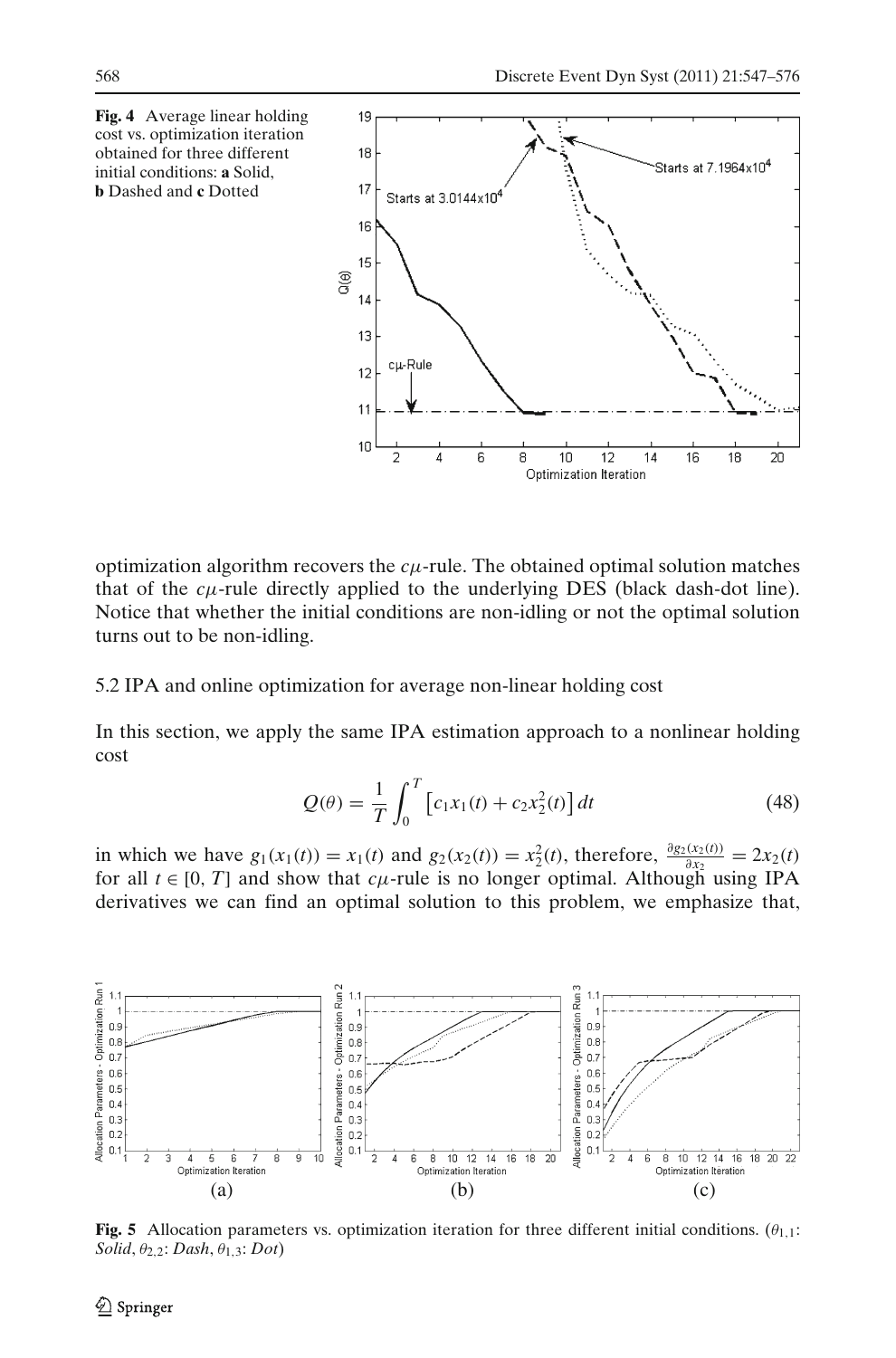

in general, the solution will be a local optimum. When carrying out the numerical examples we treat the values of the allocation parameters as the probability that the resource is given to their associated queue. For example, if  $\theta_{1,1} = 0.5$  we use a randomization technique which, with probability 0.5, chooses queue 1 to serve from.

Figures 6 and 7 summarize the results by showing the convergence of the online optimization algorithm to a solution far lower than the benchmark obtained from applying the  $c\mu$ -rule to minimize the cost (Eq. [48\)](#page-21-0). This can be further amplified when the system on hand is unstable, i.e., when

$$
\frac{\bar{\alpha_1}}{\mu_1} + \frac{\bar{\alpha_2}}{\mu_2} > 1.
$$

Notice that  $\theta_{1,1}^* = 1$  and  $\theta_{2,2}^* = 1$  indicate that the optimal policy should be non-idling.



**Fig. 7** Allocation parameters vs. optimization iteration for three different initial conditions.  $(\theta_{1,1})$ : *Solid*,  $θ_{2,2}$ *; Dashed*,  $θ_{1,3}$ *; Dotted*)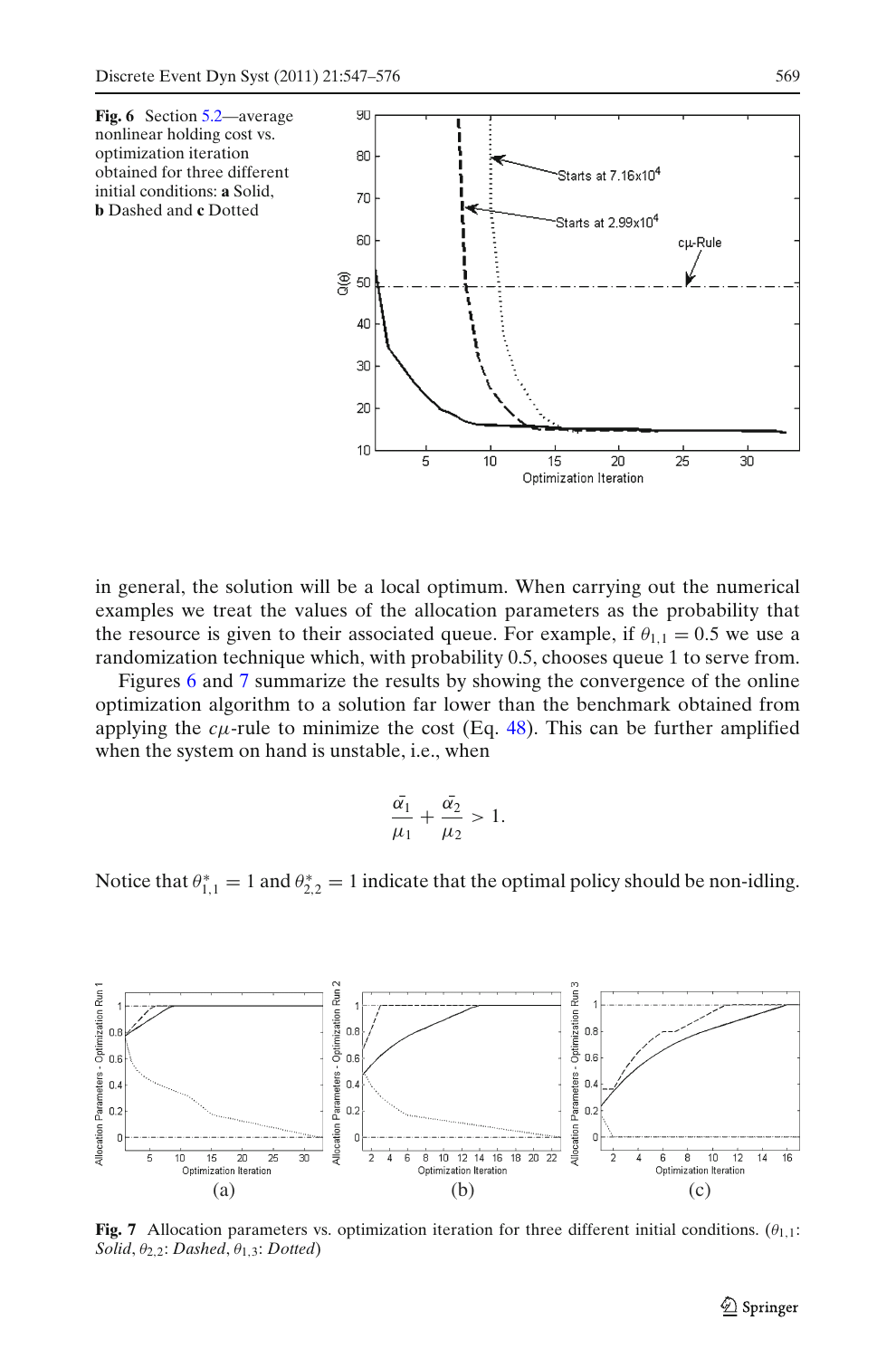<span id="page-23-0"></span>The above experiments unveil the ability of the IPA estimates along with simple online optimization algorithms to recover the optimal solutions for nonlinear problems which are very difficult to find theoretically. It should be pointed out that when the number of queues grows larger this approach can become cumbersome. In fact the number of parameters to be optimized for a problem with *N* queues can be found to be:

$$
D = \sum_{n=1}^{N} n \binom{N}{n} - 1 = N2^{N-1} - 1.
$$

Nevertheless, we usually do not face dimensions high enough to make the optimization a difficult task. Finally, we should mention that, as in all gradient-based optimization, the optimal solutions obtained are generally local. However, finding a local optimal solution can be the best to serve solving a highly nonlinear problem and as Section [5.2](#page-21-0) suggest can outperform the heuristic solutions.

#### **6 Conclusions**

We have considered a classic scheduling problem with a single resource shared by *N* competing queues in the context of SFMs. By means of the IPA methodology, we have derived explicit sample derivatives of the cost function with respect to a controllable set of parameters in the scheduling policy. In case of the linear total holding cost objective, exploiting the monotonicity of these sample derivatives we have proved the optimality of the well-known *c*μ-rule not only for the two-queue case (as in earlier work Kebarighotbi and Cassandra[s](#page-28-0) [2009\)](#page-28-0) but for an arbitrary finite number of queues and stochastic processes under non-idling policies. The generality of our results confirms the validity of the  $c\mu$ -rule without having to make explicit distributional assumptions on the random processes involved or resort to heavy traffic analysis. It is worth pointing out, however, that the optimality of the  $c\mu$ -rule for an arbitrary number of queues does not exclude the existence of other optimal policies.

The use of SFMs and IPA opens up a spectrum of possibilities for studying complex stochastic scheduling problems without having to resort to explicit probabilistic models. As a first step, we have shown that IPA derivatives can be used to determine optimal scheduling policies for the case where the holding costs are nonlinear and the  $c\mu$ -rule is no longer optimal. The same approach can also be applied to settings with finite queue capacities and different performance metrics.

#### **Appendix: Proofs of the Lemmas**

*Proof of Lemma 1* If the start of a NEP*n* is due to a positive jump in  $\alpha_n(t)$  at  $t_k$ , it is an exogenous event and by Eq. [13](#page-6-0) the Lemma's statement immediately follows. If  $\alpha_n(t)$ is continuous at  $t_k$ , we have  $\alpha_n(t_k^-) = \alpha_n(t_k^+) = \mu_n \theta_{n,m}(t_k)$ . Then, using Eq. [4,](#page-4-0) we see that  $f_n(t_k^-) - f_n(t_k^+) = 0$ . By Assumption 1 no other inflow rate can be discontinuous at  $t_k$ . Therefore,  $\alpha_l(t_k^-) = \alpha_l(t_k^+)$  for all  $l \neq n$ . Looking at Eq. [3,](#page-4-0) we find that  $u_l(t_k^-) =$ *u*<sub>l</sub>( $t_k^+$ ) for *l* ≠ *n*, so that from Eq. [4](#page-4-0) we get  $f_l(t_k^-) - f_l(t_k^+) = 0$ . Therefore, in the case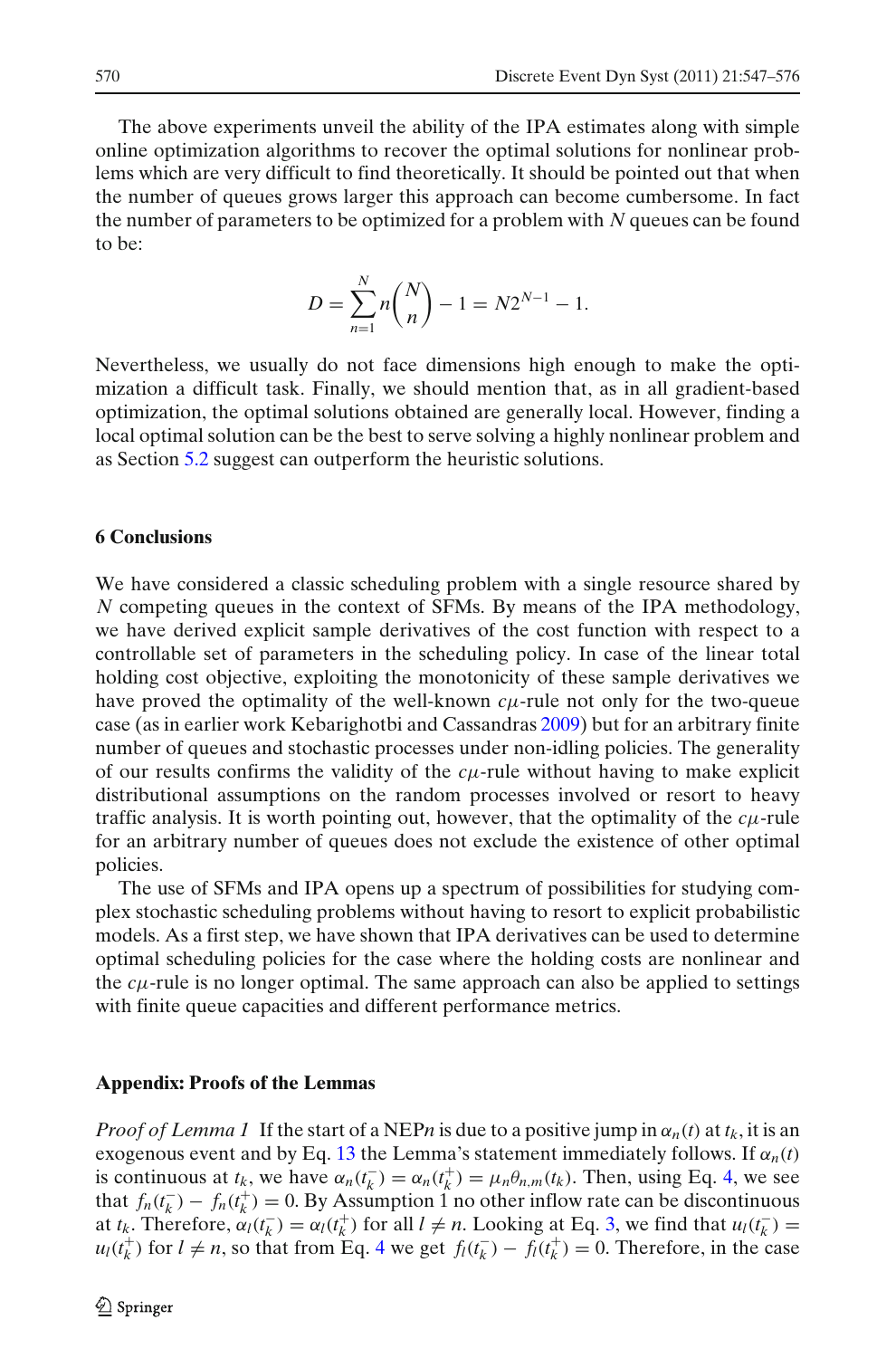of an endogenous event at  $t_k$  we find that  $[f_l(t_k^-) - f_n(t_l^+)] = 0$  for all  $l = 1, ..., N$ and the proof is complete. 

*Proof of Lemma 2* Starting with part (a) for  $n = 1$ , by the definition of  $\eta_{1,m}$  we have  $\theta_1(\eta_{1,m}^+) = \frac{\alpha_1(\eta_{1,m})}{\mu_1}$ . Consequently,  $\Delta\theta_1(\eta_{1,m}) = \frac{\alpha_1(\eta_{1,m})}{\mu_1} - \theta_1(\eta_{1,m}^-)$ . At  $\eta_{1,m}$  the system switches to the  $c\mu$ -rule, so the total residual resource capacity is allocated to queue 2, i.e.,  $\theta_2(\eta_{1,m}^+) = 1 - \frac{\alpha_1(\eta_{1,m})}{\mu_1}$ ,  $\theta_n(\eta_{1,m}^+) = 0$  for  $n > 2$ . Applying Eq. [20,](#page-12-0) part (a) of the lemma is proved.

For part (b), let us first prove  $\Delta \theta_n(\eta_{k,m}) = 0$  for all  $k \neq n, n - 1$ . If  $n < k$  then by Eq. [19](#page-11-0) queue *n* is empty before  $\eta_{k,m}$ . By Assumption 1,  $\alpha_n(t)$  is continuous at  $\eta_{k,m}$ , so Eq. [3](#page-4-0) gives  $\theta_n(\eta_{k,m}^-) = \theta_n(\eta_{k,m}^+) = \frac{\alpha_n(\eta_{k,m})}{\mu_k}$  which in turn results in  $\Delta \theta_n(\eta_{k,m}) = 0$  for  $n <$ *k*. On the other hand, when  $n > k + 1$ , according to the *c*<sub> $\mu$ </sub>-rule, no resource is given to queue *n* before or after  $\eta_{k,m}$  and we get  $\theta_n(\eta_{k,m}^-) = \theta_n(\eta_{k,m}^+) = 0$ , thereby, yielding  $\Delta \theta_n(\eta_{k,m}) = 0$  for  $n > k + 1$ . Combining these two results establishes  $\Delta \theta_n(\eta_{k,m}) =$ 0 for all  $k \neq n, n-1$ . Next, since  $n > 2$ , the *c*<sub> $\mu$ -rule applies to the interval be-</sub> fore and after  $\eta_{n-1,m}$ . At  $\eta_{n-1,m}^-$  according to the  $c\mu$ -rule we have  $\theta_n(\eta_{n-1,m}^-)=0$ . Right after  $\eta_{n-1,m}$ , queue *n* takes over the total residual resource capacity, which gives  $\theta_n(\eta^+_{n-1,m}) = 1 - \sum_{k=1}^{n-1} \frac{\alpha_k(\eta_{n-1,m})}{\mu_k}$  and  $\Delta \theta_n(\eta_{n-1,m}) = 1 - \sum_{k=1}^{n-1} \frac{\alpha_k(\eta_{n-1,m})}{\mu_k}$ . Finally, by the *c*<sub>μ</sub>-rule, we have  $\theta_n(\eta_{n,m}^-) = 1 - \sum_{k=1}^{n-1} \frac{\alpha_k(\eta_{n,m})}{\mu_k}$ . After  $\eta_{n,m}$ , queue *n* enters an EP and, according to Eq. [3,](#page-4-0)  $\theta_n(\eta_{n,m}^+) = \frac{\alpha_n(\eta_{n,m})}{\mu_n}$ . It follows that  $\Delta \theta_n(\eta_{n,m}) = -(1 - \frac{\alpha_n(\eta_{n,m})}{\mu_n})$  $\sum_{k=1}^{n} \frac{\alpha_k(\eta_{n,m})}{\mu_k}$  $\frac{u_{n,m}}{\mu_k}$ ). This completes part (b) of the proof.

*Proof of Lemma 3* Consider Eq. [12](#page-6-0) with  $t_k = t_m$ . By Eq. [10](#page-5-0) we have  $\frac{\partial x_n(t_m^-)}{\partial \theta_{i,m}} = 0$  for any *i*. Moreover,  $t_m$  is the start of a NEP because  $N_m = N$ , i.e., all queues are nonempty in  $[t_m, t_{m+1})$ . Therefore, by Lemma 1, we have  $\frac{\partial t_m}{\partial \theta_{i,m}} [f_n(t_m^-) - f_n(t_m^+)] = 0$  for all  $i = 1, \ldots, N - 1$ . Finally, by Eqs. [3,](#page-4-0) [4,](#page-4-0) and [8](#page-4-0) only  $f_i(\tau)$  and  $f_N(\tau)$  are dependent on  $\theta_{i,m}(t)$  in the interval  $[t_m, \eta_{1,m})$ . Specifically, we have  $f_i(\tau) = \alpha_i(t) - \mu_i \theta_{i,m}(\tau)$ and  $f_N(\tau) = \alpha_N(\tau) - \mu_N(1 - \sum_{n=1}^{N-1} \theta_{n,m}(\tau))$  resulting in  $\frac{\partial f_i(\tau)}{\partial \theta_{i,m}} = -\mu_i$  and  $\frac{\partial f_N(t)}{\partial \theta_{i,m}} = \mu_N$ . The proof is complete by applying Eq. [12.](#page-6-0)

*Proof of Lemma 4* Let us define the set  $A = \{\eta_{1,m}, \dots, \eta_{N,m}\}\)$ . In view of Eq. [12,](#page-6-0) we first show that  $\frac{\partial t_l}{\partial \theta_{l,m}} [f_n(t_l^-) - f_n(t_l^+)] = 0$  for any  $l \geq m + 1$  such that  $t_l \notin A$ . There are only two possibilities for this:

*Case 1*  $t_l \in \Sigma_p$ ,  $p = 1, \ldots, k$  and  $k \leq j$ . In this case, queue p which was emptied at some  $\eta_{p,m} \leq \eta_{k,m}$  becomes non-empty again, i.e.,  $t_l$  is the start of an NEP. It then follows from Lemma 1 that  $\frac{\partial t_l}{\partial \theta_{i,m}} [f_n(t_l^-) - f_n(t_l^+)] = 0$ , for all  $i = 1, ..., N - 1$ .

*Case 2*  $t_l \in \Gamma_p$ ,  $p = 1, ..., k$  and  $k \leq j$ . This case is contingent upon the previous one, since it corresponds to the end of a NEP for a queue *p* with the NEP starting at some time  $t_{l^*} < t_l$  such that  $t_{l^*} \in (\eta_{k,m}, \eta_{k+1,m})$  (as illustrated in Fig. [8\)](#page-25-0) for some  $k \leq j$ . We limit ourselves to only one such event occurring in  $(\eta_{k,m}, \eta_{k+1,m})$ , thereby having *tl*<sup>∗</sup> = *tl*<sup>−</sup>1, since the extension to more events of this kind is straightforward. Since the *c*μ-rule applies for  $t \ge \eta_{1,m}$ , the resource switches all its available capacity from queue  $k + 1$  to queue *p* in the interval  $[t_{l-1}, t_l)$ . Using Eq. [14,](#page-6-0) we will show that  $\frac{\partial t_l}{\partial \theta_{l,m}} = 0$ . Since  $t_{l-1}$  is the start of a NEP*p*, by Lemma 1 we have  $\frac{\partial t_{l-1}}{\partial \theta_{l,m}} [f_n(t_{l-1}^-) - f_n(t_{l-1}^+)] = 0$ .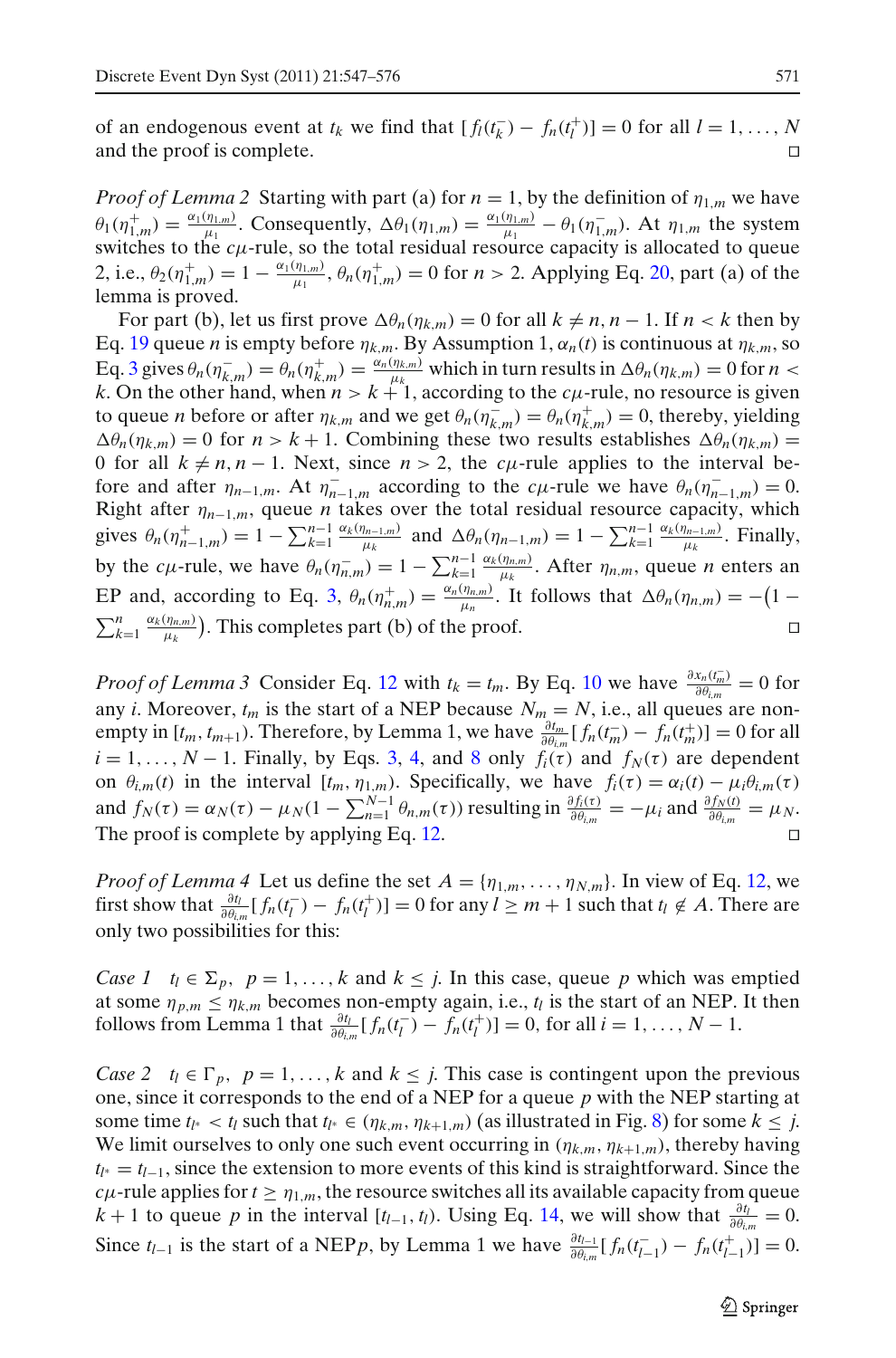$$
\cdots \qquad \qquad \overbrace{\qquad \qquad }^{r} \qquad \qquad \overbrace{\qquad \qquad }^{r} \qquad \qquad \overbrace{\qquad \qquad }^{r} \qquad \qquad \qquad }^{r} \qquad \qquad \overbrace{\qquad \qquad }^{r} \qquad \qquad \qquad }^{r} \qquad \qquad \overbrace{\qquad \qquad }^{r} \qquad \qquad \overbrace{\qquad \qquad }^{r} \qquad \qquad }^{r} \qquad \qquad \overbrace{\qquad \qquad }^{r} \qquad \qquad \overbrace{\qquad \qquad }^{r} \qquad \qquad }^{r} \qquad \qquad \overbrace{\qquad \qquad }^{r} \qquad \qquad }^{r} \qquad \qquad \overbrace{\qquad \qquad }^{r} \qquad \qquad }^{r} \qquad \qquad \overbrace{\qquad \qquad }^{r} \qquad \qquad }^{r} \qquad \qquad \overbrace{\qquad \qquad }^{r} \qquad \qquad }^{r} \qquad \qquad \overbrace{\qquad \qquad }^{r} \qquad \qquad }^{r} \qquad \qquad \overbrace{\qquad \qquad }^{r} \qquad \qquad }^{r} \qquad \qquad \overbrace{\qquad \qquad }^{r} \qquad \qquad }^{r} \qquad \qquad \overbrace{\qquad \qquad }^{r} \qquad \qquad }^{r} \qquad \qquad \overbrace{\qquad \qquad }^{r} \qquad \qquad }^{r} \qquad \qquad \overbrace{\qquad \qquad }^{r} \qquad \qquad }^{r} \qquad \qquad \overbrace{\qquad \qquad }^{r} \qquad \qquad }^{r} \qquad \qquad \overbrace{\qquad \qquad }^{r} \qquad \qquad }^{r} \qquad \qquad \overbrace{\qquad \qquad }^{r} \qquad \qquad }^{r} \qquad \qquad \overbrace{\qquad \qquad }^{r} \qquad \qquad }^{r} \qquad \qquad \overbrace{\qquad \qquad }^{r} \qquad \qquad }^{r} \qquad \qquad \overbrace{\qquad \qquad }^{r} \qquad \qquad }^{r} \qquad \qquad \overbrace{\qquad \qquad }^{r} \qquad \qquad }^{r} \qquad \qquad \overbrace{\qquad \qquad }^{r} \qquad \qquad }^{r} \qquad \qquad \overbrace{\qquad \qquad }^{r} \qquad \qquad }^{r} \qquad \qquad \over
$$

<span id="page-25-0"></span>**Fig. 8** Lemma 4—a re-start of a NEP of a higher priority queue in an interval  $[\eta_{k,m}, \eta_{k+1,m})$ 

Moreover,  $x_p(t) = 0$  for  $t \in [\eta_{k,m}, t_{l-1})$  and  $\frac{\partial x_p(t_{l-1})}{\partial \theta_{l,m}} = 0$ . In addition, by Eqs. [4](#page-4-0) and [5,](#page-4-0) for any  $\tau \in [t_{l-1}, t_l)$ ,  $f_p(\tau)$  is not a function of  $\theta_{i,m}$  and we have  $\frac{\partial f_p(\tau)}{\partial \theta_{i,m}} = 0$ . Utilizing these results in Eq. [12](#page-6-0) with  $t_k = t_{l-1}$  and  $n = p$ , we get

$$
\frac{\partial x_p(t_l^-)}{\partial \theta_{i,m}} = \frac{\partial x_p(t_{l-1}^-)}{\partial \theta_{i,m}} = 0.
$$

Using this in Eq. [14](#page-6-0) gives  $\frac{\partial t_l}{\partial \theta_{i,m}} = 0$ .

We can now directly focus on proving Eq. [24.](#page-12-0) Let  $t \in [\eta_{j,m}, \eta_{j+1,m})$  and suppose the last NEP start or end event prior to *t* occurs at  $t_l \ge t_{m+1}$ . Clearly,  $\frac{\partial f_n(\tau)}{\partial \theta_{l,m}} = 0$  for any  $\tau \in [t_l, t]$  and any *n*. Therefore, applying Eq. [12](#page-6-0) at  $t_l$  gives

$$
\frac{\partial x_n(t)}{\partial \theta_{i,m}} = \frac{\partial x_n(t_l^-)}{\partial \theta_{i,m}} + \frac{\partial t_l}{\partial \theta_{i,m}} \left[ f_n\left(t_l^-\right) - f_n\left(t_l^+\right) \right], \ t \in [t_l, t).
$$

Based on our analysis of the two cases above, if  $t_l \notin A$  we get  $\frac{\partial t_l}{\partial \theta_{i,m}} [f_n(t_l^-) - f_n(t_l^+)] =$ 0 which yields  $\frac{\partial x_n(t)}{\partial \theta_{i,m}} = \frac{\partial x_n(t)}{\partial \theta_{i,m}}$ . If  $t_l \in A$ , since  $t \in [\eta_{j,m}, \eta_{j+1,m})$ , it follows that  $t_l \equiv \eta_{j,m}$ . In this case, by Assumption 1,  $\alpha_n(t)$  is continuous at  $\eta_{j,m}$  and  $f_n(\eta_{j,m}^-) - f_n(\eta_{j,m}^+) =$  $\mu_n \Delta \theta_n(\eta_{j,m})$ . Regarding  $\frac{\partial x_n(t_i^-)}{\partial \theta_{i,m}}$  in the equation above, we look at the interval [*t*<sub>l−1</sub>, *t*<sub>l</sub>) and apply the same analysis at *tl*<sup>−</sup>1. It is now clear that by doing this recursively backwards in time we either encounter an event at  $t_r < t_{l-1}$  with  $\frac{\partial t_r}{\partial \theta_{i,m}}[f_n(t_r^-) - f_n(t_r^+)] = 0$ or some  $\eta_{k,m}$  with  $k \leq j$ , in which case a term  $\mu_n \Delta \theta_n(\eta_{k,m})$  is added on. The recursion ends at  $\eta_{1,m}$  where Eq. [24](#page-12-0) is recovered and the lemma is proved.

*Proof of Lemma 5* The case where  $\eta_{N,m} > T$  is trivial since after T the derivatives vanish. When  $\eta_{N,m} \leq T$ , recall that all queues become empty right after  $\eta_{N,m}$ , i.e.,  $x_n(\eta_{N,m}) = 0$  for all  $n = 1, ..., N$  and  $\frac{\partial x_n(\eta_{N,m})}{\partial \theta_{i,m}} = 0$ . Since  $\eta_{N,m} > t_{m+1}$ , all functions *f<sub>n</sub>*(τ) in Eq. [4](#page-4-0) become independent of  $\theta_{i,m}$  for every  $\tau \in [\eta_{N,m}, T]$ . As a result, all  $x_n(t)$  are independent of  $\theta_{i,m}$  for the same interval. Let us consider the event time derivatives  $\frac{\partial t_k}{\partial \theta_{i,m}}$  for  $t_k > \eta_{N,m}$ . If  $t_k \in \Lambda_n$  or  $\Sigma_n$ , Eq. [13](#page-6-0) or Lemma 1 gives  $\frac{\partial t_k}{\partial \theta_{i,m}}[f_n(t_k^-)$  $f_n(t_k^+)$  = 0 for any *n* and *i*. If  $t_k \in \Gamma_n$  for some *n*, its associated NEP must have started at some  $t_l$  such that after  $\eta_{N,m} < t_l < t_k$ . Since,  $x_n(t) = 0$  for  $t \in [\eta_{n,m}, t_l)$ , we get  $\frac{\partial x_n(t)}{\partial \theta_{i,m}} = 0$ . Moreover, by Lemma 1 we have  $\frac{\partial t_l}{\partial \theta_{i,m}}[f_n(t_l^-) - f(t_l^+)] = 0$ . Also, by the definition of  $\theta_{i,m}(t)$ ,  $f_n(\tau)$  is independent of  $\theta_{i,m}(t)$  over the interval  $[t_l, t_k)$ . Starting from *t<sub>l</sub>* and using all these observations in Eq. [12,](#page-6-0) we find that  $\frac{\partial x_n(t)}{\partial \theta_{i,m}} = 0$  over the associated NEP*n*. Specifically, we find  $\frac{\partial x_n(t_k^-)}{\partial \theta_{i,m}} = 0$ . Using this in Eq. [14](#page-6-0) implies that  $\frac{\partial t_k}{\partial \theta_{i,m}} = 0$  for all  $t_k > \eta_{N,m}$  such that  $t_k \in \Gamma_n$  for some *n*. Since the event time derivatives do not contribute a nonzero value for any *k* such that  $t_k > \eta_{N,m}$  and since  $f_n(\tau)$  is independent of  $\theta_{i,m}$  for all  $\tau \in [\eta_{N,m}, T)$ , the lemma's statement is easily concluded by Eq. [12.](#page-6-0)  $\Box$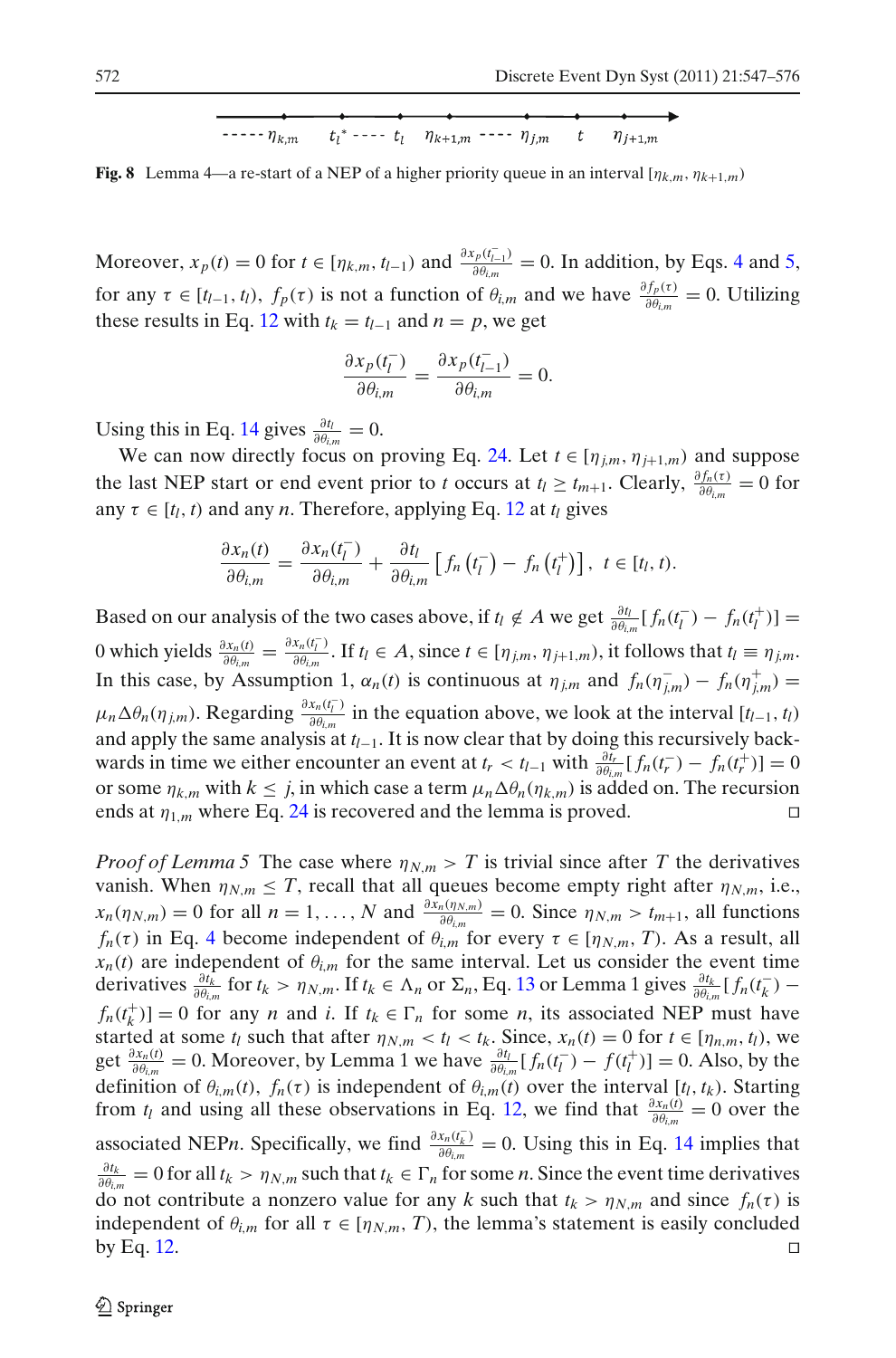<span id="page-26-0"></span>*Proof of Lemma 6* By Lemma 3 for *n* < *i* we get

$$
\frac{\partial x_n(\eta_{1,m}^-)}{\partial \theta_{i,m}} = 0.
$$
\n(49)

Invoking Eq. [14](#page-6-0) with  $t_k = \eta_{1,m}$  immediately proves Eq. [25](#page-13-0) for  $n = 1$ , i.e.  $\frac{\partial \eta_{1,m}}{\partial \theta_{i,m}} = 0$ . Considering *n* ≥ 2, using Lemma 4 for interval  $[\eta_{n-1,m}, \eta_{n,m})$  and  $t = \eta_{n,m}^-$  we get

$$
\frac{\partial x_n(\eta_{n,m}^-)}{\partial \theta_{i,m}} = \frac{\partial x_n(\eta_{1,m}^-)}{\partial \theta_{i,m}} + \sum_{k=1}^{n-1} \frac{\partial \eta_{k,m}}{\partial \theta_{i,m}} \mu_n \Delta \theta_n(\eta_{k,m}). \tag{50}
$$

By Eq. 49 the first term in the above equation is zero. Assuming  $i > 2$ , evaluating Eq. 50 for  $n = 2$  gives

$$
\frac{\partial x_2(\eta_{2,m}^-)}{\partial \theta_{i,m}} = \frac{\partial \eta_{1,m}}{\partial \theta_{i,m}} \mu_2 \Delta \theta_2(\eta_{1,m}) = 0.
$$

Inserting this result in Eq. [14](#page-6-0) for  $t_k = \eta_{2,m}$  implies that  $\frac{\partial \eta_{2,m}}{\partial \theta_{i,m}} = 0$ . Repeating the same process for  $n = 3, \ldots, i - 1$  completes the proof of the lemma.

*Proof of Lemma 7* We proceed by considering the cases  $i = n$  and  $i < n$  separately.

•  $i = n$ : When  $n = 1$ , it is easy to verify the Lemma's claim since, according to Eq. [14,](#page-6-0) we have

$$
\frac{\partial \eta_{1,m}}{\partial \theta_{1,m}} = \frac{-\frac{\partial x_1(\eta_{1,m}^-)}{\partial \theta_{1,m}}}{f_1(\eta_{1,m}^-)}
$$

Multiplying both numerator and denominator by  $\mu_1$  and using Eq. [26](#page-13-0) gives

$$
\frac{\partial \eta_{1,m}}{\partial \theta_{1,m}} = \frac{r_{1,m}}{\mu_1} \frac{\partial x_1(\eta_{1,m}^-)}{\partial \theta_{1,m}}.
$$

When  $n > 1$  we use Lemma 4 with  $j = n - 1$  to get, for any  $t \in [\eta_{n-1,m}, \eta_{n,m})$ ,

$$
\frac{\partial x_n(t)}{\partial \theta_{i,m}} = \frac{\partial x_n(\eta_{1,m}^-)}{\partial \theta_{i,m}} + \sum_{k=1}^{n-1} \frac{\partial \eta_{k,m}}{\partial \theta_{i,m}} \mu_n \Delta \theta_n(\eta_{k,m}).
$$

Because  $i = n$  in each term of the sum above, we have  $k \lt i$ , hence, by Lemma 6,  $\frac{\partial \eta_{k,m}}{\partial \theta_{i,m}} = 0$  for  $k = 1, \ldots, i - 1$  and we conclude that

$$
\frac{\partial x_n(t)}{\partial \theta_{i,m}} = \frac{\partial x_n(\eta_{1,m}^-)}{\partial \theta_{i,m}} = \frac{\partial x_n(\eta_{1,m}^-)}{\partial \theta_{n,m}}.
$$

By Eq. [22](#page-12-0) we have

$$
\frac{\partial x_n(\eta_{1,m}^-)}{\partial \theta_{n,m}} = \frac{\mu_n}{\mu_1} \frac{\partial x_1(\eta_{1,m}^-)}{\partial \theta_{1,m}}.
$$
\n(51)

Using this expression in Eq. [14](#page-6-0) yields

$$
\frac{\partial \eta_{n,m}}{\partial \theta_{n,m}} = \frac{-\mu_n}{f_n(\eta_{n,m}^-)} \frac{1}{\mu_1} \frac{\partial x_1(\eta_{1,m}^-)}{\partial \theta_{1,m}} = \frac{r_{n,m}}{\mu_1} \frac{\partial x_1(\eta_{1,m}^-)}{\partial \theta_{1,m}}
$$
(52)

which completes the proof of the lemma for  $n = i$ .

 $\mathcal{D}$  Springer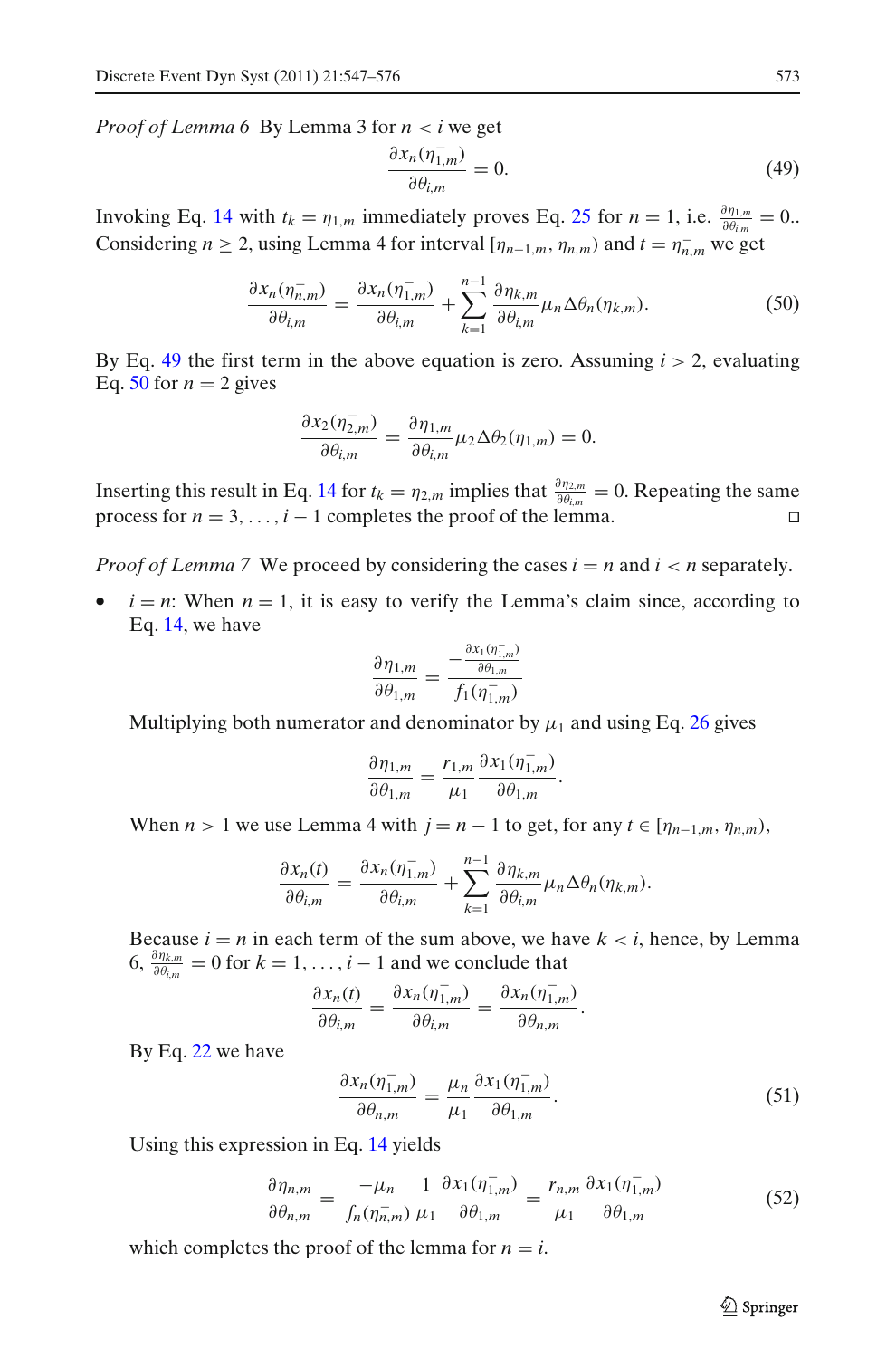<span id="page-27-0"></span> $\bullet$  *i* < *n*: By Lemma 3, because *n* ≠ *i* we have  $\frac{\partial x_n(\eta_{1,m}^-)}{\partial \theta_{i,m}} = 0$ . Therefore, invoking Lemma 4, for any  $t \in [\eta_{n-1,m}, \eta_{n,m})$  we have:

$$
\frac{\partial x_n(t)}{\partial \theta_{i,m}} = \sum_{k=1}^{n-1} \frac{\partial \eta_{k,m}}{\partial \theta_{i,m}} \mu_n \Delta \theta_n(\eta_{k,m}).
$$

However, by Lemma 6,  $\frac{\partial \eta_{k,m}}{\partial \theta_{i,m}} = 0$  when  $k < i$ . Therefore, the above equation reduces to

$$
\frac{\partial x_n(t)}{\partial \theta_{i,m}} = \sum_{k=i}^{n-1} \frac{\partial \eta_{k,m}}{\partial \theta_{i,m}} \mu_n \Delta \theta_n(\eta_{k,m}).
$$
\n(53)

Using this expression in Eq. [14](#page-6-0) yields the event time derivative

$$
\frac{\partial \eta_{n,m}}{\partial \theta_{i,m}} = r_{n,m} \sum_{k=i}^{n-1} \frac{\partial \eta_{k,m}}{\partial \theta_{i,m}} \Delta \theta_n(\eta_{k,m}).
$$
\n(54)

According to part (b) of Lemma 2,  $\Delta \theta_n(\eta_{k,m})$  can only be nonzero when  $k =$ *n* − 1. Thus, the above expression reduces to

$$
\frac{\partial \eta_{n,m}}{\partial \theta_{i,m}} = r_{n,m} \frac{\partial \eta_{n-1,m}}{\partial \theta_{i,m}} \Delta \theta_n(\eta_{k,m}).
$$
\n(55)

This is clearly a recursive equation in *n*. Starting with  $n = i + 1$  and proceeding forward in time we find that

$$
\frac{\partial \eta_{n,m}}{\partial \theta_{i,m}} = \frac{\partial \eta_{i,m}}{\partial \theta_{i,m}} \prod_{k=i+1}^{n} r_{k,m} \Delta \theta_k(\eta_{k-1,m}).
$$

Now using Eq. [52](#page-26-0) with *n* replaced by *i* to find  $\frac{\partial \eta_{i,m}}{\partial \theta_{i,m}}$  and inserting the result in the above equation gives the final result as

$$
\frac{\partial \eta_{n,m}}{\partial \theta_{i,m}} = \frac{r_{i,m}}{\mu_1} \frac{\partial x_1(\eta_{1,m}^-)}{\partial \theta_{1,m}} \prod_{k=i+1}^n r_{k,m} \Delta \theta_k(\eta_{k-1,m}) \tag{56}
$$

which completes the proof.

## **References**

- Avram F, Bertsimas D, Ricard M, Kelly F, Williams R (1995) Fluid models of sequencing problems in open queueing networks: an optimal control approach. In: Proceedings of the IMA stochastic networks, vol 71. New York, Springer-Verlag, pp 199–234
- Baras JS, Dorsey AJ, Makowski AM (1985) Two competing queues with linear costs and geometric service requirements: the μ*c*-rule is often optimal. Adv Appl Probab (17):186–209
- Buyukkoc C, Varaiya C, Walrand J (1985) The *c*μ rule revisited. Adv Appl Probab 17:237–238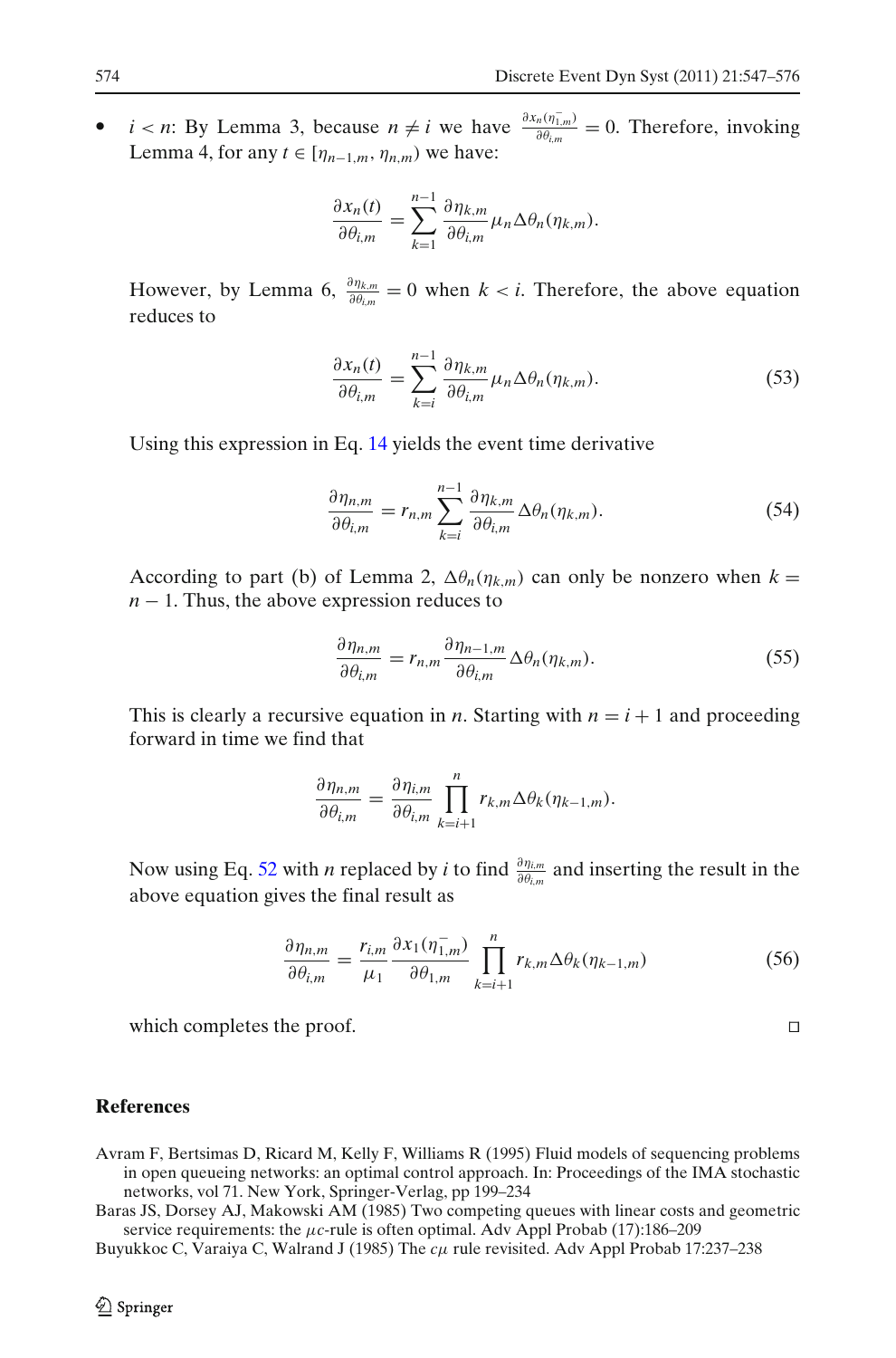- <span id="page-28-0"></span>Cassandras CG, Sun G, Panayiotou CG, Wardi Y (2003) Perturbation analysis and control of two-class stochastic fluid models for communication networks. IEEE Trans Automat Contr 48(5):770–782
- Cassandras CG, Wardi Y, Melamed B, Sun G, Panayiotou CG (2002) Perturbation analysis for on-line control and optimization of stochastic fluid models. IEEE Trans Automat Contr AC-47(8):1234–1248
- Chen H, Yao DD (1993) Dynamic scheduling of a multiclass fluid network. Oper. Res. 41(6):1104– 1115
- Cox DR, Smith WL (1961) Queues. Methuen, London
- Harrison JM (1986) Brownian models of queueing networks with heterogeneous customers. In: Proc. IMA workshop on stochastic differential systems
- Hirayama T, Kijima M, Nishimura S (1989) Further results for dynamic scheduling of multiclass G/G/1 queues. J Appl Probab 26:595–603
- Kebarighotbi A, Cassandras CG (2009) Revisiting the optimality of  $c\mu$  rule with stochastic flow models. 48th IEEE conf. on decision and control, pp 2304–2309
- Kingman JFC (1961) The single server queue in heavy traffic. Proc Camb Philol Soc 57:902–904
- Mieghem JAV (1995) Dynamic scheduling with convex delay costs: the generalized  $c\mu$  rule. Ann Appl Probab 5(3):809–833
- Panayiotou CG (2004) On-line resource sharing in communication networks using infinitesimal perturbation analysis of stochastic fluid models. 43rd IEEE conf. on decision and control, vol 1, pp 563–568
- Smith WE (1956) Various optimizers for single-stage production. Nav Res Logist Q 3(1–2):59–66
- Sun G, Cassandras CG, Panayiotou CG (2004) Perturbation analysis and optimizatin of stochastic flow networks. IEEE Trans Automat Contr AC-49(12):2113–2128
- Sun G, Cassandras CG, Panayiotou CG (2004) Perturbation analysis of multiclass stochastic fluid models. J Discrete Event Dyn Syst 14(3):267–307
- Whitt W (1968) Weak convergence theorems for queues in heavy traffic. PhD thesis, Cornell University (Technical Report No. 2, Department of Operations Research, Stanford University)
- Yu H, Cassandras CG (2006) Perturbation analysis and feedback control of communication networks using stochastic hybrid models. J Nonlinear Anal 65(6):1251–1280



**Ali Kebarighotbi** received his B.S. degree in Electrical Engineering from Tehran Polytechnic, Tehran, Iran in 2002 and his M.S. degree from University of Windsor, Windsor, ON, Canada in 2007. He is currently pursuing the Ph.D. in the Division of Systems Engineering and the Center for Information and Systems Engineering (CISE) at Boston University. His research interests include control theory, scheduling, stochastic optimization, and communication networks.